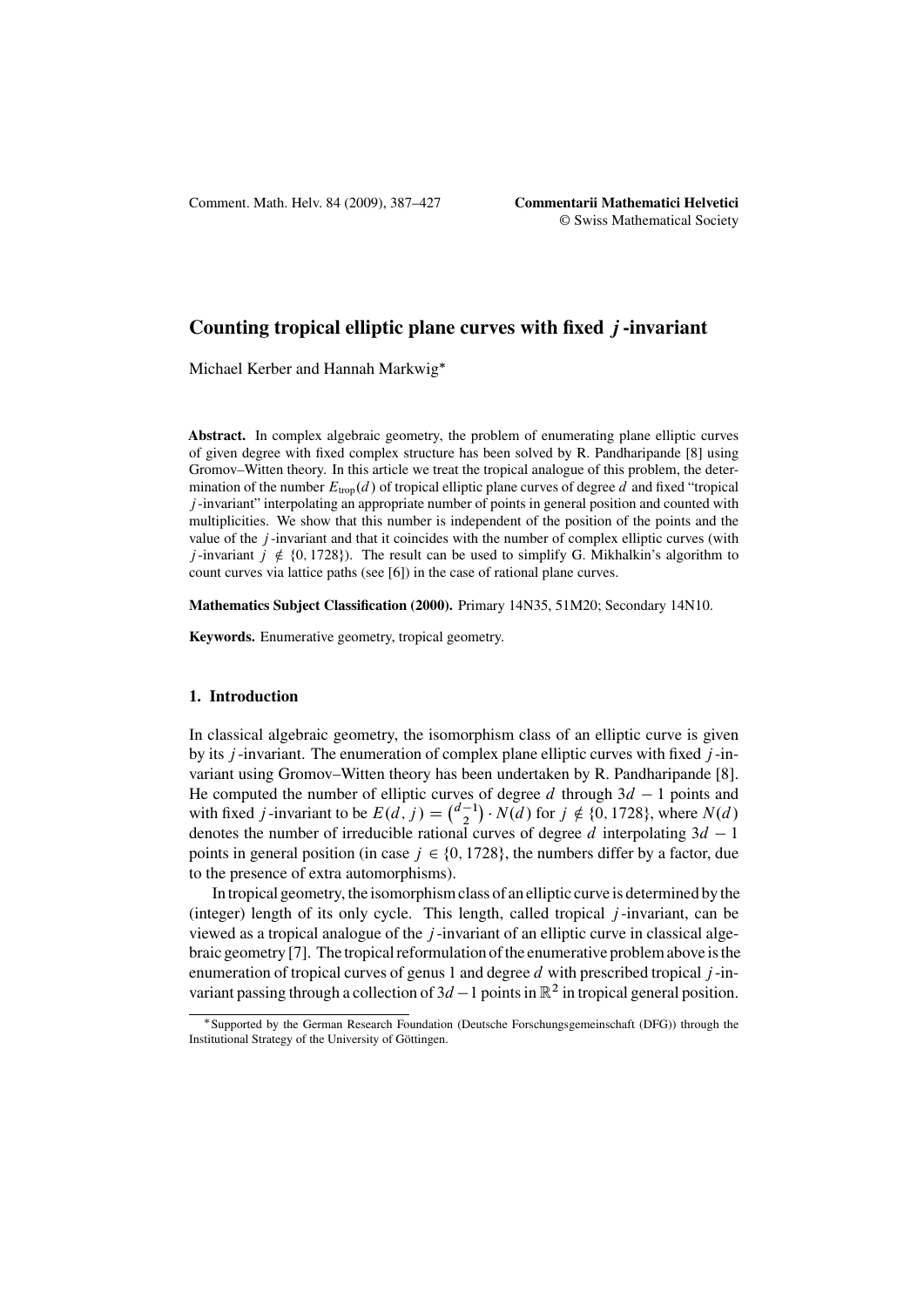In this paper, we construct the moduli space of tropical elliptic curves as a weighted polyhedral complex. Furthermore, we define the multiplicity of a tropical elliptic curve with fixed  $j$ -invariant – similar to the case of tropical rational curves – as the absolute value of the determinant of the evaluation map times a weight of the moduli space. Then we define the number  $E_{\text{trop}}(d)$  to be the number of tropical elliptic curves with fixed tropical *j*-invariant and interpolating  $3d - 1$  given points in  $\mathbb{R}^2$ , counted with multiplicities with multiplicities.

We prove that the numbers  $E_{\text{trop}}(d)$  are independent of the choice of the j-invariant for all values  $j \in \mathbb{R}_{>0}$ , without exceptional values for the j-invariant (which is different for the complex case). Therefore we can choose a special  $j$ -invariant to compute  $E_{\text{trop}}(d)$ . There are two possibilities to choose a special j-invariant such that we can relate the elliptic tropical curves with that  $j$ -invariant to rational tropical curves. One possibility is to choose a very large  $j$ -invariant, the other a very small  $j$ -invariant. We prove that an elliptic tropical curve with a very large j-invariant contains a contracted bounded edge in a way that its image in  $\mathbb{R}^2$  can also be interpreted as rational tropical curve. In this way we can show that the numbers  $E_{\text{trop}}(d)$  satisfy the equation

$$
E_{\text{trop}}(d) = \binom{d-1}{2} \cdot N_{\text{trop}}(d),\tag{1}
$$

where  $N_{\text{trop}}(d)$  denotes the number of plane rational tropical curves of degree d through  $3d - 1$  points, counted with multiplicities (see [\[6\]](#page-40-0), Definition 4.15). Since by G. Mikhalkin's Correspondence Theorem (see Theorem 1 of [6]) the number of by G. Mikhalkin's Correspondence Theorem (see Theorem 1 of [\[6\]](#page-40-0)) the number of rational tropical curves  $N_{\text{trop}}(d)$  coincides with its complex counterpart  $N(d)$ , it follows (using Pandharipande's result) that  $E_{\text{trop}}(d) = E(d, j)$  for  $j \notin \{0, 1728\}$ . Hence our result leads to a "correspondence theorem" for elliptic curves with fixed  $j$ -invariant. It would be interesting to investigate whether there is also a direct correspondence as in G. Mikhalkin's theorem, that is, a bijection between the set of tropical elliptic curves with fixed  $j$ -invariant (with multiplicity) and the set of complex curves with fixed  $j$ -invariant (and which complex  $j$ -invariant corresponds to which tropical j -invariant). Also, it would be interesting to see why there is no such bijection in the cases where the complex j-invariant is  $j \in \{0, 1728\}$ .

The methods of our computation of  $E_{\text{trop}}(d)$  using a very large j-invariant are analogous to Pandharipande's computation of the numbers  $E(d, j)$  – we use moduli spaces of tropical elliptic curves and evaluation maps. But we can also compute  $E_{\text{trop}}(d)$  as mentioned above in another way, using a very small j-invariant. Tropical curves with a very small  $j$ -invariant can be related to rational curves, too. Thus we can determine the number  $E_{\text{trop}}(d)$  with the aid of G. Mikhalkin's lattice path count (see Theorem 2 of [\[6\]](#page-40-0)). The computation of  $E_{\text{trop}}(d)$  using the very small j-invariant does not have a counterpart in complex algebraic geometry.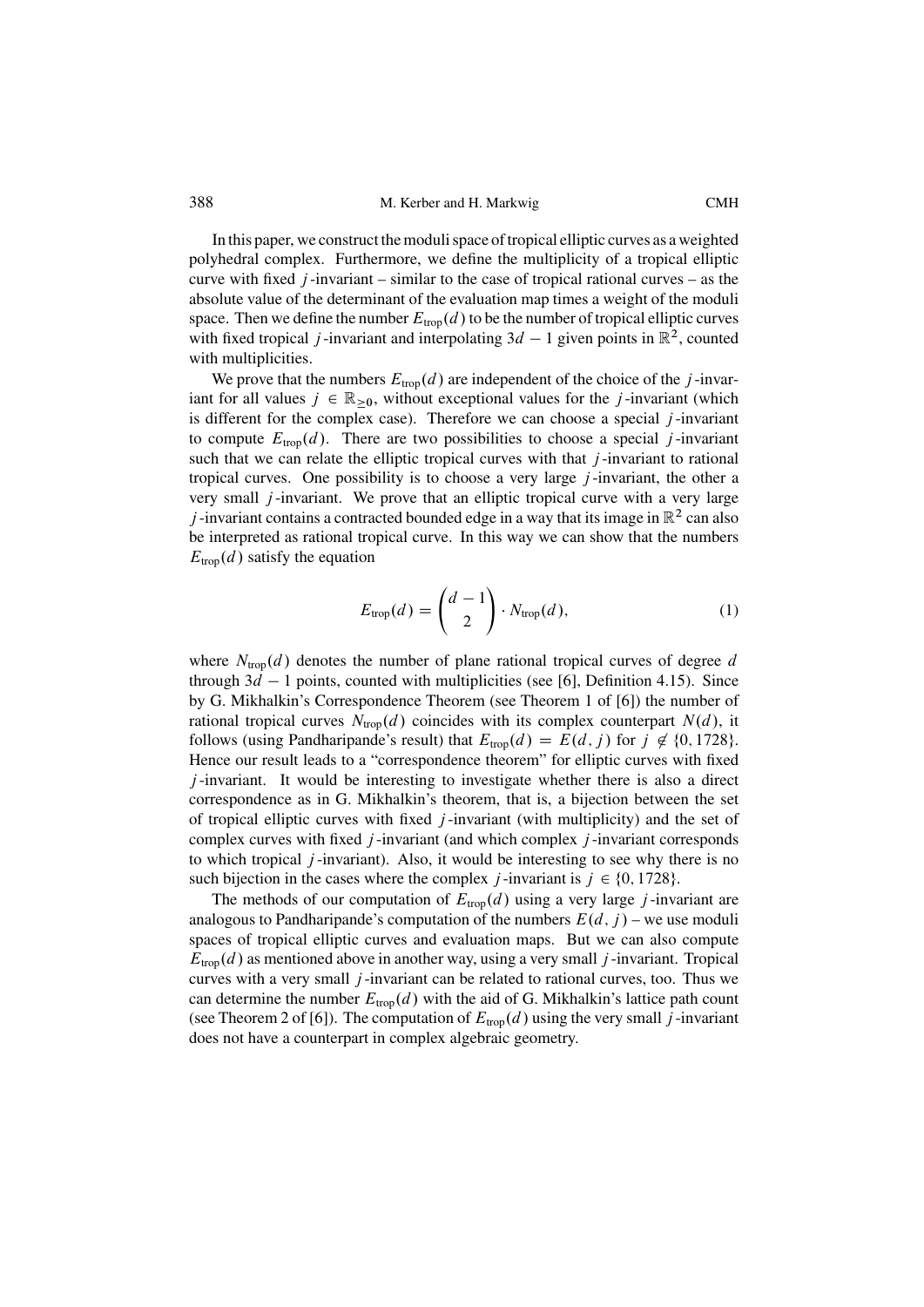We think that our computation of  $E_{\text{trop}}(d)$  gives new insights in tropical geometry. As the most important example, we want to mention here the construction of the moduli space of tropical elliptic curves. This space contains cells which are equipped with weights. For some cells these weights are not natural numbers but contain a factor of  $\frac{1}{2}$ . This happens due to the presence of "automorphisms"; we therefore think that our moduli space might be an example of a "tropical orbifold".

Furthermore, equating our two formulas to determine  $E_{\text{trop}}(d)$  – the one using a very large  $j$ -invariant and the one using a very small  $j$ -invariant – we get a new formula to enumerate tropical rational curves. Combined with G. Mikhalkin's lattice path algorithm to count tropical curves (see Theorem 2 of [\[6\]](#page-40-0)), this leads to a new lattice path count for tropical rational curves, which has the advantage that fewer paths have to be taken into account (see Corollary [7.2\)](#page-37-0).

Note that, with some minor changes, many of our concepts can be carried over to curves on toric surfaces other than the projective plane, as G. Mikhalkin's correspondence theorem holds for these surfaces as well. But not all of our results can be generalized to these surfaces, as e.g. Corollary [7.2](#page-37-0) has no counterpart for arbitrary toric surfaces, because the notion of column-wise Newton subdivision is lost (see Remark 3.10 of [\[3\]](#page-40-0)).

The paper is organized as follows: in Section 2, we recall some basic definitions concerning abstract and plane tropical curves and their moduli. After that, we construct in Section 3 the moduli space of tropical elliptic curves as a (fractional) weighted polyhedral complex. In Section 4, we define tropical evaluation maps and use them to define multiplicities for elliptic curves with fixed  $j$ -invariant. Using these multiplicities, we prove in Section 5 the independence of the numbers  $E_{\text{trop}}(d)$  from the configuration of the given general points and the given value of the  $j$ -invariant. This independence is used in Section 6 to compute the numbers  $E_{\text{trop}}(d)$  and in Section 7 to obtain our modified version of G. Mikhalkin's algorithm to count rational plane curves via lattice paths.

We would like to thankAndreas Gathmann for his inspiring ideas and for numerous helpful discussions.

# **2. Tropical elliptic curves and their duals**

We will define tropical curves almost in the same way as in [\[2\]](#page-40-0), with the only difference that we allow curves of higher genus. Let us first introduce some notions concerning graphs and metric graphs that we will need. For more details on graphs, see Definition 2.1 of [\[2\]](#page-40-0). A graph can have bounded as well as unbounded edges. We denote the set of vertices by  $\Gamma^0$  and the set of edges by  $\Gamma^1$ . The subset of  $\Gamma^1$  of bounded edges is denoted by  $\Gamma_0^1$ , and the subset of unbounded edges by  $\Gamma_\infty^1$ . Unbounded edges will also be called *ends*. A *flag*  $F$  of  $\Gamma$  is a pair  $(V, e)$  of a vertex V and an edge e starting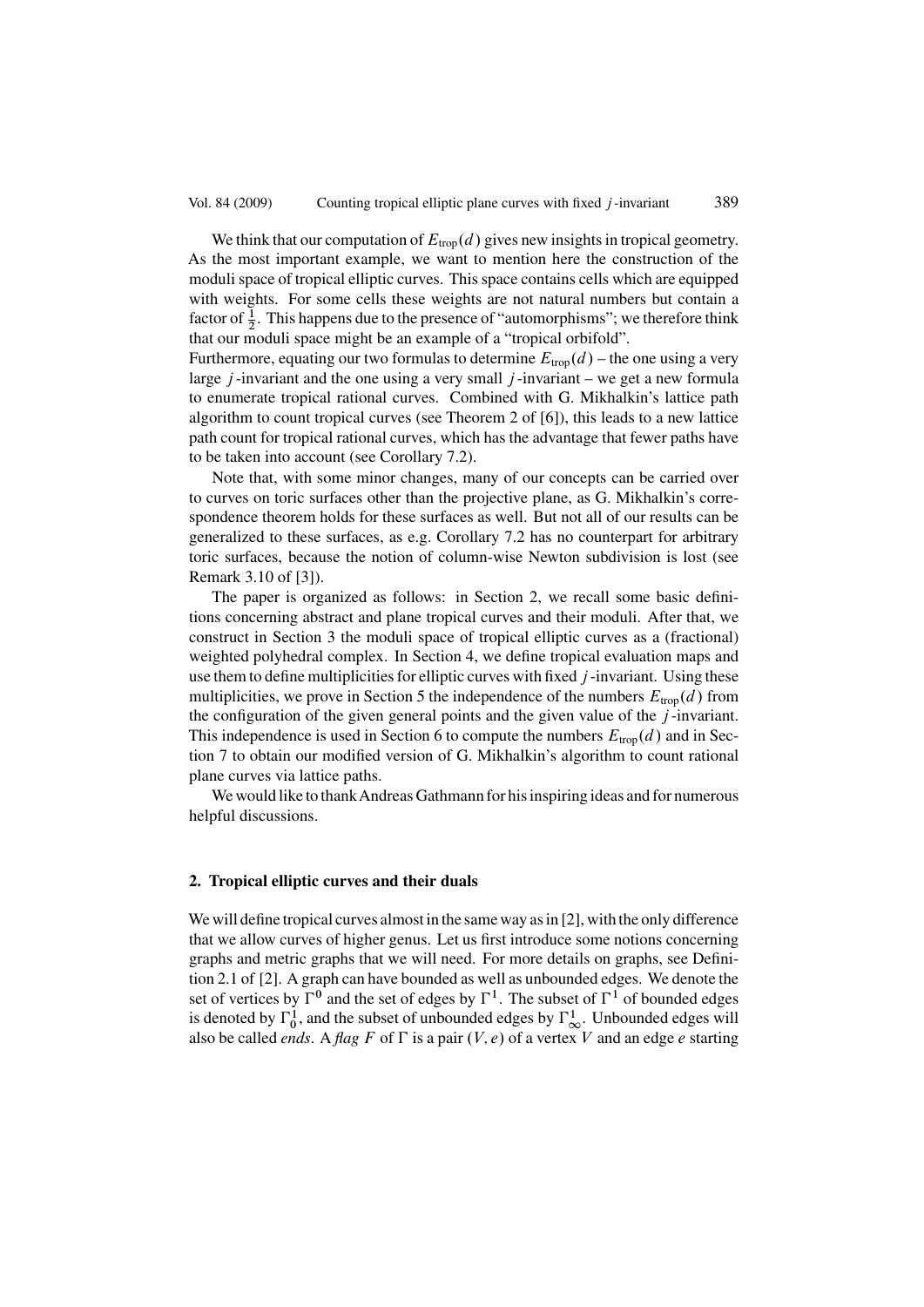<span id="page-3-0"></span>at V. We will denote the edge e of a flag  $F = (V, e)$  by  $[F] = e$ , and the vertex V by  $\partial F = V$ . We can think of a flag  $(V, e)$  as a "directed edge" pointing away from the vertex V. For a bounded edge e there are two flags F and F' with  $[F] = e$ , for an unbounded edge e there is only one flag F with  $[F] = e$ . We denote the set of flags of  $\Gamma$  by  $\Gamma'$ . Now assume  $\Gamma$  is a metric graph, i.e. all bounded edges e are equipped with a length  $l(e)$  (they can be thought of as real intervals of length  $l(e)$ ). Given a flag  $F = (V, e)$  of a bounded (respectively unbounded) edge, we can parametrize e (using an affine map of slope  $\pm 1$ , i.e. a map of the form  $t \mapsto c \pm t$ ) by an interval [0,  $l(e)$ ] (respectively,  $[0, \infty)$ ), such that the vertex V is at 0. This parametrization will be called the *canonical parametrization* for  $F$ . The *genus* of a graph  $\Gamma$  is defined to be its first Betti number  $g(\Gamma) := 1 - \#\Gamma^0 + \#\Gamma_0^1 = 1 - \dim H_0(\Gamma, \mathbb{Z}) + \dim H_1(\Gamma, \mathbb{Z})$ .

**Definition 2.1.** An *abstract tropical curve* of genus  $g$  is a metric graph  $\Gamma$  of genus g whose vertices have valence at least 3. An *abstract* n*-marked tropical curve* of genus g is a tuple  $(\Gamma, x_1, \ldots, x_n)$  where  $\Gamma$  is an abstract tropical curve of genus g and  $x_1, \ldots, x_n \in \Gamma^1_{\infty}$  are distinct unbounded edges of  $\Gamma$ . We will refer to the  $x_i$  as marked ends or marked points (a reason why we call them marked points is given marked ends or marked points (a reason why we call them marked points is given in Remark 2.7 of [\[2\]](#page-40-0)). Two abstract *n*-marked tropical curves  $(\Gamma, x_1, \ldots, x_n)$  and  $(\Gamma, \tilde{x}_1, \ldots, \tilde{x}_n)$  are called isomorphic (and will from now on be identified) if there is<br>a homeomorphism  $\Gamma \rightarrow \tilde{\Gamma}$  mapping x; to  $\tilde{x}$ ; for all *i* and preserving the lengths of a homeomorphism  $\Gamma \to \Gamma$  mapping  $x_i$  to  $\tilde{x}_i$  for all i and preserving the lengths of all hounded edges (i.e. every edge of  $\Gamma$  is mapped bijectively onto an edge of  $\tilde{\Gamma}$  by all bounded edges (i.e. every edge of  $\Gamma$  is mapped bijectively onto an edge of  $\Gamma$  by an affine map of slope  $\pm 1$ ).

The set of all isomorphism classes of connected  $n$ -marked tropical curves with exactly *n* unbounded edges and of genus *g* is called  $\mathcal{M}_{\text{trop, g},n}$ .

**Example 2.2.** We want to determine the space  $\mathcal{M}_{\text{trop, 1,1}}$ . An element of  $\mathcal{M}_{\text{trop, 1,1}}$  is an abstract tropical curve with one unbounded edge, and of genus 1. As no divalent vertices are allowed, such an abstract tropical curve consists of one bounded edge whose two endpoints are identified and glued to the unbounded edge.



These curves only differ in the length of their bounded edge, which has to be positive. Therefore  $\mathcal{M}_{\text{trop, 1,1}}$  is isomorphic to the open interval  $(0,\infty)$ . We define  $\mathcal{M}_{\text{trop, 1,1}}$ to be the interval  $[0,\infty)$ . Following G. Mikhalkin, we call the length of the bounded edge – which is an inner invariant of the tropical elliptic curve – its tropical  $j$ -invariant, as it plays the role of the  $j$ -invariant of elliptic curves in algebraic geometry (see Example 3.15 of [\[7\]](#page-40-0), see also Remark [2.6](#page-4-0) and Definition [4.2\)](#page-12-0).

**Definition 2.3.** An n*-marked plane tropical curve* of genus g is a tuple

$$
(\Gamma, h, x_1, \ldots, x_n),
$$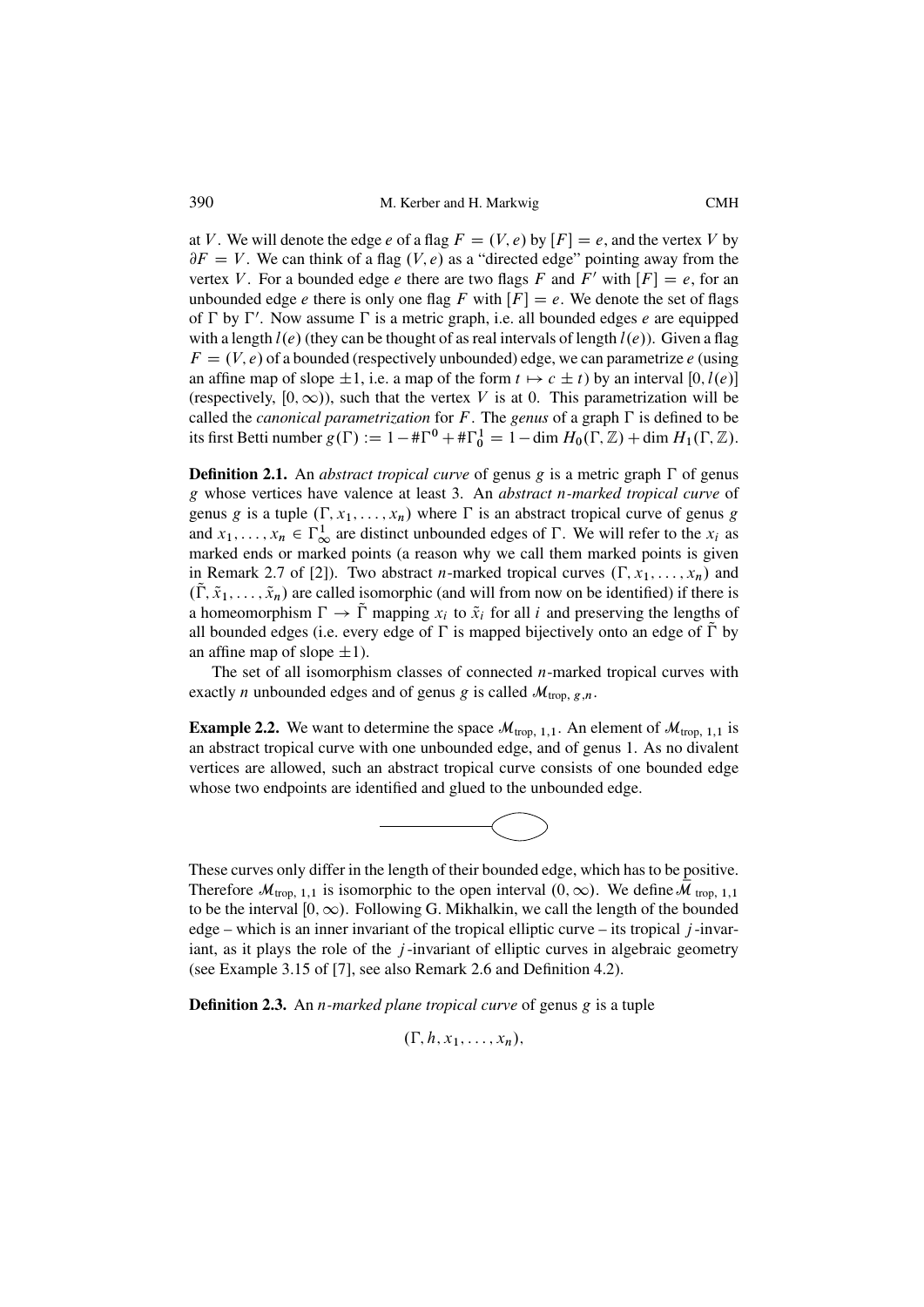<span id="page-4-0"></span>where  $\Gamma$  is an abstract tropical curve of genus g,  $x_1, \ldots, x_n \in \Gamma^1_{\infty}$  are distinct<br>unbounded edges of  $\Gamma$  and  $h: \Gamma \to \mathbb{R}^2$  is a continuous man satisfying: unbounded edges of  $\Gamma$ , and  $h: \Gamma \to \mathbb{R}^2$  is a continuous map satisfying:

- (i) On each edge of  $\Gamma$  the map h is of the form  $h(t) = a + t \cdot v$  for some  $a \in \mathbb{R}^2$ <br>and  $v \in \mathbb{Z}^2$  (i.e. "h is affine linear with rational slope"). The integral vector v and  $v \in \mathbb{Z}^2$  (i.e. "*h* is affine linear with rational slope"). The integral vector v occurring in this equation if we pick for  $e$  the canonical parametrization with respect to a chosen flag  $F$  of  $e$  will be denoted  $v(F)$  and called the *direction* of  $F$ .
- (ii) For every vertex  $V$  of  $\Gamma$  we have the *balancing condition*

$$
\sum_{F \in \Gamma': \partial F = V} v(F) = 0.
$$

(iii) Each of the unbounded edges  $x_1, \ldots, x_n \in \Gamma^1_{\infty}$  is mapped to a point in  $\mathbb{R}^2$  by h<br>(i.e.  $v(F) = 0$  for the corresponding flags) (i.e.  $v(F) = 0$  for the corresponding flags).

Two *n*-marked plane tropical curves  $(\Gamma, x_1, \ldots, x_n, h)$  and  $(\Gamma, \tilde{x}_1, \ldots, \tilde{x}_n, h)$  are called isomorphic (and will from now on be identified) if there is an isomorphism called isomorphic (and will from now on be identified) if there is an isomorphism  $\varphi: (\Gamma, x_1, \ldots, x_n) \to (\Gamma, \tilde{x}_1, \ldots, \tilde{x}_n)$  of the underlying abstract curves such that  $\tilde{h} \circ \varphi = h$  $\tilde{h} \circ \varphi = h.$ 

The *degree* of an *n*-marked plane tropical curve is defined to be the multiset  $\Delta = \{v(F); [F] \in \Gamma^1_{\infty} \setminus \{x_1, \ldots, x_n\} \}$  of directions of its non-marked unbounded edges. If this degree consists of the vectors (-1, 0), (0, -1), (1, 1) each *d* times then edges. If this degree consists of the vectors  $(-1, 0)$ ,  $(0, -1)$ ,  $(1, 1)$  each d times then<br>we simply say that the degree of the curve is d we simply say that the degree of the curve is  $d$ .

**Remark 2.4.** Note that the direction vector of a flag  $F = (V, e)$  (if it is nonzero) can uniquely be written as a product of a positive integer (called the weight  $\omega(e)$  of the edge e) and a primitive integer vector called the primitive direction  $u(F)$  of the flag  $F$ .

**Definition 2.5.** For all  $n \geq 0$  and  $d > 0$ , we define  $\mathcal{M}_{\text{trop, 1},n}(d)$  to be the set of all isomorphism classes of connected plane tropical curves  $(\Gamma, h, x_1, \ldots, x_n)$  of degree d and genus  $g \leq 1$ .

**Remark 2.6.** Note that for a connected graph  $\Gamma$  the genus satisfies

$$
g = 1 - \dim H_0(\Gamma, \mathbb{Z}) + \dim H_1(\Gamma, \mathbb{Z}) = \dim H_1(\Gamma, \mathbb{Z}).
$$

Hence for a connected plane tropical curve of genus 1, we have dim  $H_1(\Gamma, \mathbb{Z}) = 1$ ,<br>so there is one cycle which generates  $H_1(\Gamma, \mathbb{Z})$ . When we avoid to pass an edge twice so there is one cycle which generates  $H_1(\Gamma, \mathbb{Z})$ . When we avoid to pass an edge twice in both directions, there is a unique way to choose a chain of flags around this cycle (up to direction - we can go two ways around the cycle; and up to starting point). In the following, we will therefore speak of "the cycle" of an element of  $\mathcal{M}_{\text{trop, 1},n}(d)$ of genus 1, meaning this chain of flags.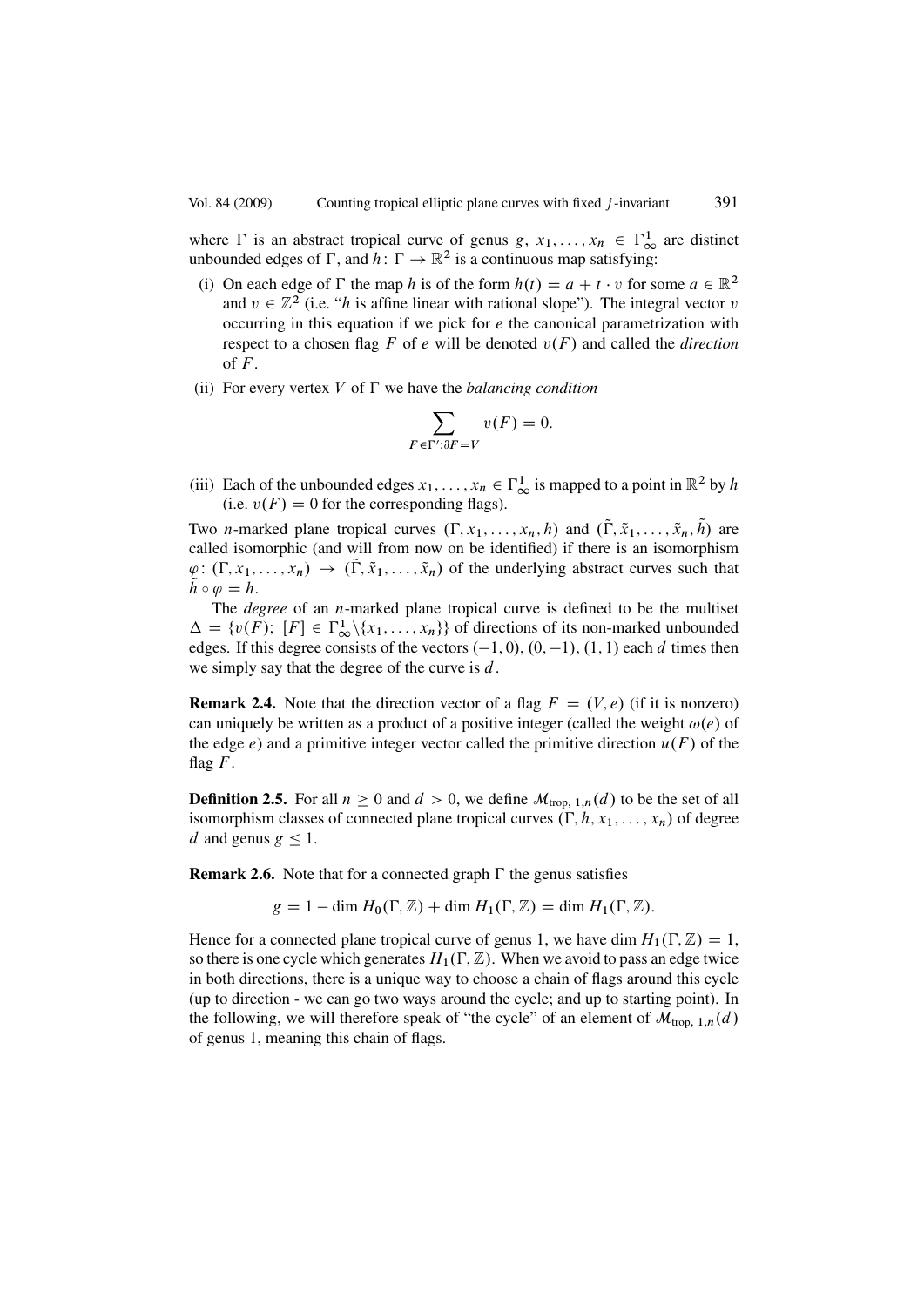The *combinatorial type* of an abstract *n*-marked tropical curve  $(\Gamma, x_1, \ldots, x_n)$  is the homeomorphism class of  $\Gamma$  relative  $x_1, \ldots, x_n$  (i.e. modulo homeomorphisms that map  $x_i$  to itself). We can think about it as the graph with the information of the length of the bounded edges dropped. The *combinatorial type* of a plane tropical curve  $(\Gamma, h, x_1, \ldots, x_n)$  is the combinatorial type of  $(\Gamma, x_1, \ldots, x_n)$  together with the directions  $v(F)$  for all flags  $F \in \Gamma'$ .  $\mathcal{M}^{\alpha}_{\text{top, 1},n}(d)$  is defined to be the subset of  $\mathcal{M}_{\text{trop, 1},n}(d)$  of tropical curves of combinatorial type  $\alpha$ .

**Definition 2.7.** Let  $\alpha$  be a combinatorial type in the space  $\mathcal{M}_{\text{trop, 1},n}(d)$ . The *deficiency*  $def(\alpha)$  is defined to be

 $\det(\alpha) =$  $\sqrt{2}$  $\int$  $\overline{\mathcal{L}}$ 2 if  $g = 1$  and the cycle is mapped to a point in  $\mathbb{R}^2$ ; 1 if  $g = 1$  and the cycle is mapped to a line in  $\mathbb{R}^2$ , 0 otherwise.

We will also speak of the deficiency  $\text{def}(C)$  of a curve C.

Having defined elliptic tropical curves we now want to come to their dual Newton subdivisions.

Let V be an r-valent vertex of a plane tropical curve  $(\Gamma, h)$  (without markings) and let  $e_1, \ldots, e_r$  be the counterclockwise enumerated edges adjacent to V. Draw in the  $\mathbb{Z}^2$ -lattice an orthogonal line  $L(e_i)$  of integer length  $\omega(e_i)$  (where  $\omega(e)$  denotes the weight of e, see Remark [2.4\)](#page-4-0) to  $h(e_i)$ , where  $L(e_1)$  starts at any lattice point and  $L(e_i)$  starts at the endpoint of  $L(e_{i-1})$ , and where by "integer length" we mean  $\#(\mathbb{Z}^2 \cap L(e_i)) - 1$ . The balancing condition tells us that we end up with a closed r-gon. If we do this for every vertex we end up with a polygon in  $\mathbb{Z}^2$  that is divided r-gon. If we do this for every vertex we end up with a polygon in  $\mathbb{Z}^2$  that is divided into smaller polygons. The polygon is called the *Newton polygon* of the tropical curve, and the division the corresponding *Newton subdivision*. Note that the ends of the curve correspond to line segments on the boundary of the Newton polygon. The Newton polygon of a curve of degree d is the triangle  $\Delta_d$  with vertices  $(0, 0)$ ,  $(0, d)$ and  $(d, 0)$ . For more details on the dual Newton subdivision of a tropical curve, see [\[6\]](#page-40-0), Section 3.4.

Some properties of plane tropical curves can be read off from their dual picture. Here are some examples:

- (a) A plane tropical curve is called *simple* if its dual subdivision contains only triangles and parallelograms (see Definition 4.2 of [\[6\]](#page-40-0)). (This property can also be defined without using the dual language.)
- (b) The *genus* of a simple plane tropical curve  $(\Gamma, h)$  is equal to the number of lattice points of the subdivision contained in the interior of the Newton polytope minus the number of parallelograms (see Lemma 4.6 of [\[6\]](#page-40-0)).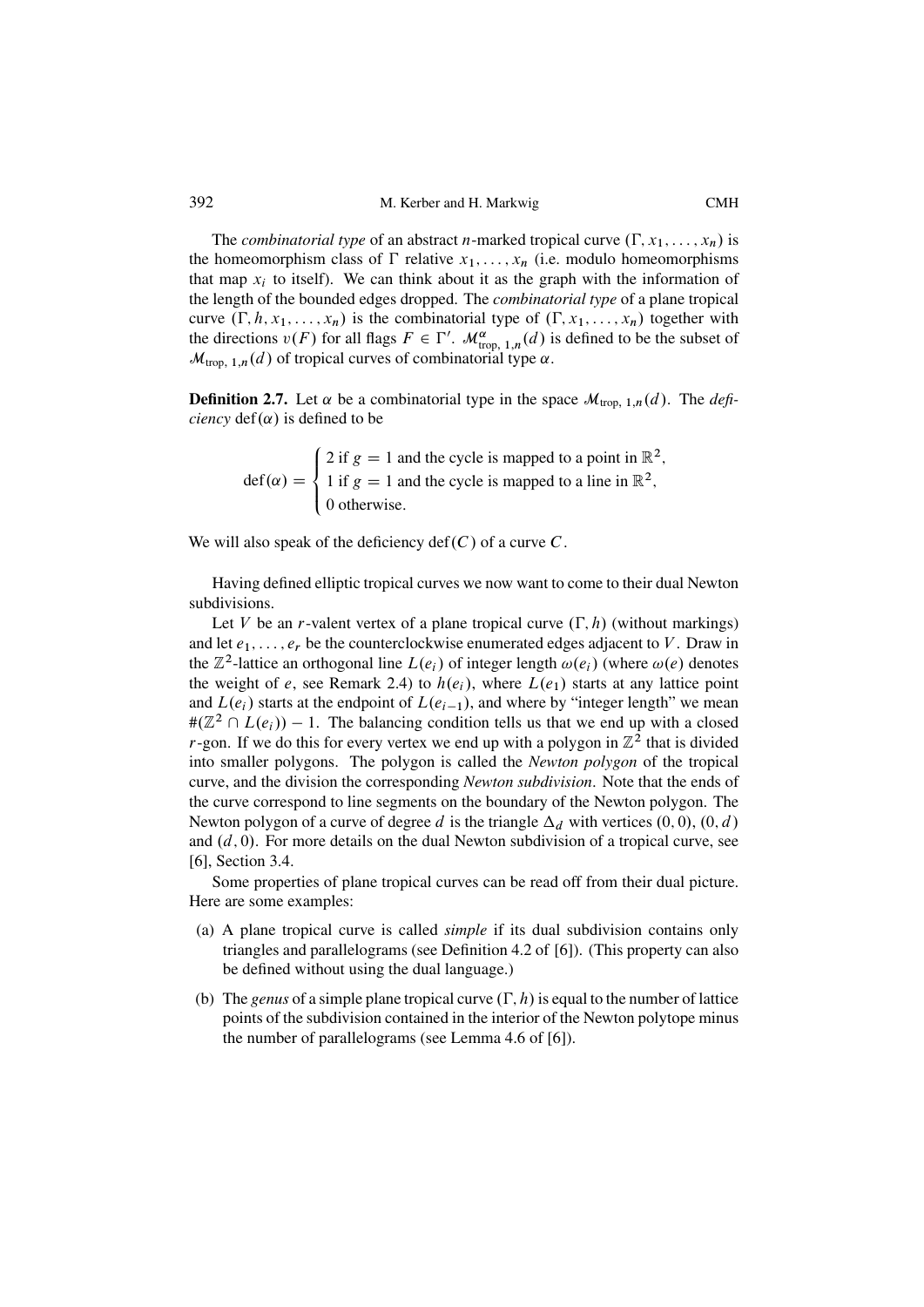- <span id="page-6-0"></span>(c) Let V be a trivalent vertex of  $\Gamma$  and  $e_1, e_2, e_3$  the edges adjacent to V. The *multiplicity* of V is defined to be the area of the parallelogram spanned by the two directions of  $e_1$  and  $e_2$ . (Due to the balancing condition this is independent of the choice of  $e_1$  and  $e_2$ .) It is equal to 2 times the area of the dual triangle (see Definition 2.16 of [\[6\]](#page-40-0)).
- (d) The *multiplicity* mult(C) of a 3-valent tropical plane curve is the product over all multiplicities of the vertices. In the dual language, the multiplicity of a simple curve is the product over all double areas of triangles of the dual subdivision (see Definition 4.15 of [\[6\]](#page-40-0)).

For more details on dual Newton subdivisions, see for example [\[5\]](#page-40-0), Section 5.

## **3. The moduli space of tropical elliptic curves**

Let us study the space  $\mathcal{M}_{\text{trop}, 1,n}(d)$ . There are only finitely many combinatorial types in the space  $\mathcal{M}_{\text{trop}, 1,n}(d)$  (analogously to 2.10 of [\[2\]](#page-40-0)).

**Lemma 3.1.** *For every combinatorial type*  $\alpha$  *occurring in*  $\mathcal{M}_{\text{trop, 1},n}(d)$  *the space*  $\mathcal{M}_{\text{trop}, 1,n}^{\alpha}(d)$  is naturally an (unbounded) open convex polyhedron in a real vector space of dimension  $2 + \text{\#}\Gamma^1_0$ , that is a subset of a real vector space given by finitely<br>many linear equations and finitely many linear strict inequalities. The dimension of *many linear equations and finitely many linear strict inequalities. The dimension of*  $\mathcal{M}_{\text{trop}, 1,n}^{\alpha}(d)$  is equal to

$$
\dim(\mathcal{M}^{\alpha}_{\text{trop, 1},n}(d)) = 3d + n + g - 1 - \sum_{V \in \Gamma^0} (\text{val } V - 3) + \text{def}(\alpha)
$$

*Proof.* Fixing a combinatorial type means we fix the homeomorphism class of  $\Gamma$ and the directions of all flags. We do not fix the lengths  $l(e)$  of the bounded edges. (Note that the length of an image  $h(e) \subset \mathbb{R}^2$  is determined by  $l(e)$  and the direction.) Also, we can move an image  $h(\Gamma)$  in the whole plane. Choose a root vertex V of  $\Gamma$ . Two coordinates are given by the position of the image  $h(V)$  in the plane.  $\#\Gamma_0^1$  coordinates are given by the lengths of the bounded edges (which have to be positive). Hence we can embed  $\mathcal{M}^{\alpha}_{\text{trop, 1},n}(d)$  in  $\mathbb{R}^{2+\# \Gamma_0^1}$ . Note that a graph with  $3d + n$  unbounded edges and of genus 1 has  $3d + n - \sum_{V \in \Gamma^0} (val V - 3)$ <br>bounded edges whereas a rational graph with  $3d + n$  unbounded edges has  $3d +$ bounded edges, whereas a rational graph with  $3d + n$  unbounded edges has  $3d +$  $n-3-\sum_{V \in \Gamma^0}$  (val  $V-3$ ) bounded edges (see for example [\[6\]](#page-40-0), proof of 2.13). For a genus  $1$  curve  $C$ , the lengths of the bounded edges are not independent however, as some are contained in the cycle. So these lengths satisfy two conditions, namely that their images have to close up a cycle in  $\mathbb{R}^2$ . These conditions are only independent if def $(C) = 0$ . If def $(C) = 1$  there is one independent equation, and if  $\det(C) = 2$  there is none. Hence the dimension of the polyhedron  $\mathcal{M}_{\text{trop, 1},n}^{\alpha}(d)$  in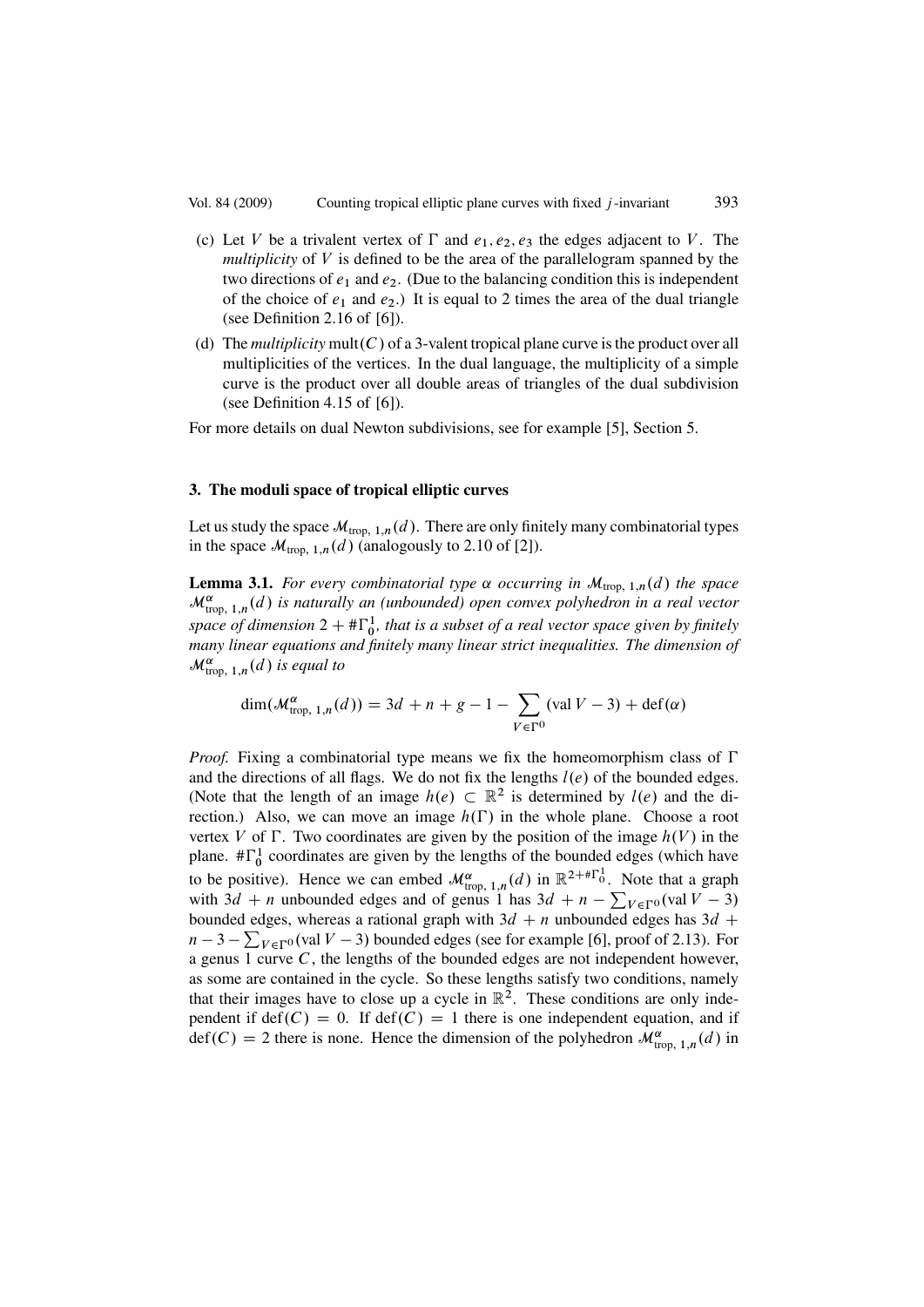<span id="page-7-0"></span> $\mathbb{R}^{2+\# \Gamma_0^1}$  is  $2+\# \Gamma_0^1-2+\text{def}(C)=3d+n-\sum_{V\in \Gamma^0} (\text{val }V-3)+\text{def}(C)$ . Note that the polyhedron is unbounded, because we can for example move the image of the root vertex in the whole plane. For rational curves, no equations have to be fulfilled and we have dim  $\mathcal{M}^{\alpha}_{\text{trop, 1},n}(d) = 3d + n - 1 - \sum_{V \in \Gamma^0} (\text{val } V - 3).$  $\Box$ 

**Proposition 3.2.** Let  $\alpha$  be a combinatorial type occurring in  $\mathcal{M}_{\text{trop, 1},n}(d)$ . Then *every point in*  $\overline{M}^{\alpha}_{\text{top, 1},n}(d)$  (*where the closure is taken in*  $\mathbb{R}^{2+\# \Gamma_0^1}$ *, see Lemma* [3.1\)](#page-6-0) *can naturally be thought of as an element in*  $\mathcal{M}_{\text{trop, 1},n}(d)$ *. The corresponding map* 

$$
i_{\alpha} : \overline{\mathcal{M}}_{\text{trop, 1}, n}^{\alpha}(d) \to \mathcal{M}_{\text{trop, 1}, n}(d)
$$

maps the boundary  $\partial \mathcal{M}_{\text{trop, 1},n}^{\alpha}(d)$  to a union of strata  $\mathcal{M}_{\text{trop, 1},n}^{\alpha'}(d)$  such that  $\alpha'$  is a *combinatorial type with fewer internal edges than*  $\alpha$ *. Moreover, the restriction of*  $i_{\alpha}$ to any inverse image of such a stratum  $\mathcal{M}_{\text{trop}, 1,n}^{\alpha'}(d)$  is an affine map.

*Proof.* Note that by the proof of [3.1](#page-6-0) a point in the boundary of the open polyhedron  $\mathcal{M}_{\text{trop, 1},n}^{\alpha}(d) \subset \mathbb{R}^{2+\# \Gamma_0^{\perp}}$  corresponds to a tuple  $(\Gamma, h, x_1, \ldots, x_n)$  where some edges e have length  $l(e) = 0$ . Such a curve is of a different combinatorial type then, because the homeomorphism class of the graph has changed. For all edges  $e$  with length  $l(e) = 0$  the vertices  $\partial F$  and  $\partial F'$  of the two flags F and F' with  $[F] = [F'] = e$  are identified. We can as well remove the edges of length 0 then. Note that the balancing identified. We can as well remove the edges of length 0 then. Note that the balancing condition will be fulfilled at the new vertices. Two examples what this can look like are shown in the following picture. The edges which tend to have length zero when we move towards the boundary of the open polyhedron  $\mathcal{M}^{\alpha}_{\text{trop, 1},n}(d)$  are drawn in bold.



Let  $\Gamma_1$  be the graph which is obtained by removing the edges of length 0. Note that  $\Gamma_1$  has fewer bounded edges than  $\Gamma$ . The tuple  $(\Gamma_1, h|_{\Gamma_1}, x_1, \ldots, x_n)$  is a tropical<br>curve again possibly of a smaller genus than  $(\Gamma, h, x_1, \ldots, x_n)$ . This shows that the curve again, possibly of a smaller genus than  $(\Gamma, h, x_1, \ldots, x_n)$ . This shows that the points in the boundary  $\partial \mathcal{M}_{\text{trop, 1},n}^{\alpha}(d)$  can naturally be thought of as parametrized tropical curves in  $\mathcal{M}_{\text{trop, 1},n}(\tilde{d})$  themselves. The combinatorial types  $\alpha'$  that can occur in the boundary of  $\mathcal{M}^{\alpha}_{\text{trop, 1},n}(d)$ , that is, in the image  $i_{\alpha}(\partial \mathcal{M}^{\alpha}_{\text{trop, 1},n}(d))$ , have by construction fewer bounded edges than  $\alpha$ . Finally, it is clear that the restriction of  $i_{\alpha}$  to the inverse image of any stratum  $\mathcal{M}^{\alpha'}_{\text{trop, 1},n}(d)$  is an affine map since the affine structure on any stratum is given by the position of the curve in the plane and the lengths of the bounded edges.  $\Box$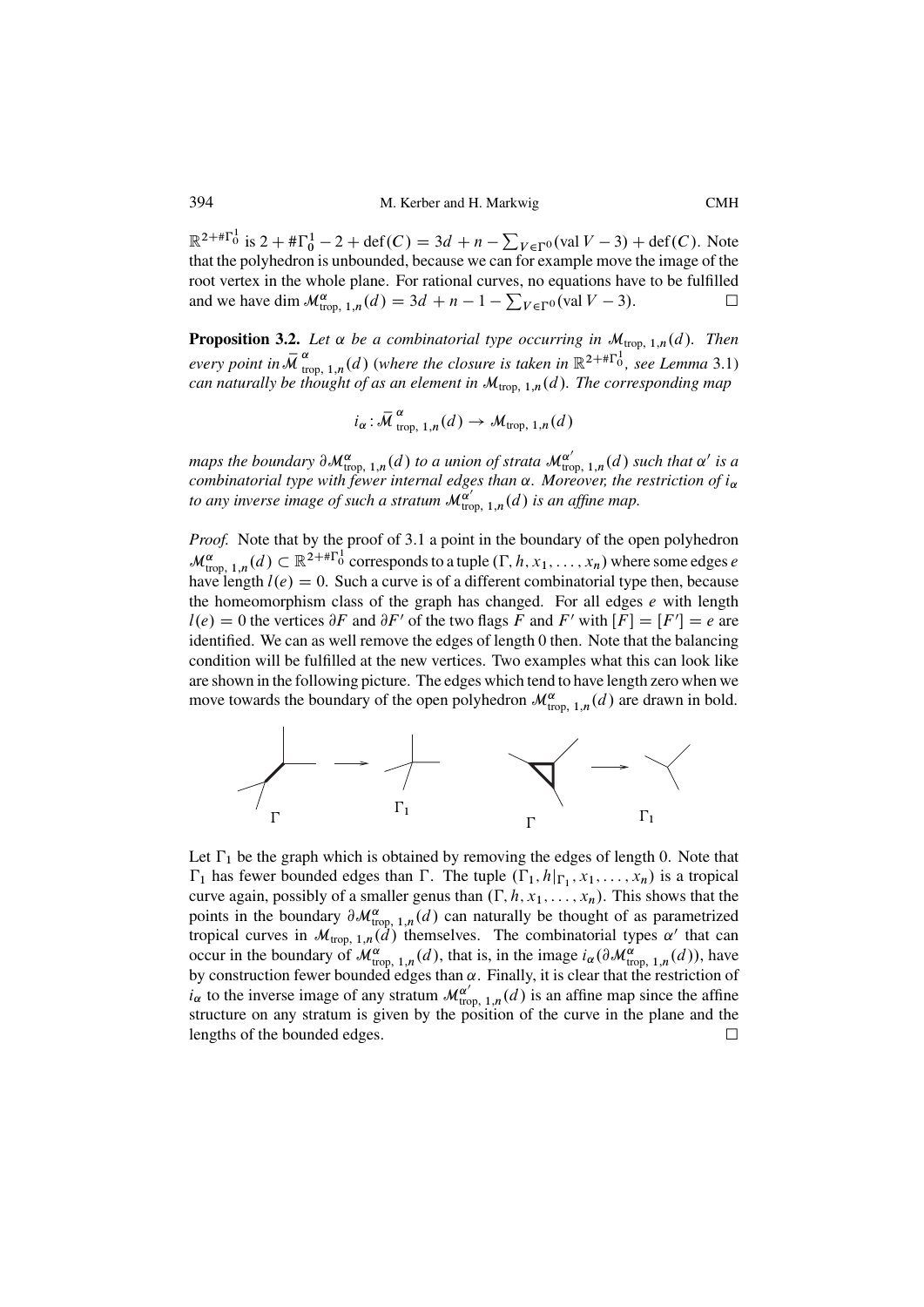<span id="page-8-0"></span>**Definition 3.3.** We will say that a type  $\alpha'$  appears *in the boundary* of another type  $\alpha$ , if there is a point in  $\partial \mathcal{M}_{\text{trop, 1},n}^{\alpha}(d)$  that is identified with a curve of type  $\alpha'$  (as in the proof of Proposition [3.2\)](#page-7-0).

Our aim is to de fine a slightly different moduli space  $\mathcal{M}_{\text{trop, 1},n}'(d)$ , where the strata of dimension bigger than  $3d + n$  are excluded and where we add a *weight* for each stratum. In fact, our moduli space should be something similar to an abstract tropical variety, a weighted polyhedral complex:

**Definition 3.4.** Let  $X_1, \ldots, X_N$  be (possibly unbounded) open convex polyhedra in real vector spaces. A *polyhedral complex* with cells  $X_1, \ldots, X_N$  is a topological space X together with continuous inclusion maps  $i_k : \overline{X_k} \to X$  such that X is the disjoint union of the sets  $i_k(X_k)$  and the "coordinate changing maps"  $i_k^{-1} \circ i_l$  are<br>linear (where defined) for all  $k \neq l$ . We will usually drop the inclusion maps it in linear (where defined) for all  $k \neq l$ . We will usually drop the inclusion maps  $i_k$  in the notation and say that the cells  $X_k$  are contained in X.

The *dimension* dim  $X$  of a polyhedral complex  $X$  is the maximum of the dimensions of its cells. We say that X is of *pure dimension* dim X if every cell is contained in the closure of a cell of dimension dim X. A point of X is said to be *in general position* if it is contained in a cell of dimension dim  $X$ . For a point  $P$  in general position, we denote the cell of dimension dim  $X$  in which it is contained by  $X_P$ .

A *weighted polyhedral complex* is a polyhedral complex such that there is a weight  $\omega(X_i) \in \mathbb{Q}$  associated to each cell  $X_i$  of highest dimension.

We are now ready to define the moduli space  $\mathcal{M}_{\text{trop, 1},n}'(d)$ , which is important for our methods:

**Definition 3.5.** Remove the strata of dimension bigger than  $3d + n$  from  $\mathcal{M}_{\text{trop}, 1,n}(d)$ . Also, remove the strata of rational curves which are not contained in the boundary of a genus 1 curve as in [3.3.](#page-7-0) Let  $\alpha$  be a type such that dim  $\mathcal{M}^{\alpha}_{\text{trop, 1},n}(d) = 3d + n$ . We associate the following weights to the strata of dimension  $3\ddot{d} + n$ :

(a) Assume def( $\alpha$ ) = 0, and the curves of type  $\alpha$  are of genus 1. As we have already seen, the condition that the image of the cycle closes up in  $\mathbb{R}^2$  is given by two independent linear equations  $a_1$  and  $a_2$  on the lengths of the bounded edges. We associate as weight the index of the map

$$
\begin{pmatrix} a_1 \\ a_2 \end{pmatrix} : \mathbb{Z}^{2+\# \Gamma_0^1} \to \mathbb{Z}^2.
$$

(For more details on lattices, maps between vector spaces and lattices and their indices, see [\[9\]](#page-40-0).)

(b) Assume def( $\alpha$ ) = 1. Assume first that the 4-valent vertex is adjacent to the cycle, that is, locally the curves look like the following picture: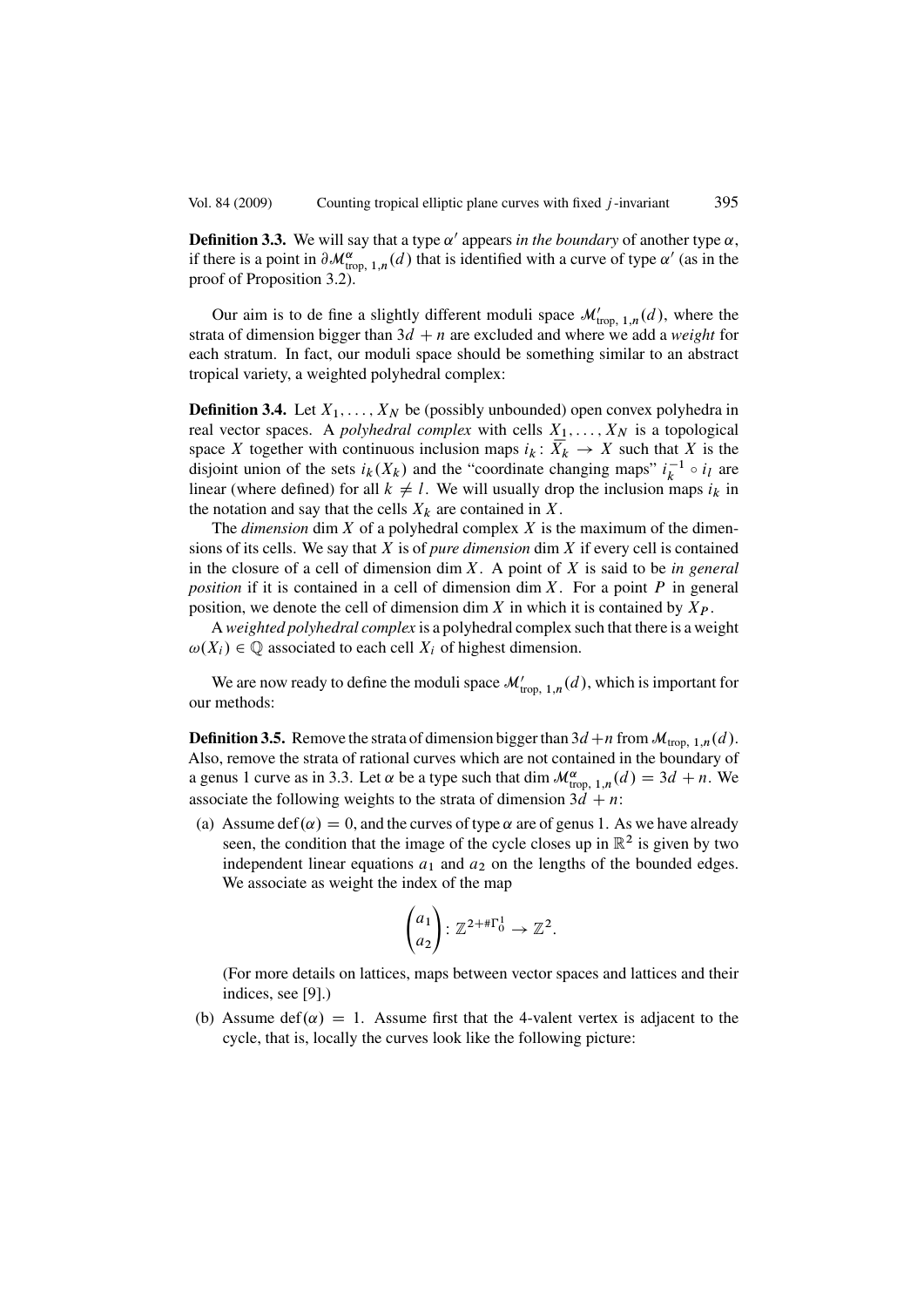

<span id="page-9-0"></span>In the notations above,  $n \cdot u$ ,  $m \cdot u$  and v denote the direction vectors of the corresponding edges (*n* and *m* are chosen such that their greatest common divisor is 1). If  $n \neq m$ , or if  $n = m = 1$  and the cycle is formed by three edges due to the presence of a marked point, we associate the weight  $|\det(u, v)|$ . If  $n = m = 1$ and no point is on the flat cycle, then we associate  $\frac{1}{2}$  det $(u, v)$ . (Due to the halancing condition this definition is not dependent of the choice of v.) balancing condition this definition is not dependent of the choice of  $v$ .)

In case the 4-valent vertex is not adjacent to the cycle, we associate the weight 0.

(c) Assume def( $\alpha$ ) = 2. Assume first that the 5-valent vertex is adjacent to the cycle, that is, locally the curves look like this:



where  $u$  and  $v$  denote the direction vectors of the corresponding edges. We associate the weight  $\frac{1}{2}(|\det(u, v)| - 1)$ . (Note that due to the balancing condition<br>this definition is independent of the choice of u and v.). In the case that there this definition is independent of the choice of  $u$  and  $v$ .) In the case that there are two 4-valent vertices or that the 5-valent vertex is not adjacent to the cycle, we associate the weight 0.

The strata of dimension  $3d + n$  or less together with these weights for the strata of top dimension form the space  $\mathcal{M}_{\text{trop}, 1,n}'(d)$ , called the *moduli space of* (*relevant*) *elliptic tropical curves*.

The reason to drop the cells of dimension bigger than  $3d + n$  is that we want to construct later on a morphism to a polyhedral complex of the same dimension  $3d + n$ . The strata of dimension bigger than  $3d + n$  would not be mapped injectively to the image. We will only be interested in strata which are mapped injectively, therefore the strata of dimension higher than  $3d + n$  are not important to us and we can drop them.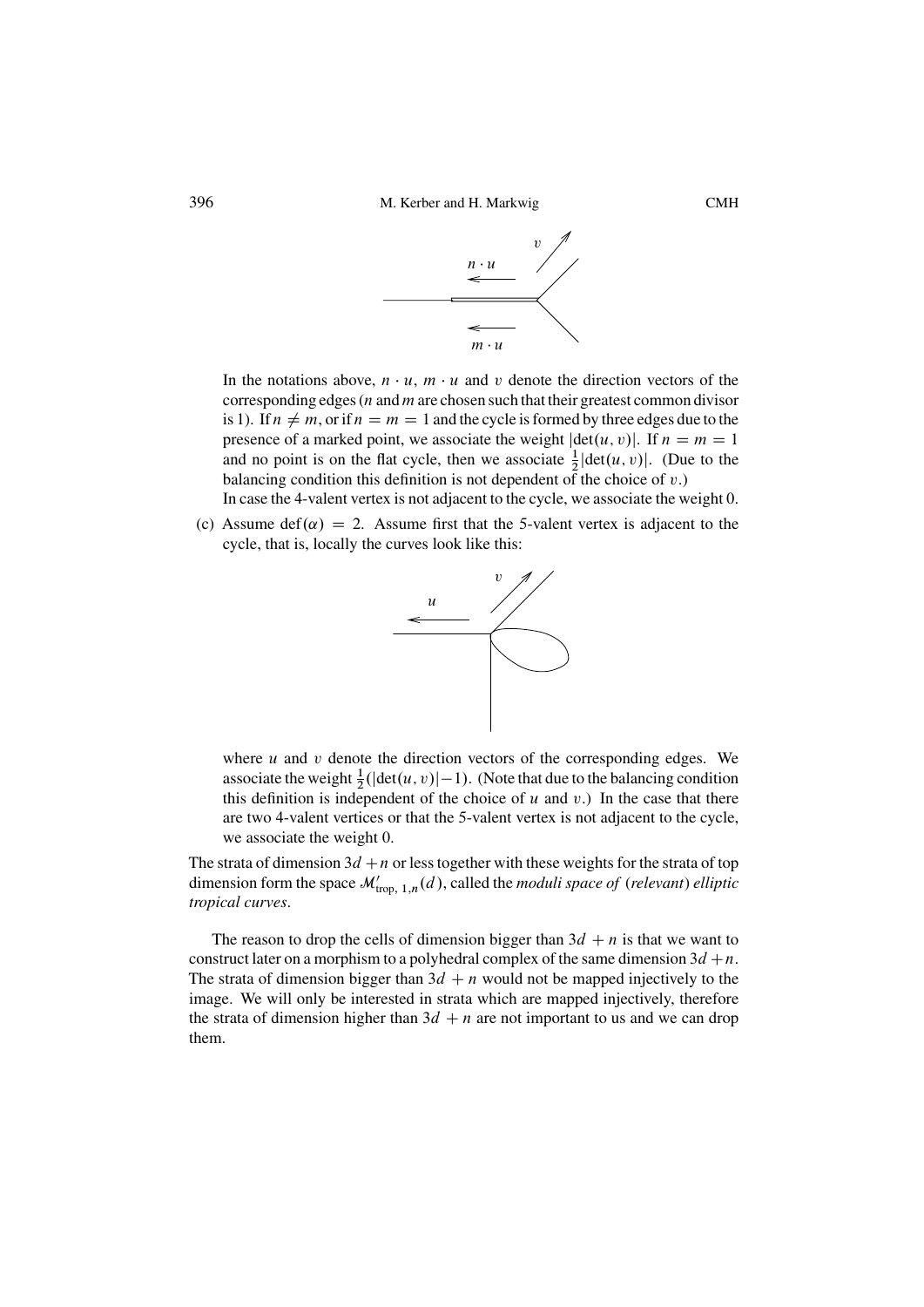<span id="page-10-0"></span>**Remark 3.6.** Note that the definitions of weight do not depend on the choice of coordinates for the cell  $\mathcal{M}^{\alpha}_{\text{trop, 1},n}(d)$ . This is clear for each case except the first one. In the first case, the two equations given by the cycle do not depend on the choice of a root vertex, they depend only on the choice of an order for the bounded edges. But this corresponds to an isomorphism on  $\mathbb{R}^{2+\# \Gamma_0^1}$  of determinant  $\pm 1$ , therefore the index of  $\binom{a_1}{a_2}$  $\binom{a_1}{a_2}$  does no depend on this choice.

The definition of the weights for the different strata seems somewhat unnatural. However, we will see that the weights are just the right ones for our proofs later on. The idea behind this definition is that we think of elliptic tropical curves as rational tropical curves with two additional marked points, whose images we require to coincide.



The space of rational curves with two additional marked points is of course bigger than the space of elliptic curves, but it contains the space of elliptic curves as the kernel of the map  $a_1 \times a_2$ . Note that the index of  $a_1 \times a_2$  is equal to

 $gcd(a_1) \cdot gcd(a_2) \cdot \chi \big( ker(a_1), ker(a_2) \big),$ 

where  $\chi$  (ker(a<sub>1</sub>), ker(a<sub>2</sub>)) denotes the index of the sublattice generated by ker(a<sub>1</sub>) + ker(a<sub>1</sub>) in  $\mathbb{Z}^{2+\# \Gamma_{10}}$  (see example 1.5 of 101) ker(*a*<sub>2</sub>) in  $\mathbb{Z}^{2+\# \Gamma_{10}}$  (see example 1.5 of [\[9\]](#page-40-0)).

If def $(C) = 1$ , the weight we choose is derived in the same way: we compute the multiplicity of a rational curve with two additional marked points.



Sometimes we included a factor of  $\frac{1}{2}$  in our weights. It seems maybe unnatural to allow weights which are not natural numbers. But the factors of  $\frac{1}{2}$  are only necessary when the cycle of the elliptic curve "allows automorphisms": when it is a loop consisting of one edge with two non distinguishable orientations, or when it consists of two non distinguishable edges. Due to these factors we believe that the moduli space we construct here can be thought of as a "tropical orbifold".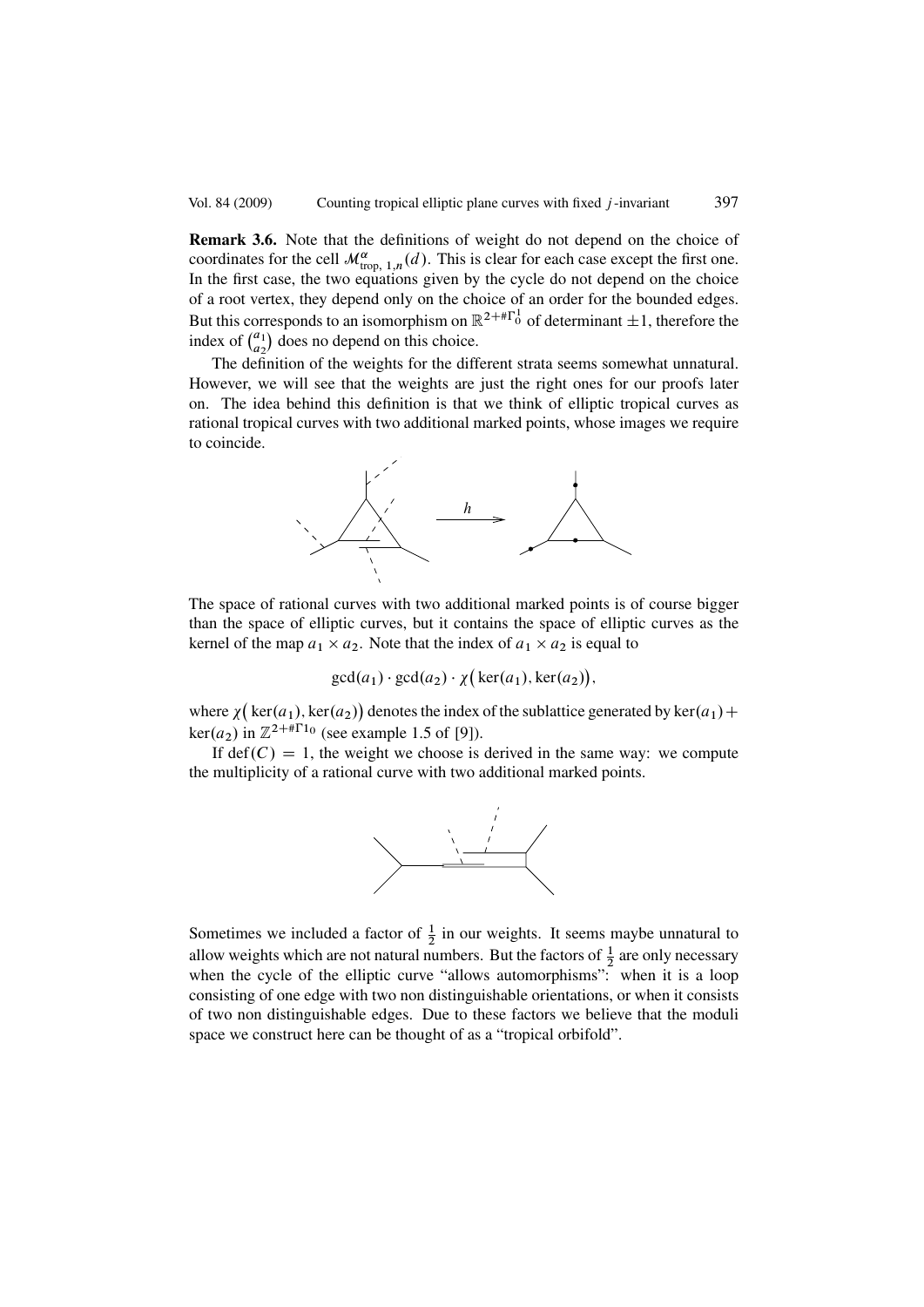<span id="page-11-0"></span>**Lemma 3.7.** *The space*  $\mathcal{M}_{\text{trop, 1},n}'(d)$  (defined in [3.5\)](#page-8-0) is a weighted polyhedral com*plex of pure dimension*  $3d + n$ *.* 

*Proof.* The cells are obviously the strata  $\mathcal{M}^{\alpha}_{\text{trop, 1},n}(d)$  corresponding to relevant types. By [3.1](#page-6-0) they are open convex polyhedra. By Proposition [3.2,](#page-7-0) their boundary is also contained in  $\mathcal{M}_{\text{trop}, 1,n}'(d)$ , and the coordinate changing maps are linear. By definition, the highest dimension of a relevant cell is  $3d + n$ . Furthermore, by definition each rational type which is contained in  $\mathcal{M}^{\alpha}_{\text{trop, 1},n}(d)$  is in the boundary of a type of genus 1. Each higher-valent vertex can be resolved to 3-valent vertices. Therefore each type is contained in the boundary of a type of codimension 0. By definition, the strata of top dimension are equipped with weights as required.  $\Box$ 

# **4. The multiplicity of an elliptic tropical curve**

We also want to define morphisms between weighted polyhedral complexes.

**Definition 4.1.** A *morphism* between two weighted polyhedral complexes X and Y is a continuous map  $f: X \to Y$  such that for each cell  $X_i \subset X$  the image  $f(X_i)$  is contained in only one cell of Y, and  $f|_{X_i}$  is a linear map (of polyhedra).

Assume  $f: X \rightarrow Y$  is a morphism of weighted polyhedral complexes of the same pure dimension, and  $P \in X$  is a point such that both P and  $f(P)$  are in general position (in X resp. Y). Then locally around P the map f is a linear map between vector spaces of the same dimension. We define the *multiplicity* mult<sub>f</sub>  $(P)$  of f at P to be the absolute value of the determinant of this linear map times the weight of the cell  $X_P$ . Note that the multiplicity depends only on the cell  $X_P$  of X in which P lies. We will therefore also call it the multiplicity of  $f$  in this cell.

A point  $Q \in Y$  is said to be *in f-general position* if Q is in general position in Y and all points of  $f^{-1}(Q)$  are in general position in X. Note that the set of points in  $f$ -general position in  $Y$  is the complement of a subset of  $Y$  of dimension at most dim  $Y - 1$ ; in particular it is a dense open subset. Now if  $Q \in Y$  is a point<br>in f-general position we define the *degree* of f at O to be in f -general position we define the *degree* of f at Q to be

$$
\deg_f(Q) := \sum_{P \in f^{-1}(Q)} \text{mult}_f(P).
$$

Note that this sum is indeed finite: first of all there are only finitely many cells in  $X$ . Moreover, in each cell (of maximal dimension) of X where  $f$  is not injective (i.e. where there might be infinitely many inverse image points of  $Q$ ) the determinant of f is zero and hence so is the multiplicity for all points in this cell.

Moreover, since X and Y are of the same pure dimension, the cones of X on which  $f$  is not injective are mapped to a locus of codimension at least 1 in  $Y$ . Thus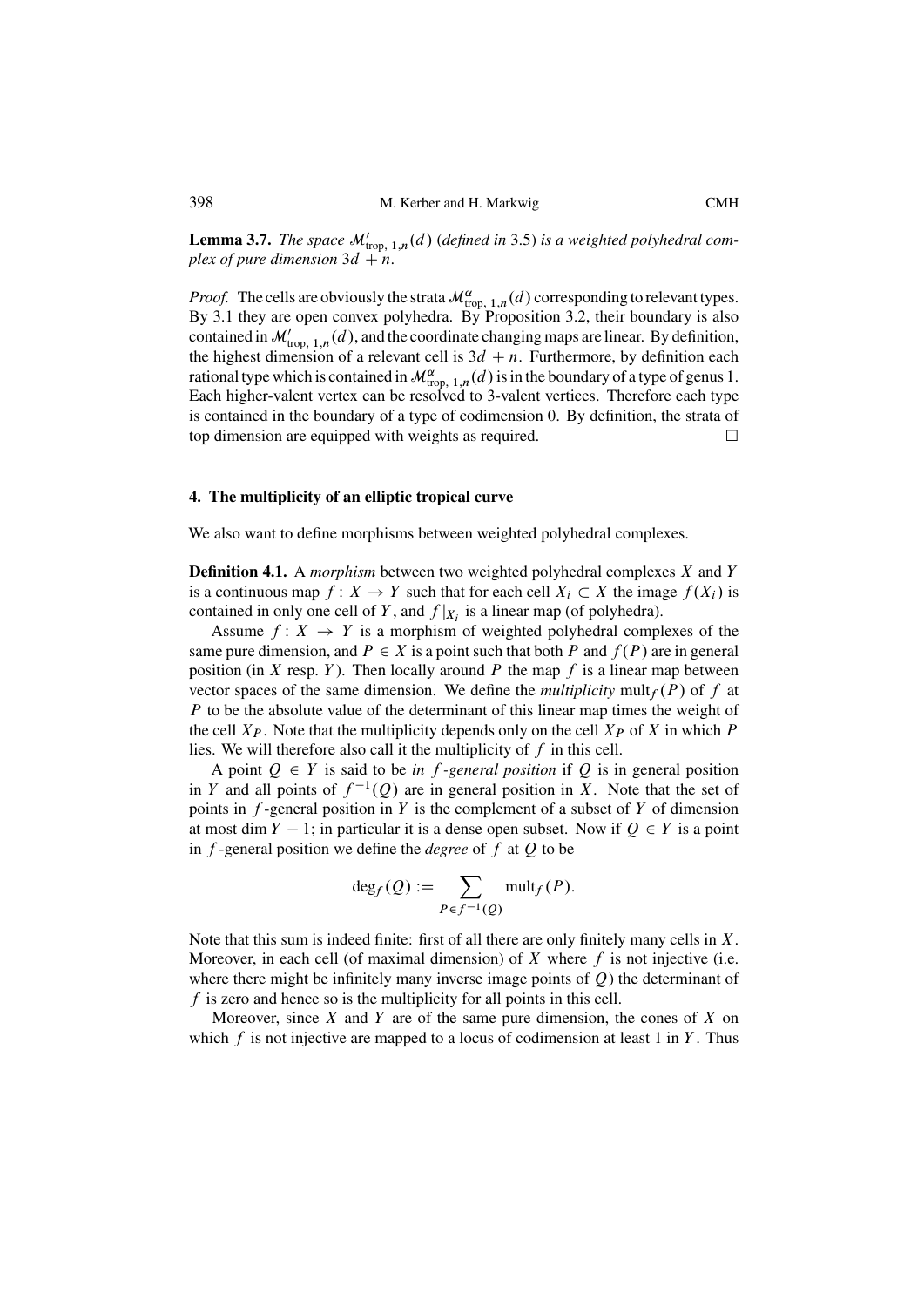<span id="page-12-0"></span>the set of points in  $f$ -general position away from this locus is also a dense open subset of  $Y$ , and for all points in this locus we have that not only the sum above but indeed the fiber of  $Q$  is finite.

Note that the definition of multiplicity mult $_f(P)$  in general depends on the coordinates we choose for the cells. However, we will use this definition only for the morphism ev  $\times j$  (see 4.2) for which the absolute value of the determinant does not depend on the chosen coordinates, if they are chosen in a natural way (in our case this means we choose a lattice basis of the space  $\mathcal{M}^{\alpha}_{\text{trop, 1},n}(d) \subset \mathbb{R}^{1+\# \Gamma_{0}^{1}}$ , see Remark 4.7) Remark [4.7\)](#page-13-0).

The following maps will be important to count elliptic curves:

#### **Definition 4.2.** Let

$$
\mathrm{ev}_i: \mathcal{M}'_{\mathrm{trop}, 1,n}(d) \to \mathbb{R}^2, \quad (\Gamma, h, x_1, \ldots, x_n) \mapsto h(x_i)
$$

denote the *i*-th evaluation map. By  $ev = ev_1 \times \cdots \times ev_n$  we denote the combination of all  $n$  evaluation maps.

If C is an elliptic curve, let  $\Gamma_1$  be the minimal connected subgraph of genus 1 of  $\Gamma$  that contains the unbounded edge  $x_1$ . Note that  $\Gamma_1$  cannot contain vertices of valence 1. So if we "straighten" the graph  $\Gamma_1$  at all 2-valent vertices (that is we replace the two adjacent edges and the vertex by one edge whose length is the sum of the lengths of the original edges) then we obtain an element of  $\mathcal{M}_{\text{trop, 1,1}} = [0, \infty)$  that we denote by  $j(C)$ . (For an elliptic curve,  $j(C) \neq 0$ .) If C is rational, we define  $j(C) = 0 \in \overline{\mathcal{M}}_{\text{trop}, 1,1} = [0, \infty)$ . We call  $j(C)$  the *tropical* j-invariant of C.

A combination of these maps yields

$$
\mathrm{ev} \times j: \mathcal{M}_{\mathrm{trop}, 1,n}'(d) \to \mathbb{R}^{2n} \times \overline{\mathcal{M}}_{\mathrm{trop}, 1,1}.
$$

**Example 4.3.** The following picture shows an elliptic curve C. The marked points are drawn as dotted lines. The subgraph  $\Gamma_1$  is indicated with a bold dotted line. The image  $j(C)$  is an abstract tropical curve where the cycle has length  $l_1 + l_2 + \cdots + l_8$ .

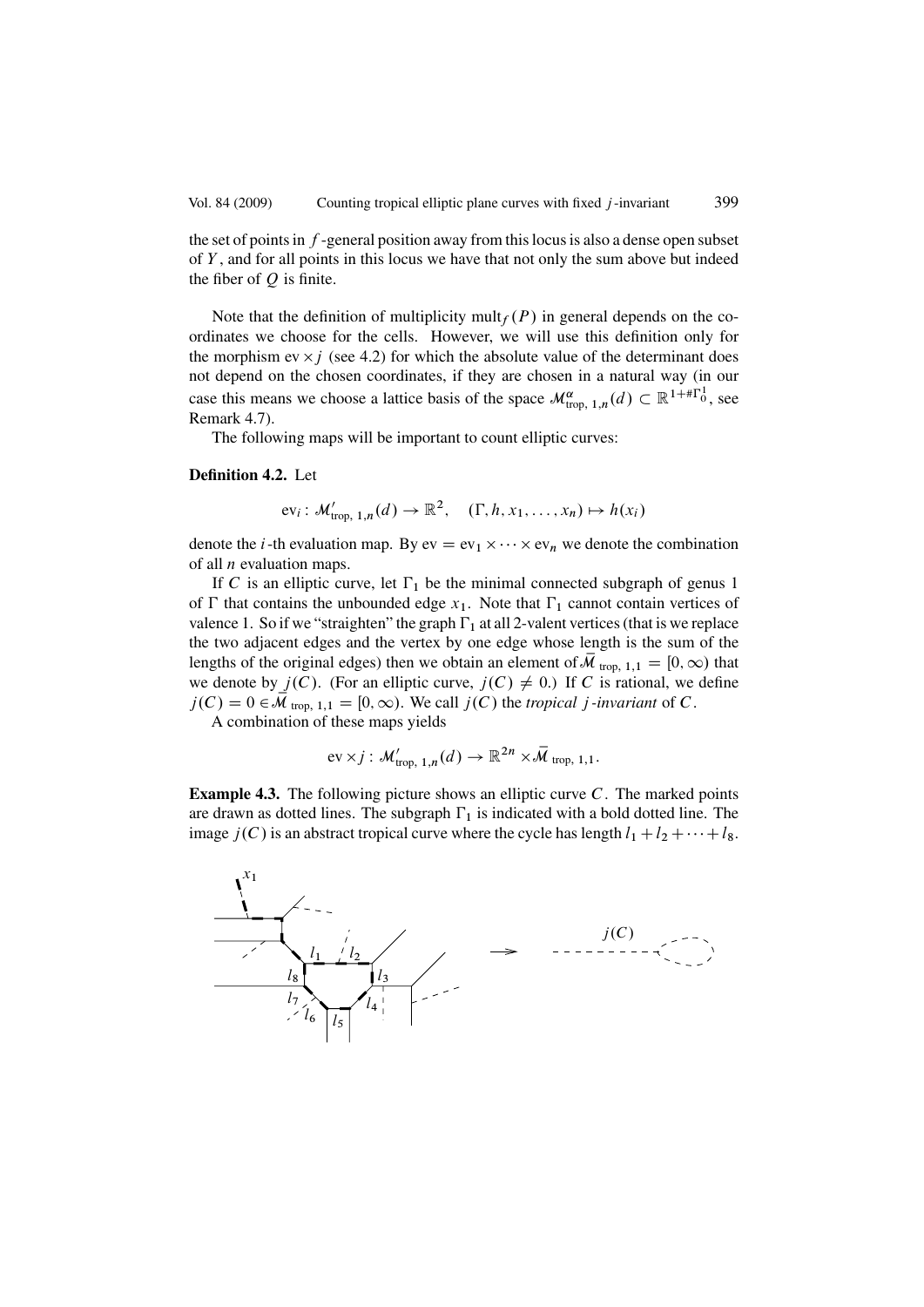<span id="page-13-0"></span>**Lemma 4.4.** *The map*  $ev \times j$  *restricted to a stratum*  $\mathcal{M}^{\alpha}_{\text{trop, 1},n}(d)$  *is a linear map.* 

*Proof.* The coordinates on  $\mathcal{M}^{\alpha}_{\text{trop, 1},n}(d)$  are by [3.1](#page-6-0) given by a root vertex V and an order on the bounded edges. Of course, these coordinates do not need to be independent, but if they are not, they fulfill a linear condition themselves. As  $\Gamma$  is connected, we can reach  $x_i$  from the root vertex V by a chain of flags F, such that  $[F]$  is a bounded edge. Then the position of  $h(x_i)$  is given as a sum

$$
h(V) + \sum_{F} v(F) \cdot l([F]),
$$

where the summation goes over all flags F in the chain. Hence the position  $h(x_i)$  is given by two linear expressions in the coordinates of  $\mathcal{M}^{\alpha}_{\text{trop}, 1,n}(d)$ . The length of the bounded edge of  $j(C)$  is by definition given as the sum of the lengths of all bounded edges contained in the cycle of  $\Gamma_1$  that we straightened to get  $j(C)$ .

**Lemma 4.5.** Let  $n = 3d - 1$ . Then the map  $ev \times j$  is a morphism of weighted not verified a complexes of the same dimension *polyhedral complexes of the same dimension.*

*Proof.* The space  $\mathcal{M}_{\text{top, 1}, n}(d)$  is a weighted polyhedral complex of dimension 3d +  $n = 3d + 3d - 1 = 6d - 1$  by [3.7.](#page-10-0) The space  $\mathbb{R}^{2n} \times \overline{\mathcal{M}}_{\text{trop, 1, 1}}$  is by [2.2](#page-3-0) isomorphic<br>to  $\mathbb{R}^{2n} \times [0, \infty)$ . This is obviously a polyhedral complex with only one cell, and to  $\mathbb{R}^{2n} \times [0,\infty)$ . This is obviously a polyhedral complex with only one cell, and we can make it weighted by associating the weight 1 to this cell. Its dimension is  $2n + 1 = 2(3d - 1) + 1 = 6d - 1$ , too. The map ev  $\times j$  restricted to a cell of the weighted polyhedral complex  $M'$  (d) is linear by 4.4. Furthermore, it maps weighted polyhedral complex  $\mathcal{M}_{\text{trop, 1},n}'(d)$  is linear by 4.4. Furthermore, it maps each cell into the one cell of the space  $\mathbb{R}^{2n} \times \overline{\mathcal{M}}_{\text{trop, 1,1}}$ .  $\Box$ 

We will from now on assume that  $n = 3d - 1$ , in order to have a morphism<br>ween polyhedral complexes of the same dimension between polyhedral complexes of the same dimension.

**Remark 4.6.** Fix *n* points  $p_1, \ldots, p_n$  and a *j*-invariant *l* in ev  $\times j$ -general position (see Definition [4.1\)](#page-11-0). Then determine the set of tropical elliptic curves  $(\text{ev } \times j)^{-1}(p_1,\ldots,p_n,l)$  which pass through the points and have j-invariant l. We count each such elliptic curve with its ev  $\times j$  -multiplicity, that is, we determine  $deg_{ev \times i}((p_1,\ldots,p_n,l))$ . Define  $E_{trop}(d) = deg_{ev \times i}((p_1,\ldots,p_n,l))$  to be the *number of tropical elliptic curves through*  $3d - 1$  *points in general position and*<br>with fixed *i*-invariant. Our aim is to show that this definition does not depend on the *with fixed* j *-invariant*. Our aim is to show that this definition does not depend on the choice of  $(p_1,\ldots,p_n,l)$ . This statement will be shown in Theorem [5.1.](#page-20-0)

**Remark 4.7.** Given a stratum  $\mathcal{M}^{\alpha}_{\text{trop, 1},n}(d)$  of top dimension we choose a lattice basis of the space  $\mathcal{M}_{\text{trop}, 1,n}^{\alpha}(d)$  in  $\mathbb{R}^{2+\# \Gamma^1_0}$ , which contains the lattice  $\mathbb{Z}^{2+\# \Gamma^1_0}$ . (For  $\mathbb{R}^{2+\# \Gamma^1_0}$ , we choose natural coordinates given by a root vertex and an order of the bounded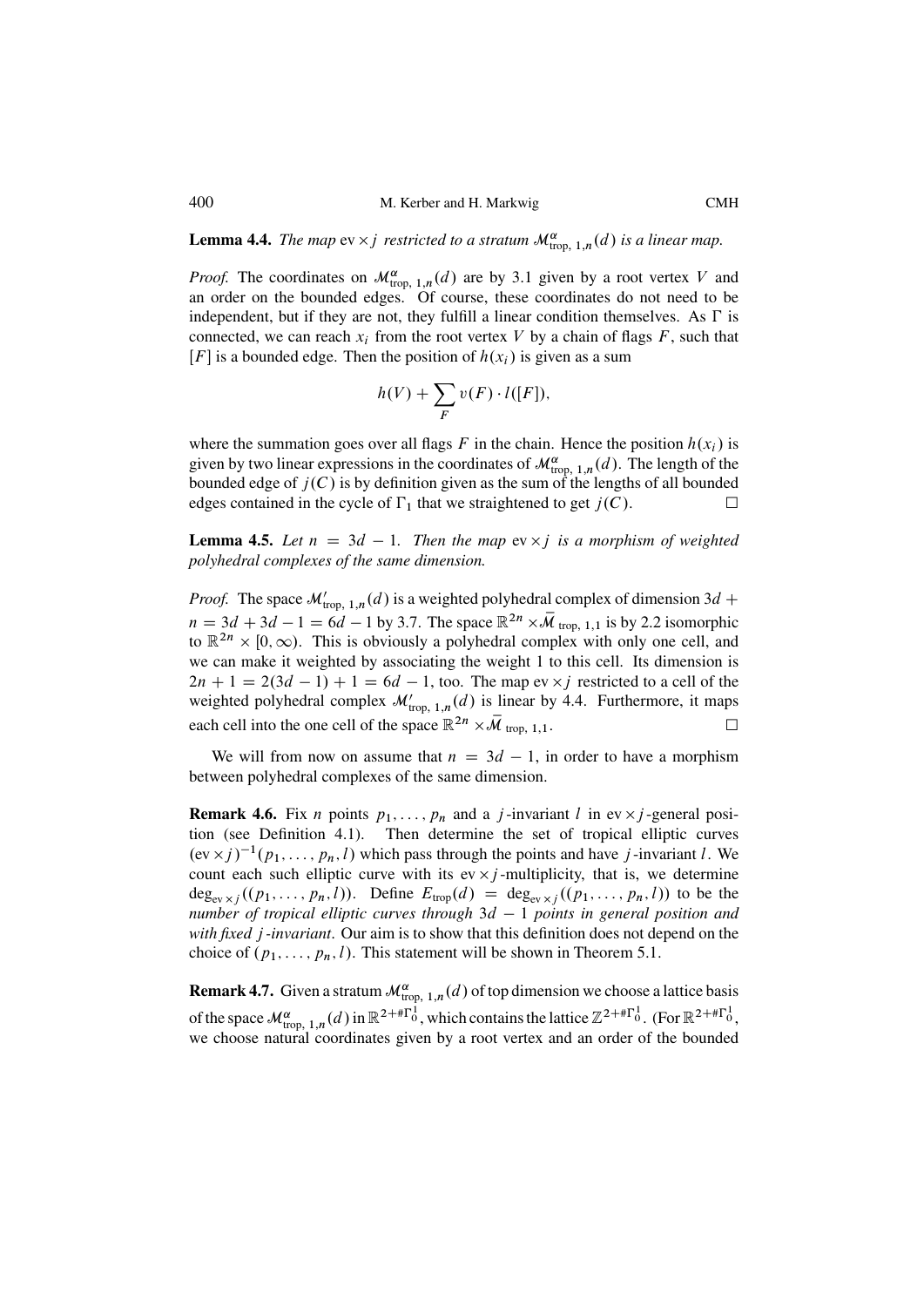<span id="page-14-0"></span>edges.) With this choice, we can compute a matrix representation of ev  $\times j$  and hence compute its determinant. We claim that the absolute value of this determinant (and thus, the ev  $\times j$  -multiplicity) does not depend on the choices we made. To see this, note first that a different choice of the root vertex or the order of the bounded edges corresponds to a basis change of determinant  $\pm 1$  (see Remark 3.2 of [\[2\]](#page-40-0)). If we choose a different lattice basis for  $\mathcal{M}^{\alpha}_{\text{top, 1},n}(d)$ , then we have to multiply the matrix of ev  $\times j$ <br>with the basis change matrix. But as this is a basis change of lattice bases, it is of with the basis change matrix. But as this is a basis change of lattice bases, it is of determinant  $\pm 1$  and does therefore not change the absolute value of the determinant of ev  $\times j$ .

The following remark helps us to determine mult<sub>C</sub> (ev  $\times j$ ) in some cases:

**Remark 4.8.** Let  $\alpha$  be a type of 3-valent genus 1 curves with def $(\alpha) = 0$ . We want to determine the multiplicity of ev  $\times j$  in the stratum  $\mathcal{M}^{\alpha}_{\text{top, 1},n}(d)$ . By definition, it is equal to the absolute value of the determinant of ev  $\times i$  times the weight of the cell is equal to the absolute value of the determinant of ev  $\times j$  times the weight of the cell  $\mathcal{M}_{\text{trop, 1},n}^{\alpha}$  (d). The weight of the cell is defined to be the index of the lattice map  $\binom{a_1}{a_2}$  $\binom{a_1}{a_2},$ where  $a_1$  and  $a_2$  denote the two equations given by the cycle (see [3.5\)](#page-8-0). To compute the ev  $\times j$  -multiplicity, we need to compute this weight, and then a matrix representation of ev  $\times j$  restricted to ker( $a_1$ )  $\cap$  ker( $a_2$ ). To get this matrix representation, we need of ev  $\times j$  restricted to ker $(a_1) \cap \text{ker}(a_2)$ . To get this matrix representation, we need<br>a lattice basis of the subspace  $\mathcal{M}^{\alpha}_{\text{trop, 1},n}(d) \subset \mathbb{R}^{2+\# \Gamma_0^1}$ . However, lattice bases are in<br>general not easy to de general not easy to determine. We can instead use example 1.7 of [\[9\]](#page-40-0). It states that  $|\det(\mathrm{ev} \times i)|$  times the lattice index is equal to the absolute value of the determinant of the map

$$
ev \times j \times a_1 \times a_2 \colon \mathbb{R}^{2+\# \Gamma_0^1} \to \mathbb{R}^{6d-2} \times \overline{\mathcal{M}}_{\text{trop}, 1,1} \times \mathbb{R}^2
$$

(where ev and  $j$  denote here matrix representations of ev respectively  $j$  in the coordinates given by the root vertex and the lengths of all bounded edges). This map goes from the space  $\mathbb{R}^{2+\# \Gamma_0^1}$  which surrounds  $\mathcal{M}_{\text{trop, 1},n}^{\alpha}(d)$ . More precisely,  $\mathcal{M}^{\alpha}_{\text{trop, 1},n}(d)$  is equal to ker $(a_1) \cap \text{ker}(a_2) \subset \mathbb{R}^{2+\# \Gamma_0^1}$ . The bigger space  $\mathbb{R}^{2+\# \Gamma_0^1}$ does not parametrize tropical curves, as the length coordinates of a general vector of  $\mathbb{R}^{2+\# \Gamma_0^1}$  do not need to fulfill the conditions given by the cycle. But (after choosing coordinates and chains of flags from the root vertex to each marked point) we can still write down the matrix of ev  $\times j \times a_1 \times a_2$ . Note that while the matrix does depend on the choices we make, the absolute value of the determinant does not (see Remark 4.65 of [\[5\]](#page-40-0)). That is, to compute the multiplicity of ev  $\times j$  in  $\mathcal{M}^{\alpha}_{\text{trop, 1},n}(d)$ , we can write down a matrix representation for the man ev  $\times i \times a$ ,  $\times a$  and compute its write down a matrix representation for the map ev  $\times j \times a_1 \times a_2$  and compute its determinant. In the following, we will denote the map by ev  $\times j \times a_1 \times a_2$ , even though it is not uniquely determined by this term. It depends on the chosen matrix representation, that is, on the chosen chains of flags. We will keep in mind that  $|\det(\mathrm{ev} \times j \times a_1 \times a_2)|$  is uniquely determined, though.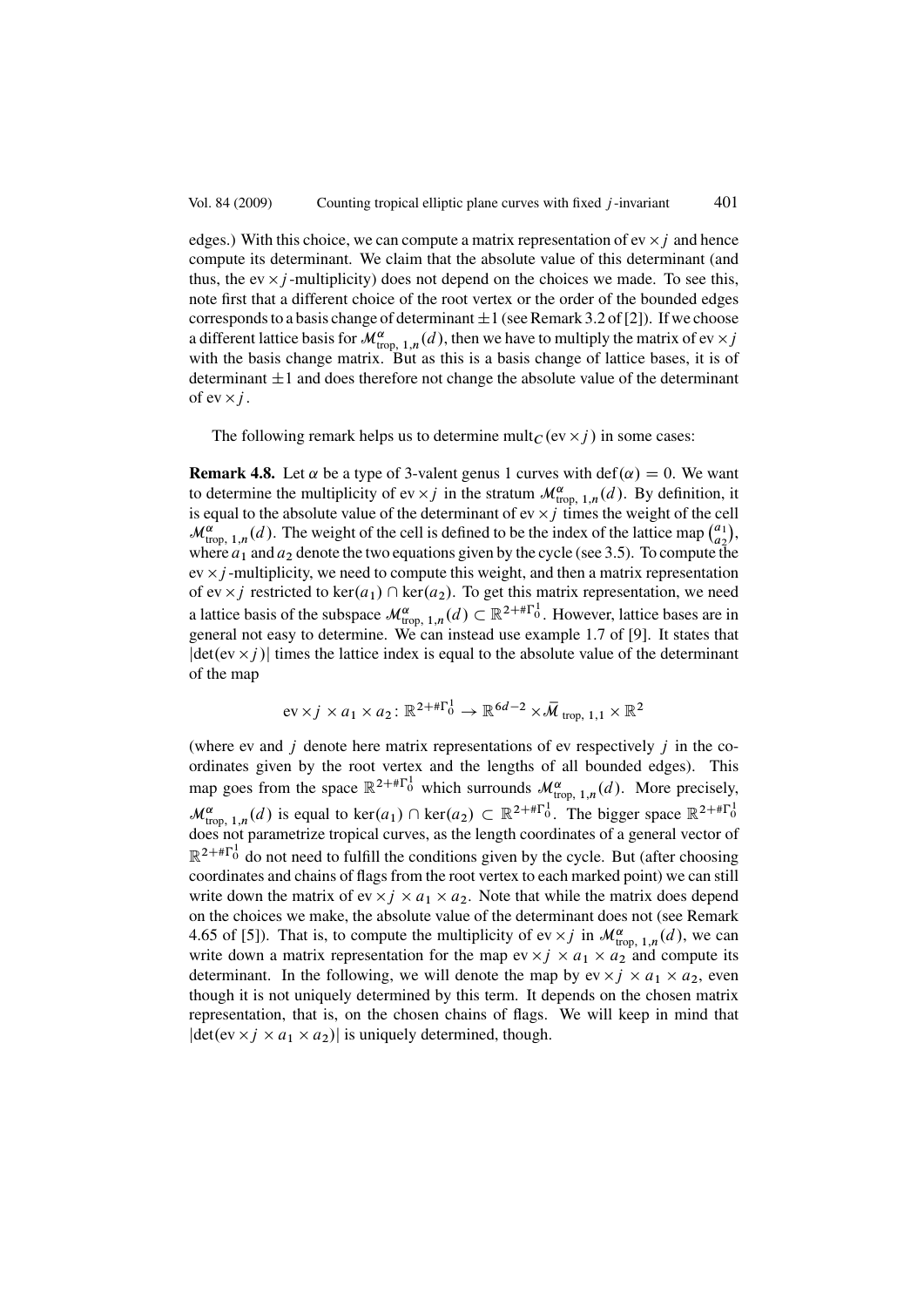**Example 4.9.** Compute  $|\det(\mathrm{ev} \times j \times a_1 \times a_2)|$  for the following (local) picture of an elliptic curve.



Let V be the root vertex. We choose the following chains of flags: for  $x_1$ , we pass  $v_1$ . For  $x_2$ , we pass  $v_2$  and  $v_3$ . For  $a_1 \times a_2$ , we pass  $v_2$ ,  $v_4$  and  $v_5$ . Then the matrix reads:

|                                                                |                |       | $\Omega$        | $\overline{0}$ |                                                          |
|----------------------------------------------------------------|----------------|-------|-----------------|----------------|----------------------------------------------------------|
| $\begin{pmatrix} E_2 & v_1 & 0 \\ E_2 & 0 & v_2 \end{pmatrix}$ |                |       | $v_2$ $v_3$     | $\mathbf{0}$   | $\begin{pmatrix} 0 \\ 0 \end{pmatrix}$<br>$\overline{0}$ |
| $\overline{0}$                                                 | $\overline{0}$ | $v_2$ | $\overline{0}$  | $v_4$          | $\frac{v_5}{1}$                                          |
| $\sqrt{0}$                                                     | $\Omega$       |       | $\vert 0 \vert$ |                |                                                          |

Each row except the last represent two rows, the first column represents two columns.  $E_2$  stands for the  $2 \times 2$  unit matrix.

We add four other statements that help to determine the ev  $\times j$ -multiplicity in some cases:

**Lemma 4.10.** *Let*  $\text{def}(C) = 2$ *, that is, C contains a contracted loop. C' denotes the rational curve which arises from* C *if we remove the loop.*

*If the vertex* V *to which the loop is adjacent is* 5*-valent, then*

$$
\text{mult}_{\text{ev}\times j}(C) = \frac{1}{2}(\text{mult}(V) - 1) \cdot \text{mult}(C'),
$$

*where*  $mult(V)$  *denotes the multiplicity of the vertex*  $V$  *of*  $C'$  *from which the loop was removed and*  $mult(C')$  *denotes the multiplicity of the tropical curve*  $C'$ *.* 

*Else the*  $ev \times j$  *-multiplicity of*  $C$  *is* 0*.* 

*Proof.* To determine a matrix representation for  $ev \times j$ , we do not have to consider equations given by the cycle and lattice bases – the lengths of the bounded edges are independent. That is, we can choose a root vertex and an order of the bounded edges and write down the matrix of ev  $\times j$  with respect to this basis. Note that in the j -row there is just one unit at the coordinate of the contracted edge, as no other edge is contained in the cycle. To compute the determinant, we can therefore remove this last line and the column of the coordinate of the contracted edge which forms the cycle. The remaining matrix consists of the evaluation maps in the  $3d - 1$  marked points, and it does not take the contracted edge into account. That is, this matrix describes and it does not take the contracted edge into account. That is, this matrix describes

<span id="page-15-0"></span>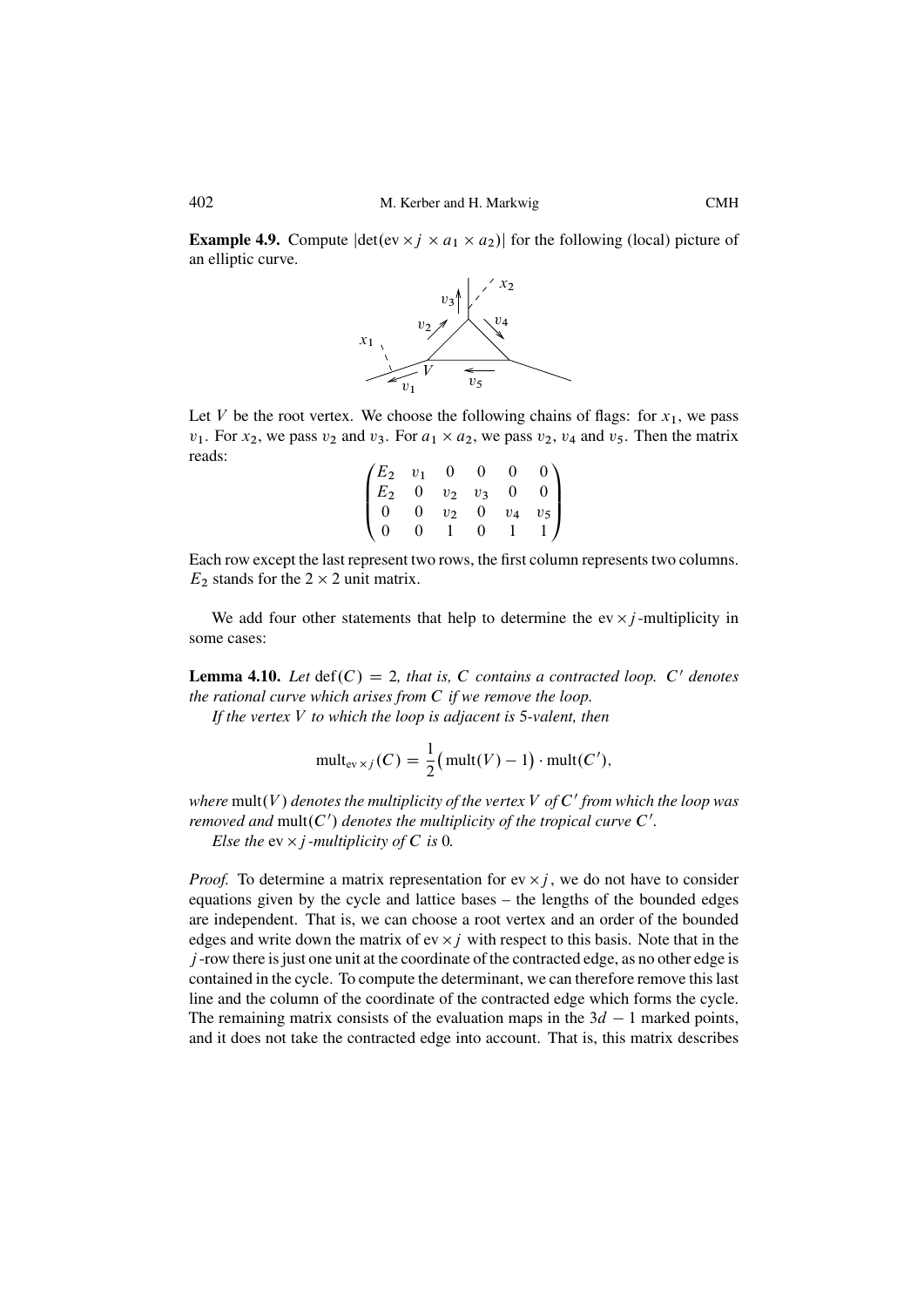<span id="page-16-0"></span>the evaluation in the marked points of the rational curve  $C'$  which arises when we remove the contracted edge. Proposition 3.8 of [\[2\]](#page-40-0) tells us that the determinant of this matrix is equal to the multiplicity of the rational curve  $C'$ . To determine the  $ev \times j$ -multiplicity, we also have to multiply with the weight of the stratum in which C lies. The only case where the weight is non-zero is  $3.5(c)$ , so we can assume that the contracted loop is adjacent to a 5-valent vertex  $V$ , and denote the direction vectors of two of the other adjacent edges by  $u$  and  $v$ . Then the weight of the stratum is  $\frac{1}{2}(|\det(u, v)| - 1)$  by definition. If we remove the loop and consider the rational<br>given  $C'$  than this woight is equal to  $\frac{1}{2}$  (mult( $U$ ) = 1), where mult( $U$ ) denotes the curve C', then this weight is equal to  $\frac{1}{2}$ (mult(V)  $-1$ ), where mult(V) denotes the multiplicity of the vertex V to which the contracted loop was adjacent multiplicity of the vertex  $V$  to which the contracted loop was adjacent. □

**Lemma 4.11.** *Let* C *be a* (3*-valent*) *curve with a contracted bounded edge* e*, which is not a loop. Let* C' *denote the rational curve that arises if we remove e and straighten the two* 2-valent vertices  $V_1$  and  $V_2$  emerging like this. Let u denote the direction of *a remaining edge adjacent to* V1*, and let* v *denote the direction of a remaining edge adjacent to*  $V_2$ *.* 

*If* e *is part of the cycle, then*

$$
\mathrm{mult}_{\mathrm{ev}\times j}(C)=|\mathrm{det}(u,v)|\cdot \mathrm{mult}(C').
$$

*Else the* ev  $\times$  *j -multiplicity of* C *is* 0*.* 

*Proof.* We assumed that the contracted bounded edge e is adjacent to two different 3-valent vertices. (These vertices have to be 3-valent, as we only compute the ev  $\times j$  multiplicity in strata of top dimension.)

The balancing condition implies that at each of these two vertices the two other adjacent edges are mapped to opposite directions:



We are going to use Remark [4.8](#page-14-0) to compute the ev  $\times j$ -multiplicity, that is, we use a matrix representation of ev  $\times j \times a_1 \times a_2$ , where  $a_1$  and  $a_2$  denote the two equations of the cycle. If  $e$  is not part of the cycle its length is a coordinate which is needed neither for the evaluations nor for the map  $j$ , so we get determinant 0. Assume now that e is part of the cycle. Then e is only needed for the map  $j$ , as it is contracted by h it is not needed to describe a position of the image of a marked point. That is, in the column for  $e$ , we have a 1 at the row of the map  $j$  and 0 in every other row. In the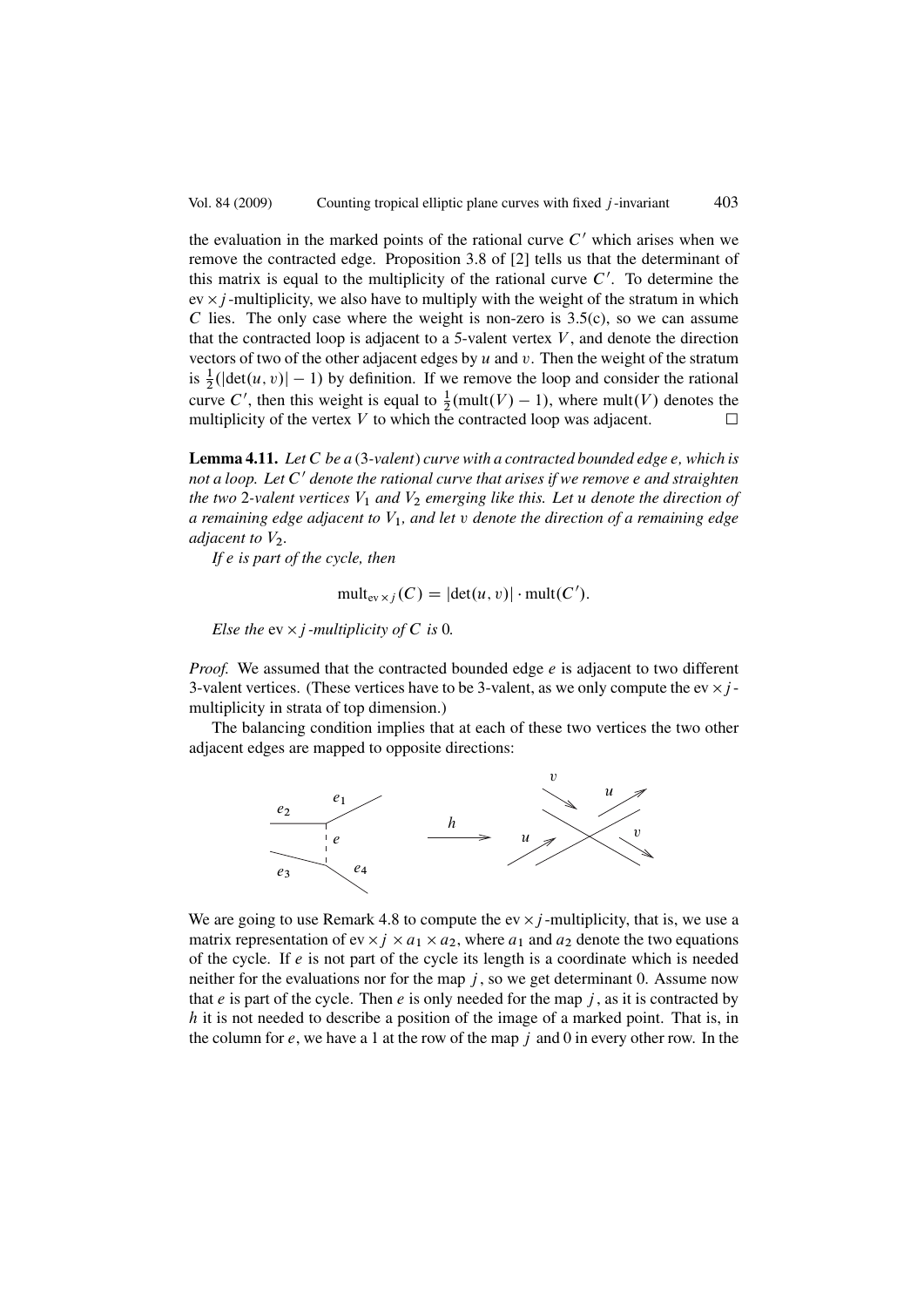matrix of ev  $\times j \times a_1 \times a_2$ , we can choose a chain of flags to each marked point which avoids the edge  $e$ . This is possible, as  $e$  is contained in the cycle. In the two equations  $a_1$  and  $a_2$ , exactly one of the edges  $e_1$  and  $e_2$  will take part, and also exactly one of the edges  $e_3$  and  $e_4$ . Assume without loss of generality that  $e_1$  and  $e_3$  are part of the cycle. If  $e_1$  is used in a chain of flags to a marked point, then also  $e_2$ , and if  $e_3$ , then also  $e_4$ . Let  $l_i$  denote the length of  $e_i$ , and l denote the length of e. Assume that the directions are as labelled in the picture. Then the ev  $\times j \times a_1 \times a_2$ -matrix looks like this:

|                                                                                                                                                                                                                                                                                    |  |  |  | $h(V)$ $l_1$ $l_2$ $l_3$ $l_4$ $l$ other edges |
|------------------------------------------------------------------------------------------------------------------------------------------------------------------------------------------------------------------------------------------------------------------------------------|--|--|--|------------------------------------------------|
| marked points using neither of the $e_i$<br>marked point using $e_1$<br>marked points using $e_3$<br>$a_1, a_2$<br>$a_2$<br>$f(x) = \begin{cases} E_1 & 0 & 0 & 0 & 0 \\ E_2 & u & u & 0 & 0 \\ E_3 & 0 & v & v & 0 \\ 0 & u & 0 & v & 0 & 0 \\ 0 & 1 & 0 & 1 & 0 & 1 \end{cases}$ |  |  |  |                                                |
|                                                                                                                                                                                                                                                                                    |  |  |  |                                                |
|                                                                                                                                                                                                                                                                                    |  |  |  |                                                |
|                                                                                                                                                                                                                                                                                    |  |  |  | $\ast$                                         |
| coordinate of $\mathcal{M}_{\text{trop}, 1,1}$                                                                                                                                                                                                                                     |  |  |  |                                                |
|                                                                                                                                                                                                                                                                                    |  |  |  |                                                |

We perform the following operations which do not change the absolute value of the determinant: we delete the last row and the  $l$ -column. We subtract the  $l_2$ -column from the  $l_1$ -column and we change the place of the  $l_1$ -column: it shall appear as first column. Then, we subtract the  $l_4$ -column from the  $l_3$ -column and move the  $l_3$ -column to the second place. At last, we put the two rows  $a_1$  and  $a_2$  to the beginning. After these operations the matrix looks like this:

| $\boldsymbol{u}$ | $\eta$ |                                                             | ∗                                                                                                                                                                               |
|------------------|--------|-------------------------------------------------------------|---------------------------------------------------------------------------------------------------------------------------------------------------------------------------------|
|                  |        |                                                             | $^\ast$                                                                                                                                                                         |
|                  |        |                                                             | $\ast$                                                                                                                                                                          |
|                  |        |                                                             | ∗                                                                                                                                                                               |
|                  |        | marked points using neither of the $e_i \mid 0 \mid 0 \mid$ | $l_1$ $l_3$ $h(V)$ $l_2$ $l_4$ other edges<br>$\begin{matrix} 0 & 0 \end{matrix}$<br>$E_2$ 0 0<br>$\begin{array}{cc cc} 0 & 0 & E_2 & u & 0 \\ 0 & 0 & E_2 & 0 & v \end{array}$ |

Note that this matrix is now a block matrix with a  $2 \times 2$  block on the top left, and a block that we will denote by  $\tilde{A}$  on the bottom right. That is, its determinant is equal to det( $u, v$ )  $\cdot$  det A. Now A is the matrix of the evaluation map in the  $3d - 1$  marked<br>points of the rational curve C' which arises from C when we remove the contracted points of the rational curve  $C'$  which arises from  $C$  when we remove the contracted bounded edge  $e$  and straighten the two bounded edges  $e_1$  and  $e_2$  as well as the two bounded edges  $e_3$  and  $e_4$  to one edge. As before, Proposition 3.8 of [\[2\]](#page-40-0) tells us that  $|\det A| = \text{mult}(C')$ . That is, the ev  $\times j$ -multiplicity of C is equal to  $|\det(u, v)|$  times<br>the multiplicity of the rational curve C' which arises after removing the contracted the multiplicity of the rational curve  $C'$  which arises after removing the contracted edge and straightening the adjacent edges. Our argument here assumes that the edges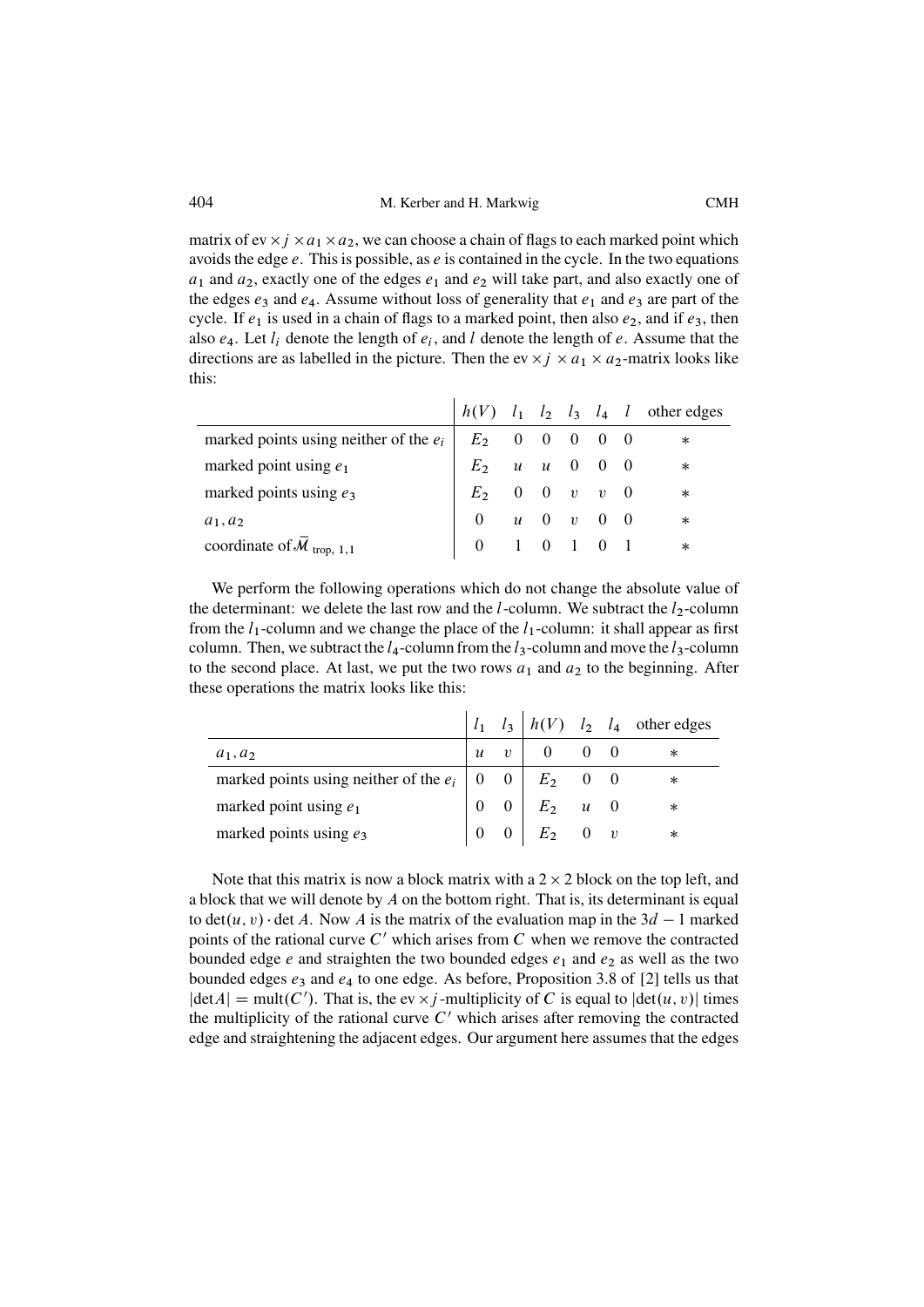<span id="page-18-0"></span> $e_1, \ldots, e_4$  are all bounded. However, we can prove the same if some of these edges are not bounded. Their lengths do not appear as coordinates then, but also there cannot be marked points behind unbounded edges.  $\Box$ 

**Lemma 4.12.** Let C be a curve with a flat cycle (that is,  $\text{def}(C) = 1$ ) which is not *adjacent to a marked point. If there is no* 4*-valent vertex adjacent to the flat cycle, then* mult<sub>ev x *i*</sub> (C) = 0*. Else, with the notations as in the picture below, we have* 

$$
\text{mult}_{\text{ev}\times j}(C) = \begin{cases} (m+n)\cdot |\text{det}(u,v)| \cdot \text{mult}(C') \text{ if } m \neq n \\ |\text{det}(u,v)| \cdot \text{mult}(C') \text{ if } m = n = 1 \end{cases}
$$

*where*  $C'$  *denotes the rational curve that arises if we glue the two edges that form the cycle to one edge of direction*  $(m + n) \cdot u$  *and straighten the* 2*-valent vertex emerging like this.*

*Proof.* The following picture shows the flat cycle of the curve C. We choose m and *n* such that  $gcd(m, n) = 1$ .



To determine the matrix of ev  $\times j$ , we need a lattice basis of  $\mathcal{M}^{\alpha}_{\text{trop, 1},n}(d)$ . As the equations of the cycle are given by  $l_1, m_2, u_1, u_2, l_3, n_4, u_5, w_6$  can choose unit vectors equations of the cycle are given by  $l_1 \cdot m \cdot u - l_2 \cdot n \cdot u$ , we can choose unit vectors for all coordinates except  $l_1$  and  $l_2$  plus the vector with *n* at the *l*<sub>1</sub>-coordinate and *m* for all coordinates except  $l_1$  and  $l_2$ , plus the vector with n at the  $l_1$ -coordinate and m at the  $l_2$ -coordinate. As  $gcd(m, n) = 1$ , this is a lattice basis. The j-invariant of C is given by  $l_1 + l_2$ . That is, in the j-row of the matrix, we have only zeros except for the column which belongs to the vector with n at  $l_1$  and m at  $l_2$ , there we have the entry  $m + n$ . But then we can delete the j-row and this column. The determinant we want to compute is equal to  $(m + n)$  times the determinant of the matrix which arises after deleting. This matrix can easily be seen to be the matrix of evaluating the points of the rational curve  $C'$  which arises after identifying the two edges which form the cycle. Due to [\[2\]](#page-40-0), Proposition 3.8, its determinant is equal to mult( $C'$ ). The factor of  $|\det(u, v)|$  (respectively,  $\frac{1}{2} \cdot |\det(u, v)|$  if  $n = m = 1$ ) has to be included, because this is by Definition [3.5 \(b\)](#page-8-0) the weight of the stratum  $\mathcal{M}^{\alpha}_{\text{trop, 1},n}(d)$ .

**Lemma 4.13.** Let C be a curve with  $\text{def}(C) = 0$  and such that the cycle is formed *by* 3 *edges.*

*Then*  $\text{mult}_{\text{ev}}(C) = \text{mult}(V) \cdot \text{mult}(C')$ , where C' is the rational curve which is the *is when* we shripk the cycle to a vertex V *arises when we shrink the cycle to a vertex* V *.*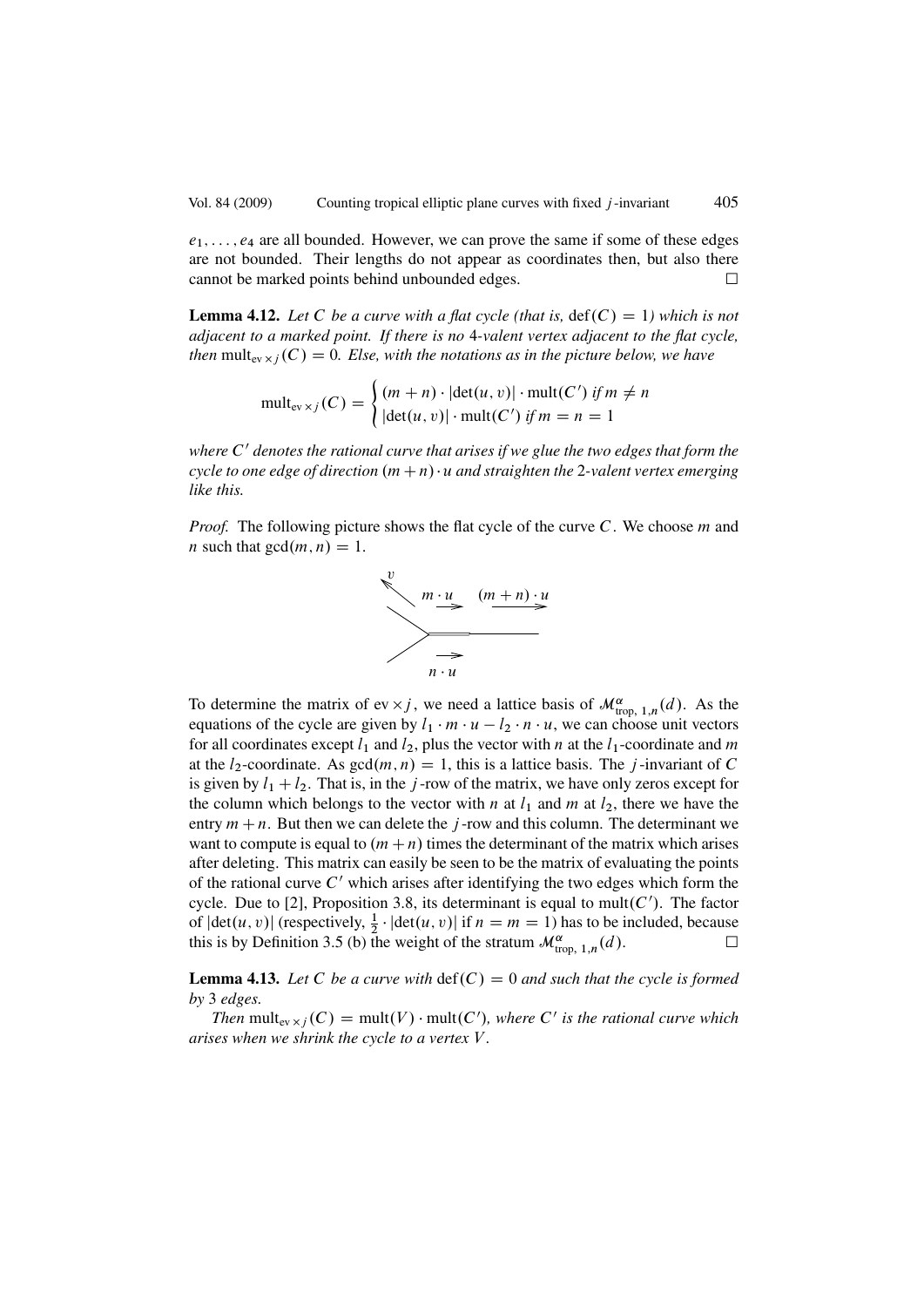*Proof.* We compute the ev  $\times j$ -multiplicity of C using Remark [4.8.](#page-14-0) That is, we compute the determinant of the matrix ev  $\times j \times a_1 \times a_2$ , where  $a_1$  and  $a_2$  denote the two equations of the cycle. The following picture shows the curve locally around the cycle and fixes a labeling of the adjacent edges:



Note that the matrix ev  $\times j \times a_1 \times a_2$  has a block form with a 0 block on the bottom left, because the equations of the cycle and the  $j$ -invariant only need the three length coordinates of  $v_1$ ,  $v_2$  and  $v_3$ . The block on the top left is just the evaluation of the rational curve  $C'$  at the marked points – hence by [\[2\]](#page-40-0), Proposition 3.8, its determinant is equal to mult $(C')$ . So mult<sub>ev  $\times j(C)$ </sub> is equal to mult $(C')$  times the absolute value of the determinant of the matrix

$$
\begin{pmatrix} 1 & 1 & 1 \\ v_1 & v_2 & v_3 \end{pmatrix}
$$

where the last row stands for the two rows given by the equation of the cycle. The absolute value of this determinant can be computed to be

$$
|\det(v_1, v_2)| + |\det(v_1, v_3)| + |\det(v_2, v_3)|
$$

which is – using the dual picture, for example – easily seen to be equal to mult  $V$ :



The sum of the three determinants is equal to the double areas of the three small triangles, mult  $V$  is equal to the double area of the big triangle.  $\Box$ 

### **5. The number of tropical elliptic curves with fixed** j **-invariant**

A *string* in a tropical curve C is a subgraph of  $\Gamma$  homeomorphic either to  $\mathbb R$  or to  $S<sup>1</sup>$  (that is, a "path" starting and ending with an unbounded edge, or a path around a loop) that does not intersect the closures  $\overline{x_i}$  of the marked points (see also [\[5\]](#page-40-0),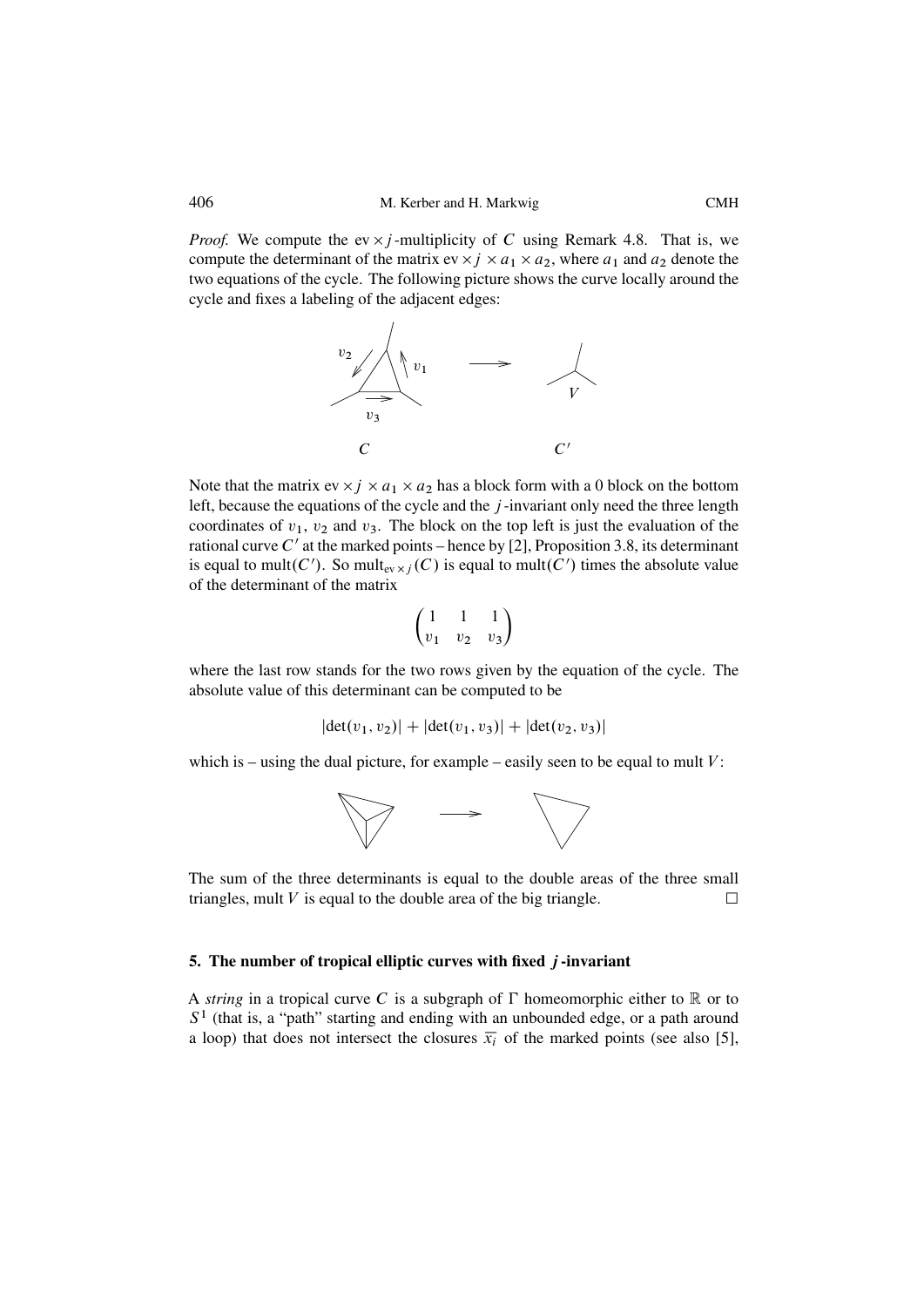<span id="page-20-0"></span>Definition 4.47). If the number of marked points on C is less than  $3d + g - 1$ , then C has a string. This follows from Lemma 3.50 of [5]. We will need the notion of a C has a string. This follows from Lemma 3.50 of [\[5\]](#page-40-0). We will need the notion of a string in the following proof of the main theorem of this section:

**Theorem 5.1.** *Let*  $n = 3d - 1$ *. The degrees* deg<sub>ev  $\times j$  ( $\mathcal{P}$ ) do not depend on  $\mathcal{P}$ *. (Here*  $\mathcal{P}$ </sub>  $\mathcal{P} = (p_1,\ldots,p_{3d-1},l) \in \mathbb{R}^{2n} \times \overline{\mathcal{M}}_{\text{trop}, 1,1}$  denotes a configuration in ev  $\times j$  *-general position consisting of* 3d - 1 *points in* R<sup>2</sup> *and a length* l *for the* j *-invariant.*)

*Proof.* Analogously to the proof of 4.4 of [\[2\]](#page-40-0), we have that the degree of  $ev \times j$  is *locally* constant on the subset of  $\mathbb{R}^{6d-2} \times \overline{\mathcal{M}}_{\text{trop, 1,1}}$  of points in ev  $\times j$ -general position since at any curve that counts for  $\deg_{ev \times i} (\mathcal{P})$  with a non-zero multiplicity the map ev  $\times j$  is a local isomorphism. The points in ev  $\times j$  -general position are the complement of a polyhedral complex of codimension 1, that is they form a finite number of top-dimensional regions separated by "walls" that are polyhedra of codimension 1. Hence it remains to show that  $\deg_{\text{ev}\times i}$  is locally constant at these points, too. Such a general point on a wall is the image under ev  $\times j$  of a general tropical curve C of a type  $\alpha$  such that  $\mathcal{M}^{\alpha}_{\text{trop, 1},n}(d)$  is of codimension 1. So we have to check that deg<sub>ev  $\times j$ </sub> is locally constant around such a point  $C \in \mathcal{M}'_{\text{trop}, 1,n}(d)$ . More precisely, if  $\mathcal P$  is such a point on a wall, and C is a curve through  $P$ , we want to show that the sum of the ev  $\times j$  -multiplicities of the curves through  $\mathcal{P}'$  near  $\mathcal P$  and close to C does not depend on  $\mathcal{P}'$ . Let us determine what types  $\alpha$  are of codimension 1, using [3.1.](#page-6-0)

- (a) def( $\alpha$ ) = 0,  $\alpha$  is of genus 1 and has one 4-valent vertex (besides the 3-valent vertices);
- (b) def( $\alpha$ ) = 1 and  $\alpha$  has two 4-valent vertices;
- (c) def( $\alpha$ ) = 1 and  $\alpha$  has one 5-valent vertex;
- (d) def( $\alpha$ ) = 2 and  $\alpha$  has three 4-valent vertices;
- (e) def( $\alpha$ ) = 2 and  $\alpha$  has one 5-valent and one 4-valent vertex;
- (f) def( $\alpha$ ) = 2 and  $\alpha$  has one 6-valent vertex.

Note that the codimension 1 case that  $\alpha$  is the type of a rational curve is missing here: the reason is that we do not "cross" such a wall consisting of rational curves, we can only enlarge the *j*-invariant if  $j = 0$ , not make it smaller. More precisely, the curves which pass through a configuration  $\mathcal{P}'$  in the neighborhood of a point configuration through which a rational curve passes, are always of the same types; the types (and with them, the multiplicities with which we count) do not depend on  $\mathcal{P}'$ .

For each of the cases in the list, we have to prove separately that  $\deg_{ev \times i}$  is locally constant around a curve C of type  $\alpha$ . The proof for (a) is similar to the proof of 4.4 in [\[2\]](#page-40-0). There are three types which have  $\alpha$  in their boundary. The following is a local picture: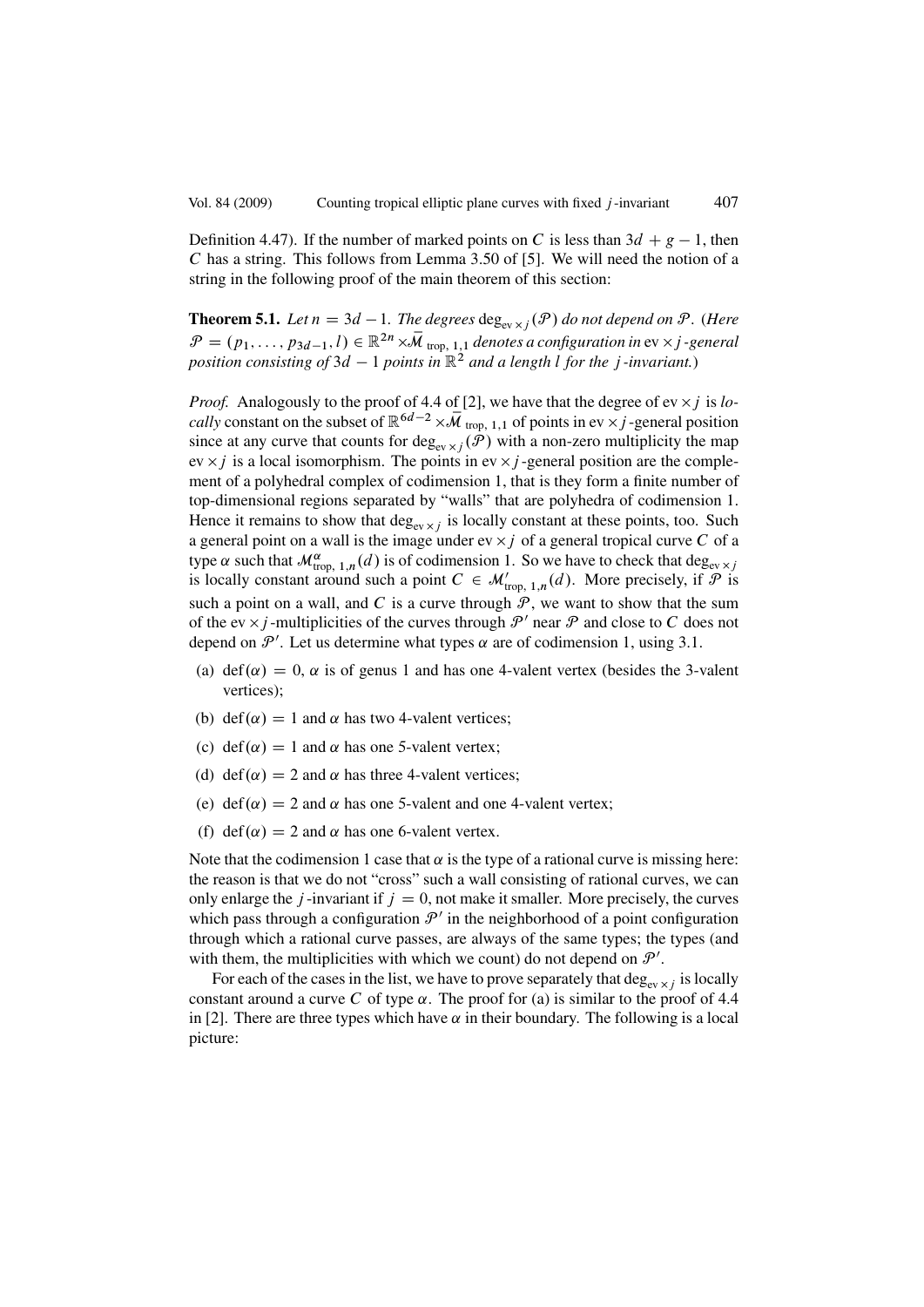

To compute the ev  $\times$  *j* -multiplicity of a curve of each type, we use Remark [4.8,](#page-14-0) that is, we compute a matrix representation of ev  $\times j \times a_1 \times a_2$ , where  $a_1, a_2$  denote the two equations of the cycle. We can choose the coordinates in such a way that these three matrices only differ in one column - in the column corresponding to the new edge  $e$ . Then we can use the same operations as in 4.4 of [\[2\]](#page-40-0) to prove that the sum of the three determinants is 0. The matrices we use here differ from the ones in 4.4 of [\[2\]](#page-40-0) because they contain the two lines corresponding to  $a_1$  and  $a_2$ , and the line corresponding to the  $j$ -invariant. However, the argument does not change in the presence of these other lines. Also, with the same argument as in 4.4 of [\[2\]](#page-40-0), the question whether there is a curve of type  $\alpha_i$  through a given configuration  $\mathcal{P}'$  close to  $\mathcal P$  depends on the sign of the determinant. So we can conclude that we either get the types where the determinant has positive sign or the types where it has negative sign. But as the sum is 0, the sum of the absolute values of those determinants, for which a curve exists, stays constant and does not depend on  $\mathcal{P}'$ .

So let us now come to [\(b\).](#page-20-0) First note that if none of the 4-valent vertices is adjacent to the flat cycle, then we count all curves of a type which has  $\alpha$  in its boundary with the weight 0, so we do not have to consider this case. So at least one of the 4-valent vertices is adjacent to the flat cycle. If exactly one of the 4-valent vertices is adjacent to the flat cycle, then the only curves which have  $\alpha$  in their boundary and which do not count with weight 0 are the curves where the other 4-valent vertex is resolved, as in case [\(a\).](#page-20-0) The proof is then analogous to the proof of case [\(a\),](#page-20-0) only using the matrices of ev  $\times j$  instead of the big matrices of ev  $\times j \times a_1 \times a_2$ . So we can assume now that both 4-valent vertices are adjacent to the flat cycle. Assume first that none of the edges adjacent to a 4-valent vertex in the flat cycle is a marked point. We claim that  $C$  has a string. Consider the connected components of  $\Gamma \setminus \bigcup_i \overline{x_i}$ . As in the proof of 3.50 of [\[5\]](#page-40-0), remove the closures of the marked<br>points  $\overline{z_i}$  from  $\Gamma$  one after the other. We only remove edges at 3-valent points  $\overline{x_1}, \ldots, \overline{x_n}$  from  $\Gamma$  one after the other. We only remove edges at 3-valent<br>vertices. Therefore each removal can either separate one more component or break a vertices. Therefore each removal can either separate one more component, or break a cycle. Assume that all connected components are rational (else  $C$  contains a string). Then one of our removals must have broken the cycle. As C is marked by  $3d - 1$ <br>points, we end up with  $3d - 1$  connected components. But then there has to be points, we end up with  $3d - 1$  connected components. But then there has to be<br>one connected component which contains two unbounded edges hence C contains one connected component which contains two unbounded edges, hence C contains a string.

If C has at least two strings then C moves in an at least 2-dimensional family with the images of the marked points fixed. As  $\mathcal{M}_{\text{trop}, 1,1}$  is one-dimensional this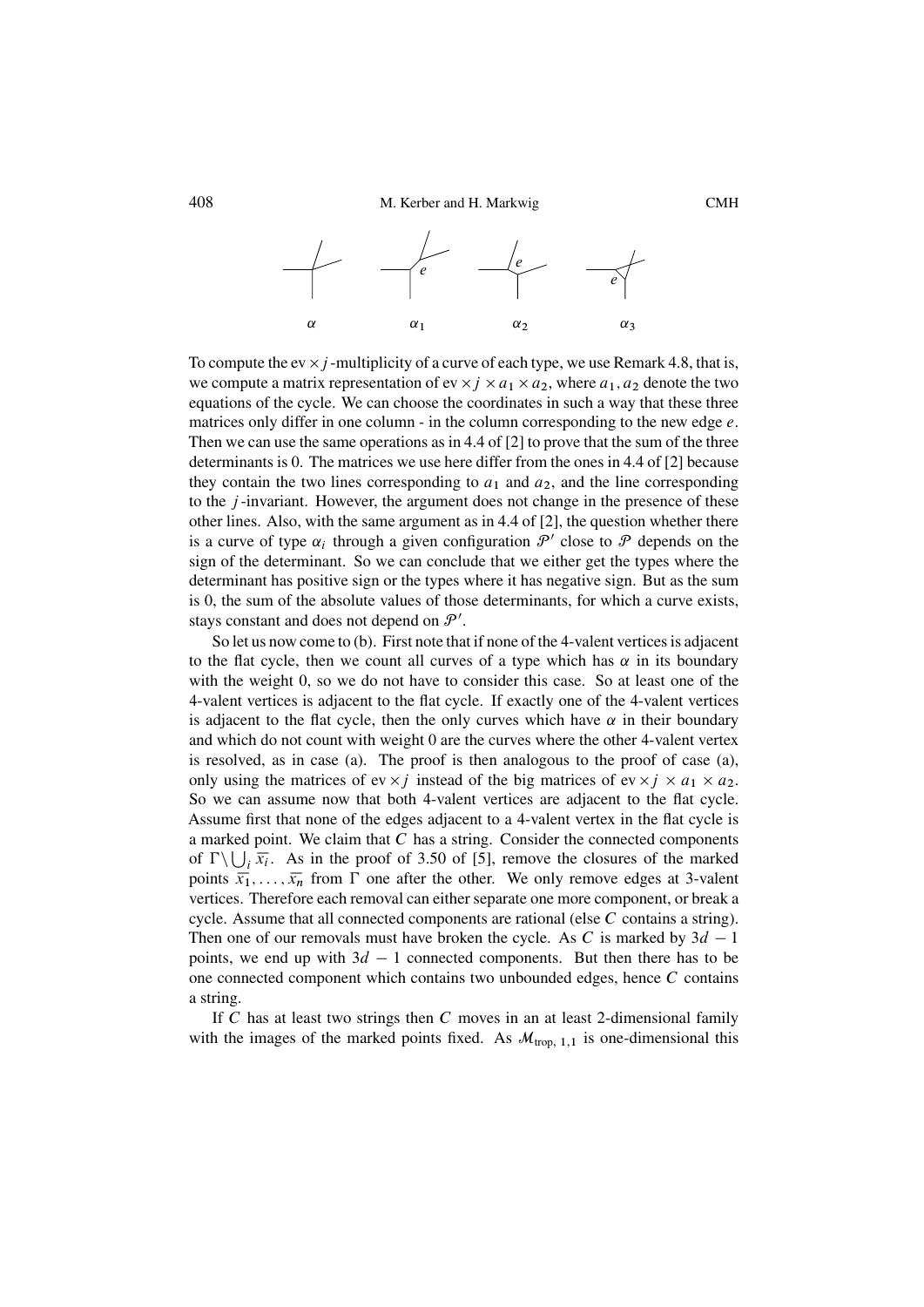means that C moves in an at least 1-dimensional family with the image point under  $j$  fixed. But then also the curves close to C are not fixed, hence they count 0. So we do not have to consider this case. Also, if for all curves  $C'$  which contain  $C$  in their boundary the string does not involve an edge of the cycle, then  $C$  (and all curves  $C'$ ) move in an at least 1-dimensional family with the image point under j fixed. So we do not have to consider this case either.

So we assume now that  $C$  lies in the boundary of a type which has exactly one string that involves (at least) one of the edges of the flat cycle.

There are (up to symmetry) five possibilities for the string. We will show them in the following local picture.

Assume now that there is a marked point adjacent to a 4-valent vertex of the flat cycle. Then the removal of this marked point both breaks a cycle and separates two components. So we cannot conclude that  $C$  has a string. However, we can conclude that there is no other marked point adjacent to the cycle, as else two marked points would map to the same line. Hence in this case the curve looks locally like our sixth picture below.



As the cycle is not a string in the cases (1)-(3) and (5), there must be a marked point adjacent to it. Two marked points adjacent to the flat cycle are only possible if the string does not involve any edge of the flat cycle (as in (3) and (5)).

In each of the six cases, there are four types which contain  $\alpha$  in their boundary (see [3.2\)](#page-7-0). The following picture shows the four types  $\alpha_1, \ldots, \alpha_4$  for case (1). We will give our argument only for case (1), it is analogous in all other five cases.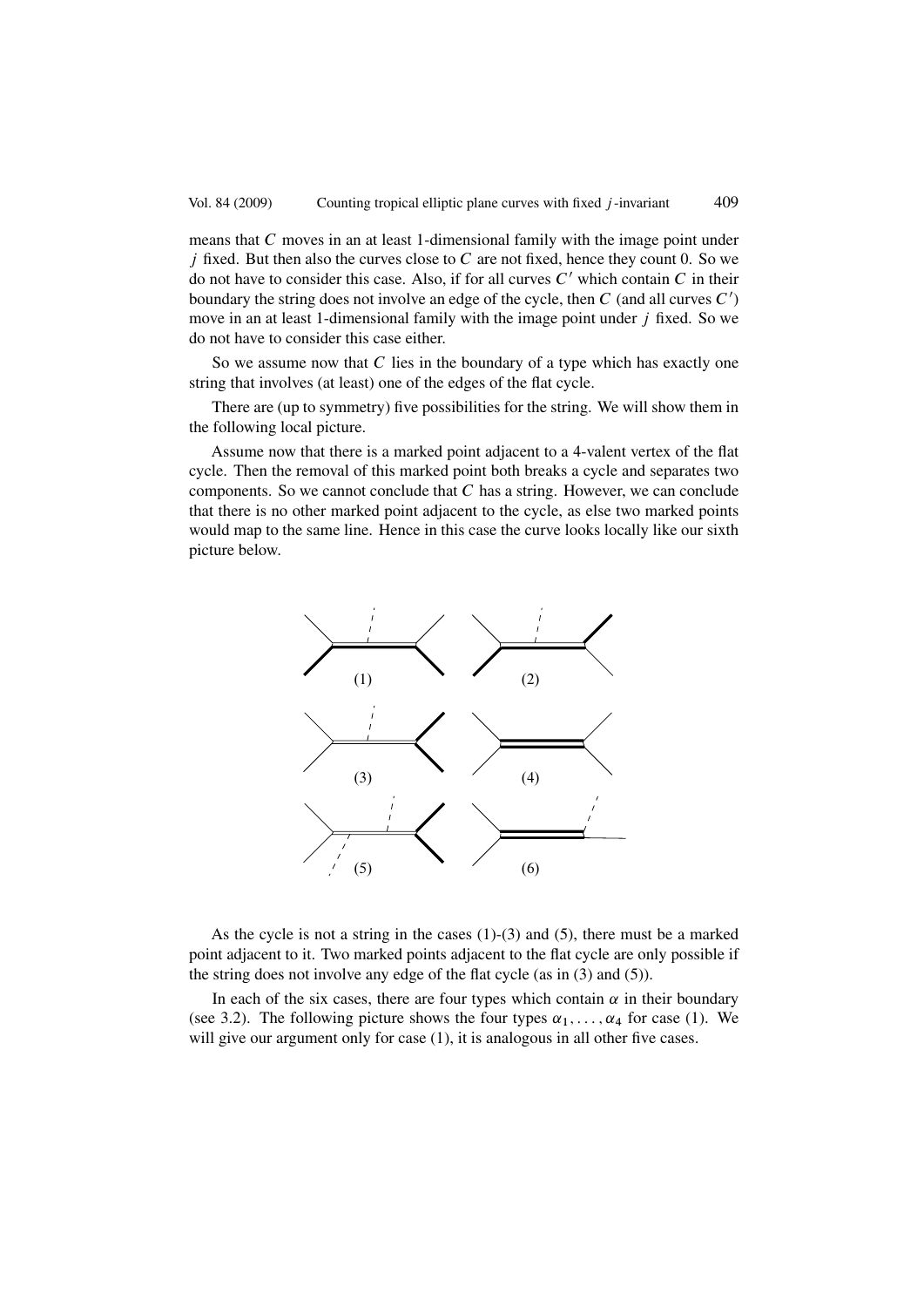

Our first aim is to show that we can choose bases of the corresponding strata  $\mathcal{M}_{\text{trop}, 1,n}^{\alpha}(d)$  such that the matrices ev  $\times j$  (and the matrices ev  $\times j \times a_1 \times a_2$  for the types  $\alpha_2$  and  $\alpha_3$ ) contain a block which involves only the edges locally around the types  $\alpha_3$  and  $\alpha_4$ ) contain a block which involves only the edges locally around the flat cycle. We can then make statements about the ev  $\times j$ -multiplicity (with the aid of [4.8\)](#page-14-0) using these smaller blocks.

Choose the root vertex for the four types to be  $V$  as indicated in the picture above. Also choose the labeling for the edges around the cycle as above. Let  $v_i$  be the directions of the  $e_i$  (as indicated in the picture). We then have  $v_5 = v_6$ . As  $e_5$ ,  $e_6$  and  $e_7$  are mapped to the same line in  $\mathbb{R}^2$ , we can choose *n* and *m* with  $v_5 = v_6 = n \cdot u$ and  $v_7 = m \cdot u$  such that  $gcd(n, m) = 1$ . We will consider a matrix representation  $A_i$  $(i = 1, 2)$  of ev  $\times j$  for the types  $\alpha_1$  and  $\alpha_2$  and a matrix representation  $B_i$   $(i = 3, 4)$ of ev  $\times j \times a_1 \times a_2$  for  $\alpha_3$  and  $\alpha_4$ . The ev  $\times j$  -multiplicity for  $\alpha_1$  is then given by  $|\det(u, v_2) \cdot \det A_1|$ , the ev  $\times j$  -multiplicity for  $\alpha_2$  is  $|\det(u, v_1) \cdot \det A_2|$  due to [3.5\(b\).](#page-8-0) For  $\alpha_3$ , it is due to Remark [4.8](#page-14-0) given by  $|\text{det }B_3|$  and for  $\alpha_4$  by  $|\text{det }B_4|$ . Later on, we will also need to consider matrix representations  $A_3$  and  $A_4$  of ev  $\times j$  for the types  $\alpha_3$ and  $\alpha_4$ . We will however not choose a lattice bases for those, so they are not useful for the computation of the ev  $\times j$ -multiplicity. We will specify later on what bases we choose for  $A_3$  and  $A_4$ .

We choose a basis of the subspace  $\mathcal{M}^{\alpha_i}_{\text{trop, 1},n}(d) \subset \mathbb{R}^{2+\# \Gamma_i^0}$  for  $i = 1, 2$  consisting wo unit vectors for the root vectors and unit vectors for all bounded edges except of two unit vectors for the root vectors and unit vectors for all bounded edges except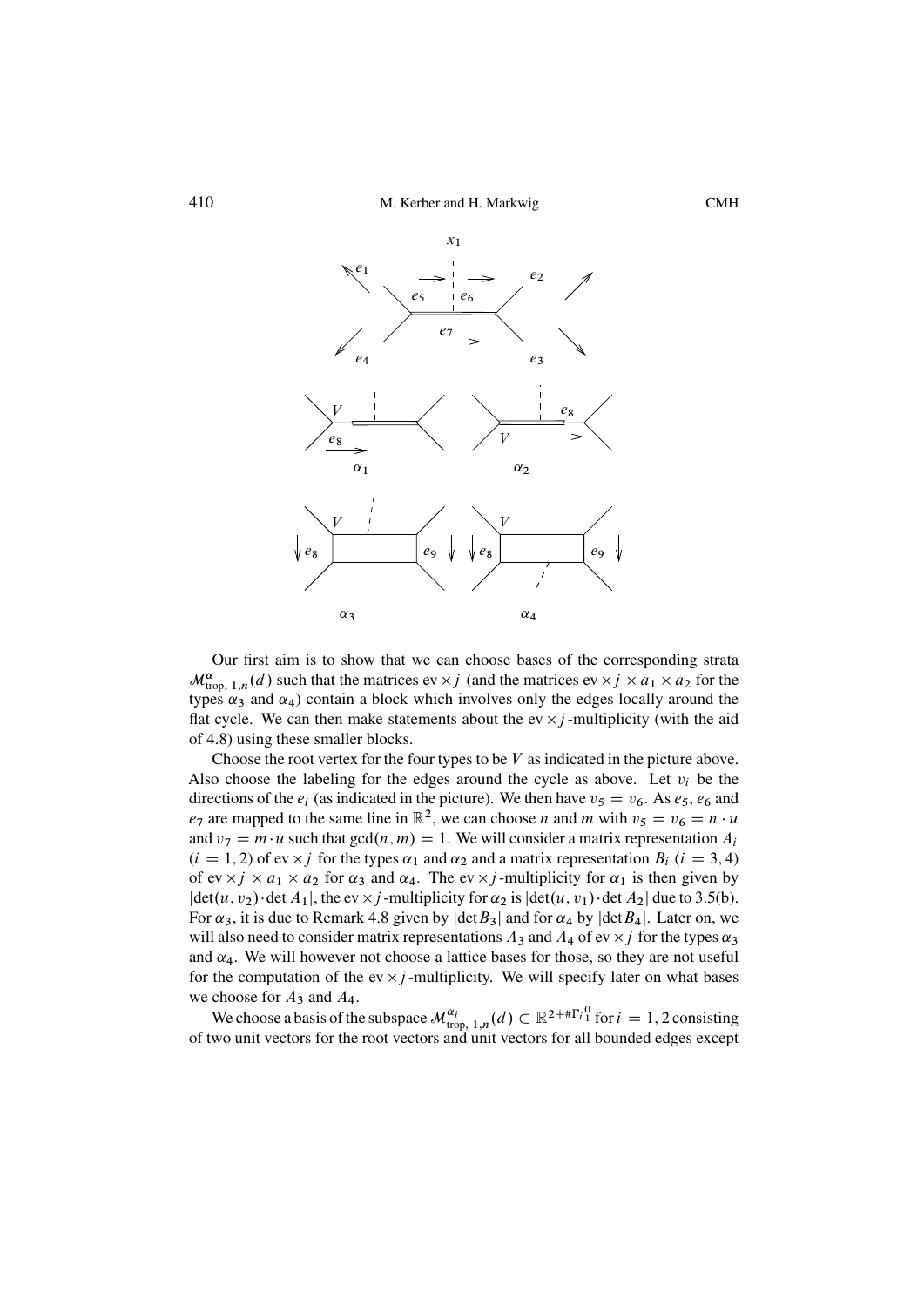$e_5$ ,  $e_6$  and  $e_8$ . In addition, we take two vectors with  $e_5$ ,  $e_6$  and  $e_7$ -coordinates as follows:  $(1, -1, 0)$  and  $(0, m, n)$ . In fact, this is a lattice basis: As  $gcd(n, m) = 1$ , we can find integer numbers such that  $am + hn - 1$ . Then we can complete our basis we can find integer numbers such that  $am + bn = 1$ . Then we can complete our basis with the vector  $(0, b, a)$  (at  $e_5$ ,  $e_6$ ,  $e_7$ ) and get a lattice basis of  $\mathbb{Z}^{2+\# \Gamma_i^0}$ . For  $i = 3, 4$ , we choose a basis of  $\mathcal{M}_{\text{trop}, 1,n}^{\alpha_i}(d) \subset \mathbb{R}^{2+\# \Gamma_i^0}$  consisting of only unit vectors except<br>three vectors involving the coordinates of equality three vectors involving the coordinates of  $e_5$ , ...,  $e_9$ .

Because the bases we choose for the  $A_i$  and for the  $B_i$  differ only by a few vectors, there will be a block in which the matrices  $A_i$  and  $B_i$  ( $i = 3, 4$ ) do not differ. The following argumentation works therefore analogously for all six matrices  $A_1, \ldots, A_4$ ,  $B_3$  and  $B_4$ .

Assume that  $d_1$  unbounded (nonmarked) edges can be reached from V via  $e_1$ ,  $d_2$  via  $e_2$  and so on. As the only string passes via  $e_4$  and  $e_3$ , there must be  $d_1$ marked points which can be reached from V via  $e_1$ ,  $d_2$  marked points via  $e_2$ ,  $d_3 - 1$ <br>marked points via  $e_2$  and  $d_4 - 1$  via  $e_4$ . Note that the marked points which can be marked points via  $e_3$  and  $d_4 - 1$  via  $e_4$ . Note that the marked points which can be reached via  $e_1$  and  $e_2$  do not need any of the length coordinates of edges via  $e_2$  or reached via  $e_1$  and  $e_2$  do not need any of the length coordinates of edges via  $e_3$  or e<sub>4</sub>. As there are  $2 \cdot (d_3 - 1 + d_4 - 1)$  rows for the marked points via e<sub>3</sub> and e<sub>4</sub> and<br> $2d_2 - 1 + 1 - 3 + 1 + 2d_4 - 2$  bounded edges via e<sub>2</sub> and e<sub>4</sub> all six matrices have a  $2d_3 - 1 + 1 - 3 + 1 + 2d_4 - 2$  bounded edges via  $e_3$  and  $e_4$ , all six matrices have a book on the top right. For  $R_2$  and  $R_4$ , we also put the equations  $a_1$  and  $a_2$  of the 0 block on the top right. For  $B_3$  and  $B_4$ , we also put the equations  $a_1$  and  $a_2$  of the cycle in the first block of rows.

|                                                                  |       | $h(V)$ other edges edges via $e_3$ and $e_4$ |
|------------------------------------------------------------------|-------|----------------------------------------------|
| $x_1$ , pts behind $e_1$ and $e_2$ and j-coord $\vert E_2 \vert$ |       |                                              |
| pts behind $e_3$ and $e_4$                                       | $E_2$ |                                              |

The block on the bottom right is the same for all six matrices. So we can disregard it and only consider the top left block given by the marked points which can be reached via  $e_1$  and  $e_2$ , the j-coordinate,  $a_1$  and  $a_2$  for  $B_3$  and  $B_4$  and the length coordinates of  $e_1, e_2, e_5, \ldots e_8/e_9$  plus the length coordinates of bounded edges via  $e_1$  respectively  $e_2$ . Choose a marked point  $x_2$  which can be reached via  $e_1$  and a marked point  $x_3$ which can be reached via  $e_2$ . Choose the following order for the rows: begin with the marked points  $x_1$ , ...,  $x_3$ , then take the j-coordinate (and for the matrices  $B_3$  and  $B_4$ the equations  $a_1, a_2$  of the cycle). Then take the remaining marked points. Choose the following order for the columns: begin with  $h(V)$ ,  $e_1$  and  $e_2$ . For the types  $\alpha_1$ and  $\alpha_2$ , take the two basis vectors involving  $e_5$ , ...,  $e_7$  and then  $e_8$ . For the types  $\alpha_3$ and  $\alpha_4$ , take the three basis vectors involving  $e_5$ ,...,  $e_9$ . For  $B_3$  and  $B_4$ , take the length coordinates of  $e_5$ ,...,  $e_9$ . Then take the remaining length coordinates. Note that each marked point which can be reached via  $e_1$  has the same entries in the first 7 (respectively, 9 for  $B_3$  and  $B_4$ ) columns as  $x_2$ . Each marked point which can be reached via  $e_2$  has the same entries in the first 7 (respectively, 9) columns as  $x_3$ . That is, we can subtract the  $x_2$ -rows from all rows of marked points via  $e_1$  and the  $x_3$ -rows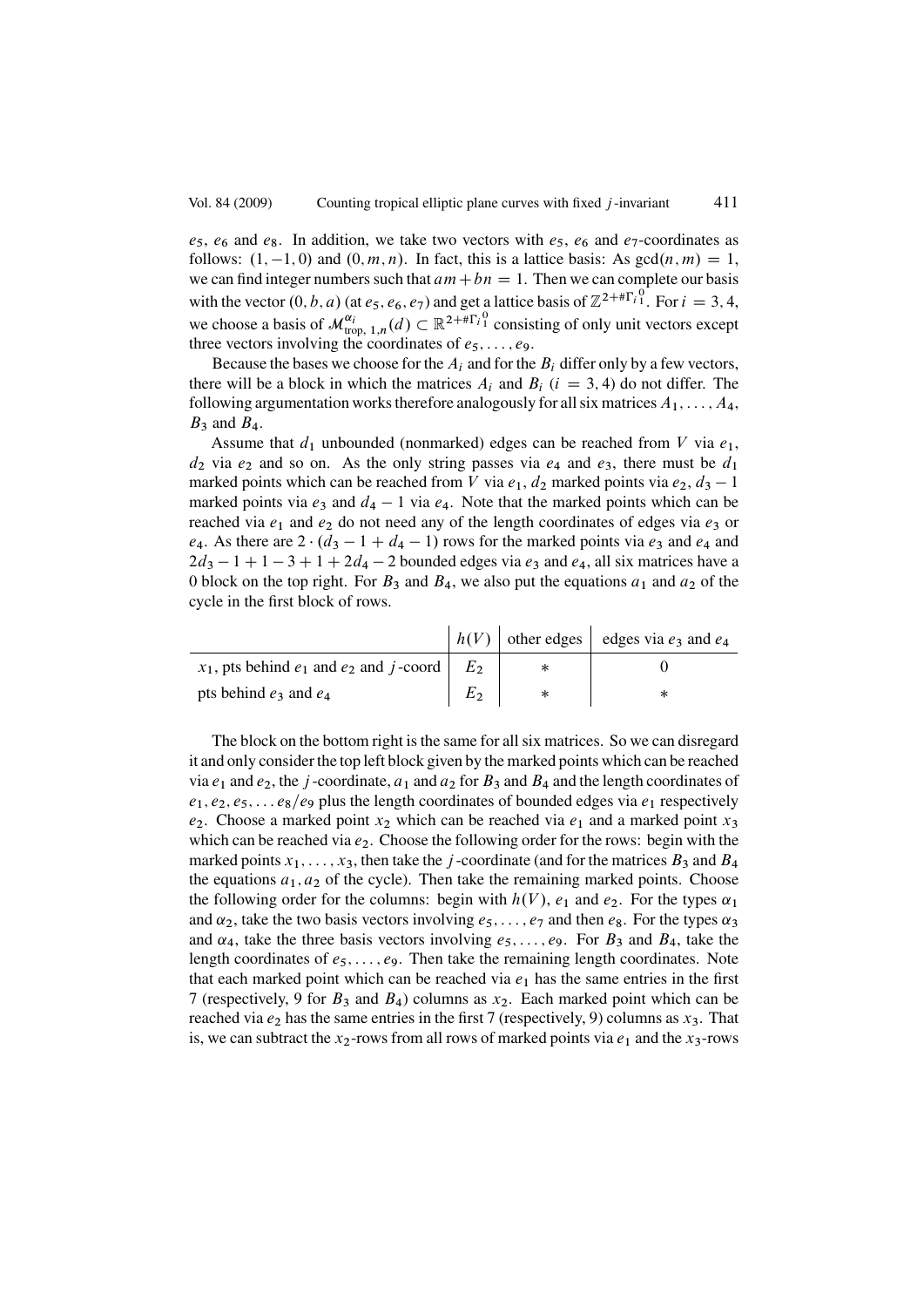<span id="page-25-0"></span>from all rows of marked points via  $e_2$ . Then we have a 0 block on the bottom left. Note that the bottom right block is equal for all six matrices. That is, we can now go on with the four  $7 \times 7$ -matrices and the two  $9 \times 9$  matrices. The determinants of the original six matrices only differ by the factor which is equal to the determinants of the corresponding  $7 \times 7$ -matrices (respectively,  $9 \times 9$ ) matrices. Let us call these blocks  $A'_i$ , respectively  $B'_i$ . Here are the four blocks  $A'_1$ ,  $A'_2$ ,  $B'_3$  and  $B'_4$  and their determinants:

$$
A'_1 = \begin{pmatrix} E_2 & 0 & 0 & n \cdot u & 0 & (n+m) \cdot u \\ E_2 & v_1 & 0 & 0 & 0 & 0 \\ E_2 & 0 & v_2 & 0 & n \cdot m \cdot u & (n+m) \cdot u \\ 0 & 0 & 0 & 0 & m+n & 0 \end{pmatrix},
$$
  
\n
$$
\det(A'_1) = -n \cdot (n+m)^2 \cdot \det(u, v_1) \cdot \det(u, v_2);
$$
  
\n
$$
A'_2 = \begin{pmatrix} E_2 & 0 & 0 & n \cdot u & 0 & 0 \\ E_2 & v_1 & 0 & 0 & 0 & 0 \\ E_2 & 0 & v_2 & 0 & n \cdot m \cdot u & (n+m) \cdot u \\ 0 & 0 & 0 & 0 & m+n & 0 \end{pmatrix},
$$
  
\n
$$
\det(A'_2) = -n \cdot (n+m)^2 \cdot \det(u, v_1) \cdot \det(u, v_2);
$$
  
\n
$$
B'_3 = \begin{pmatrix} E_2 & 0 & 0 & n \cdot u & 0 & 0 & 0 & 0 \\ E_2 & v_1 & 0 & 0 & 0 & 0 & 0 & 0 \\ E_2 & v_1 & 0 & 0 & 0 & 0 & 0 & 0 \\ 0 & 0 & 0 & n \cdot u & n \cdot u & -m \cdot u & v_1 + n \cdot u & -v_2 + n \cdot u \\ 0 & 0 & 0 & 1 & 1 & 1 & 1 & 1 \end{pmatrix},
$$
  
\n
$$
\det(B'_3) = -\det(u, v_1) \cdot \det(u, v_2) \cdot n \cdot \left( (n^2 + nm)(\det(u, v_1) + \det(u, v_2) + n \det(v_1, v_2) \right);
$$
  
\n
$$
B'_4 = \begin{pmatrix} E_2 & 0 & 0 & n \cdot u & 0 & 0 & -v_1 - m \cdot u & 0 \\ E_2 & v_1 & 0 & 0 & 0 & 0 & 0 & 0 \\ E_2 & 0 & v_2 & n \cdot u & n \cdot u & 0 & -v_1 - m \cdot u & v_2 - m \cdot u \\ 0 & 0 & 0 & 1 & 1 & 1 & 1 & 1 \end{pmatrix},
$$
  
\n
$$
\det(B'_4) = \det(u, v_1) \cdot
$$

A computation shows that

$$
\det(u, v_2) \cdot \det A'_1 + \det(u, v_1) \cdot \det A'_2 - \det B_3 + \det B_4 = 0.
$$
 (2)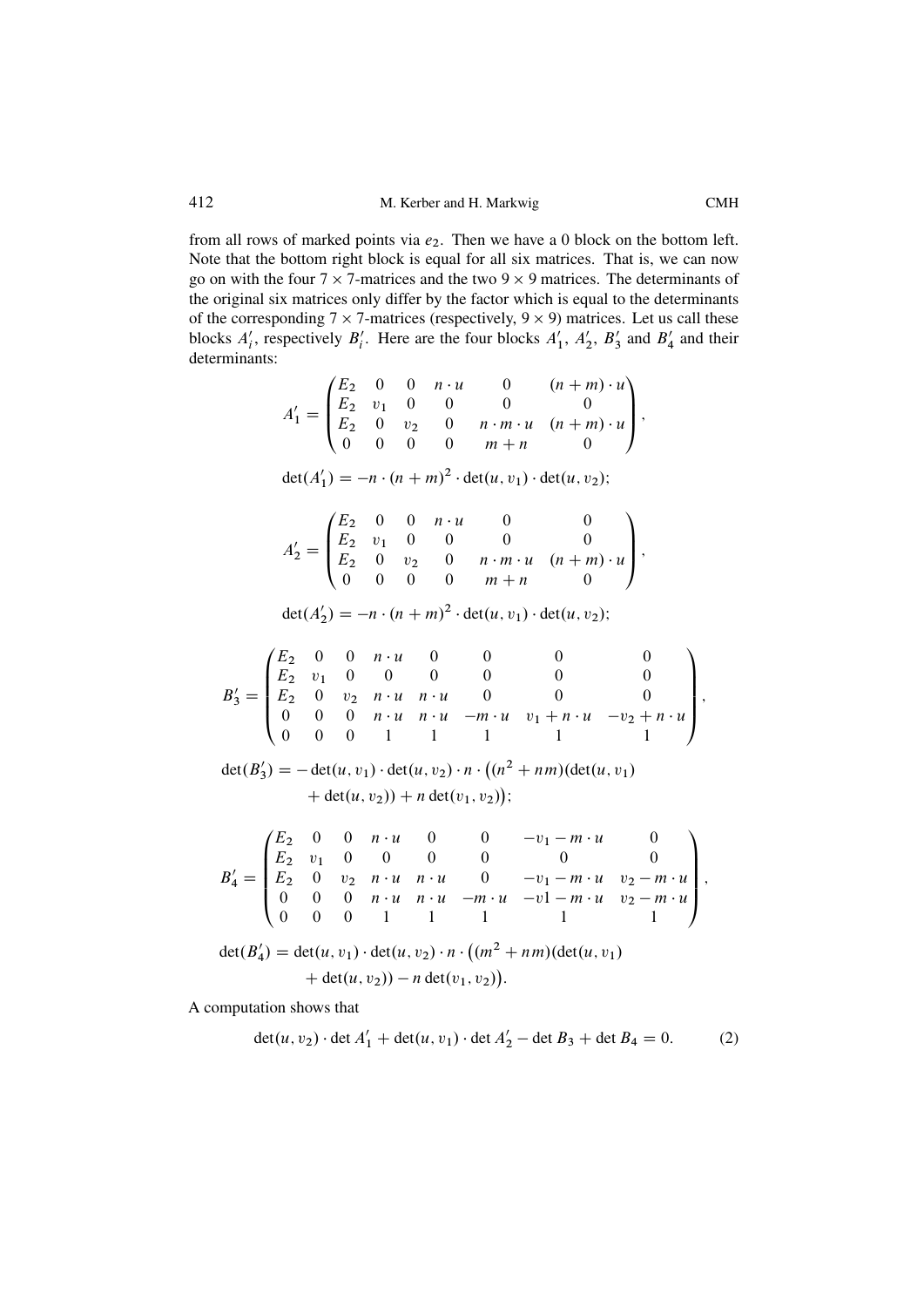Note that in the cases (4) and (6) *without marked points adjacent to the flat cycle* we have to make a difference if  $n = m = 1$ . In this case, Definition [3.5 \(b\)](#page-8-0) tells us that we have to multiply the types analogous to  $\alpha_1$  and  $\alpha_2$  (which still contain a flat cycle) with the factor  $\frac{1}{2} \cdot \det(u, v_1)$  respectively  $\frac{1}{2} \cdot \det(u, v_2)$ , instead of  $\det(u, v_1)$  and  $\det(u, v_2)$ . However, the types  $\alpha_2$  and  $\alpha_3$  are not different in these cases, so we count  $det(u, v_2)$ . However, the types  $\alpha_3$  and  $\alpha_4$  are not different in these cases, so we count them only once. Altogether, the weighted sum of determinants as above is still 0.

We still need to check which types occur for a given point configuration  $\mathcal{P}''$  near P'. Let  $\mathcal{P}'' \subset \mathbb{R}^{2n} \times \overline{\mathcal{M}}_{\text{trop, 1,1}}$  be a configuration. If there exists a curve C of type  $\alpha_i$  through  $\mathcal{P}''$ , then  $A_i^{-1} \cdot \mathcal{P}''$  gives us the coordinates of C in  $\mathcal{M}_{\text{trop, 1, n}}^{\alpha_i}(d)$  in the basis  $\{v_{i,1},\ldots,v_{i,2n-1}\}.$  That it, the first two coordinates of the vector

$$
\sum_j (A_i^{-1} \cdot \mathcal{P}'')_j \cdot v_{i,j} \subset \mathcal{M}_{\text{trop, 1},n}^{\alpha_i}(d)
$$

denote the position of the root vertex, and all other coordinates the lengths of the bounded edges of C. A curve of type  $\alpha_i$  exists if and only if all coordinates of the vector  $\sum_j (A_i^{-1} \cdot \mathcal{P}'')_j \cdot v_{i,j} \subset \mathcal{M}_{\text{trop}, 1,n}^{\alpha_i}(d)$  which correspond to lengths are positive.<br>Choose  $\mathcal{P}''$  close to the configuration  $\mathcal{P}'$  through which a curve of type  $\alpha$  exists. By Choose  $\mathcal{P}''$  close to the configuration  $\mathcal{P}'$ , through which a curve of type  $\alpha$  exists. By continuity of  $A_i^{-1}$ , all coordinates of  $\sum_j (A_i^{-1} \cdot \mathcal{P}'')_j \cdot v_{i,j} \subset \mathcal{M}_{\text{trop, 1},n}^{\alpha_i} (d)$  except the length of  $e_8$  ( $i = 1, 2$ ), respectively of  $e_8$  and  $e_9$  ( $i = 3, 4$ ), are positive.

Note that there is a curve of type  $\alpha_i$  (i = 1, 2) through  $\mathcal{P}''$  if and only if the  $e_8$ -coordinate of  $A_i^{-1} \cdot \mathcal{P}''$  is positive.<br>Now we specify which bases we

Now we specify which bases we choose for the types  $\alpha_3$  and  $\alpha_4$ . For  $\alpha_3$ , begin again with the two unit vectors for the position of the root vertex. Take unit vectors for all bounded edges which are not contained in the cycle. Let

$$
M_1 := -\det(v_1, v_2) + n \cdot \det(v_1, u) - n \cdot \det(u, v_2),
$$
  
\n
$$
M_2 := -n \cdot \det(u, v_2) \text{ and } M_3 := n \cdot \det(u, v_1).
$$

Take the three vectors with entries

$$
(-1, 1, 0, 0, 0), (0, m, n, 0, 0)
$$
 and  $(0, M_1, 0, -M_2, M_3)$ 

at the coordinates of  $e_5$ , ...,  $e_9$ . (Let the vector with the entries  $(0, M_1, 0, -M_2, M_3)$ )<br>be the last basis vector.) These three vectors are linearly independent and satisfy the be the last basis vector.) These three vectors are linearly independent and satisfy the conditions given by the cycle. However, we cannot say whether this basis is a lattice basis of  $\mathcal{M}_{\text{trop}, 1,n}^{\alpha_3}(d)$ . So we do not know whether the determinant of the matrix  $A_3$ is equal to the ev  $\times j$  multiplicity of  $\alpha_3$ . But we are not interested in the determinant of  $A_3$  here, we just want to use  $A_3$  to check whether there is a curve of type  $\alpha_3$ through  $\mathcal{P}''$  or not. Note that the last basis vector is the only one which involves the lengths of  $e_8$  and  $e_9$ . As due to the balancing condition we have det $(u, v_1) > 0$ and  $det(u, v_2) > 0$ , the two entries of this vector corresponding to these two lengths are positive. That is, there is a curve of type  $\alpha_3$  through  $\mathcal{P}''$  if and only if the last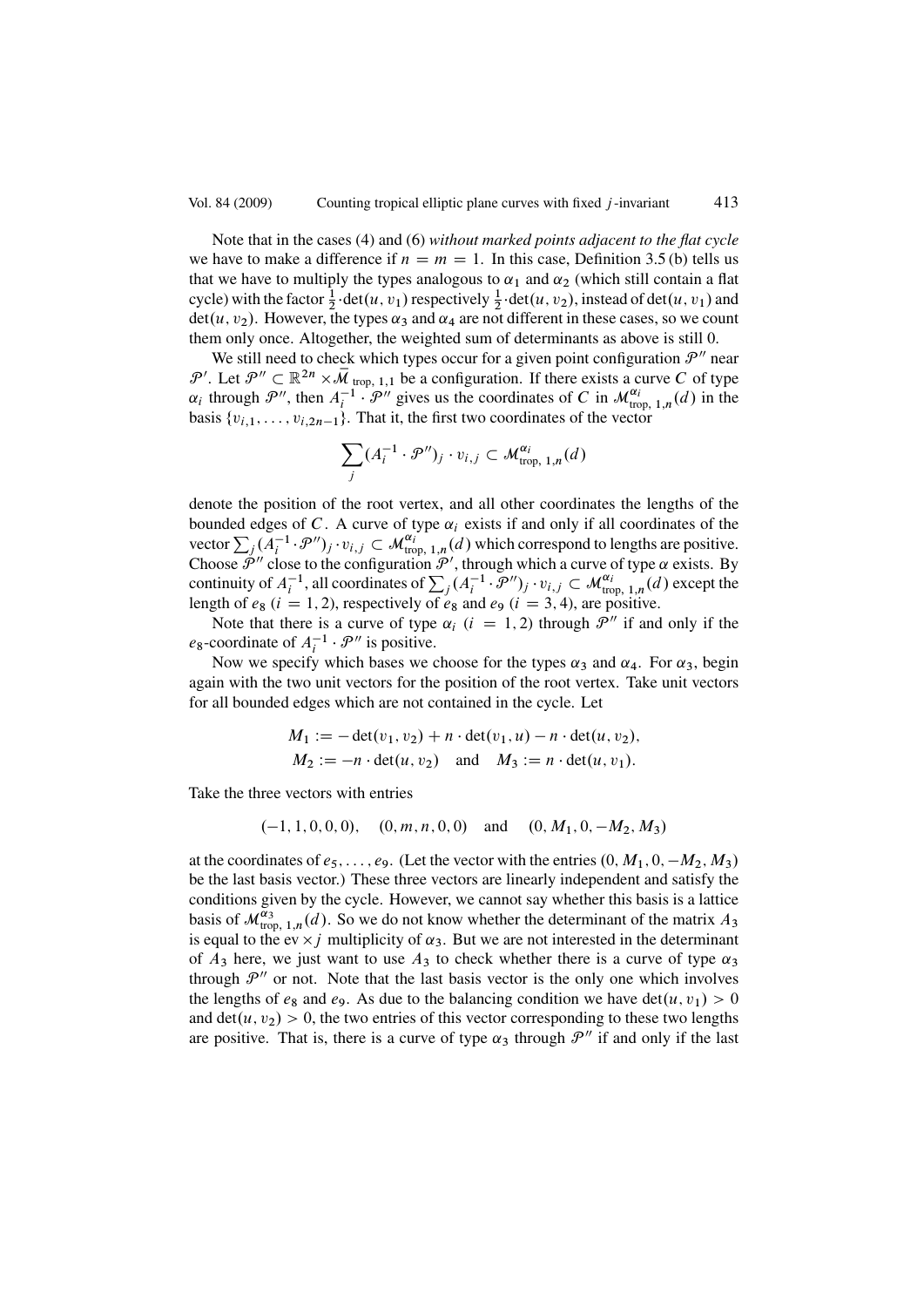coordinate of  $A_3^{-1} \cdot \mathcal{P}''$  (that is, the coordinate with which we have to multiply our last basis vector to get the lengths) is positive.

For  $\alpha_4$ , choose besides the unit vectors the three vectors with entries

$$
(-1, 1, 0, 0, 0), (0, m, n, 0, 0)
$$
 and  $(0, M'_1, 0, M_2, -M_3)$ 

at the coordinates of  $e_5$ , ...,  $e_9$ , where

$$
M'_1 := -\det(v_1, v_2) - m \cdot \det(u, v_1) - m \cdot \det(u, v_2).
$$

The two entries of  $(0, M'_1, 0, M_2, -M_3)$  corresponding to the lengths of  $e_8$  and  $e_9$ <br>are negative. Hence there is a curve of type  $\alpha$ , through  $\mathcal{P}''$  if and only if the last are negative. Hence there is a curve of type  $\alpha_4$  through  $\mathcal{P}''$  if and only if the last coordinate of  $A_4^{-1} \cdot \mathcal{P}''$  (that is, the coordinate with which we have to multiply our last basis vector to get the lengths) is negative.

For all four types, we are interested in the last coordinate of  $A_i^{-1} \cdot \mathcal{P}''$ . By Cramer's<br>in this lost coordinate is cause to det  $\tilde{A}$ , (det  $A$ , where  $\tilde{A}$ , denotes the matrix where rule, this last coordinate is equal to det  $A_i$  det  $A_i$ , where  $A_i$  denotes the matrix where the last column of  $A_i$  is cancelled and replaced by  $\mathcal{P}''$ . Note that the four matrices  $A_1, \ldots, A_4$  only differ in the last column. Hence the matrices  $A_i$  do not depend on i, and we can decide whether there is a curve of type  $\alpha_i$  through  $\mathcal{P}''$  by determining the sign of det  $A_i$ . (This argument is analogous to the proof of Proposition 4.4 in [\[2\]](#page-40-0).)

Recall that  $|\text{det}A_i|$  is a product of a factor which does not differ for all four types and a factor which is equal to the determinant of a  $7 \times 7$ -matrix  $A'_i$  which describes a curve of type  $\alpha$ : "locally around the cycle" a curve of type  $\alpha_i$  "locally around the cycle".

Here are the two matrices  $A'_3$  and  $A'_4$  and their determinants:

$$
A'_3 = \begin{pmatrix} E_2 & 0 & 0 & n \cdot u & 0 & 0 \\ E_2 & v_1 & 0 & 0 & 0 & 0 \\ E_2 & 0 & v_2 & 0 & n \cdot m \cdot u & -M_2 \cdot (-v_1 - n \cdot u) + M_3 \cdot (v_2 - n \cdot u) \\ 0 & 0 & 0 & m + n & M_1 - M_2 + M_3 \end{pmatrix},
$$

det $(A'_3) = \det(u, v_1) \cdot \det(u, v_2) \cdot n^2 \cdot ((n^2 + nm)(\det(u, v_1)))$  $+ \det(u, v_2) + n \det(v_1, v_2)$  $\overline{\phantom{a}}$ 

$$
A'_4 = \begin{pmatrix} E_2 & 0 & 0 & n \cdot u & 0 & M_2 \cdot (-v_1 - m \cdot u) \\ E_2 & v_1 & 0 & 0 & 0 & 0 \\ E_2 & 0 & v_2 & 0 & n \cdot m \cdot u & 0 \\ 0 & 0 & 0 & m + n & M'_1 + M_2 - M_3 \end{pmatrix},
$$
  
\n
$$
det(A'_4) = -det(u, v_1) \cdot det(u, v_2) \cdot n^2 \cdot ((m^2 + nm)(det(u, v_1) + det(u, v_2)) - n det(v_1, v_2)).
$$

We know that  $det(u, v_1) \ge 0$ ,  $det(u, v_2) \ge 0$  and  $det(v_1, v_2) \ge 0$ . So there are now two cases to distinguish: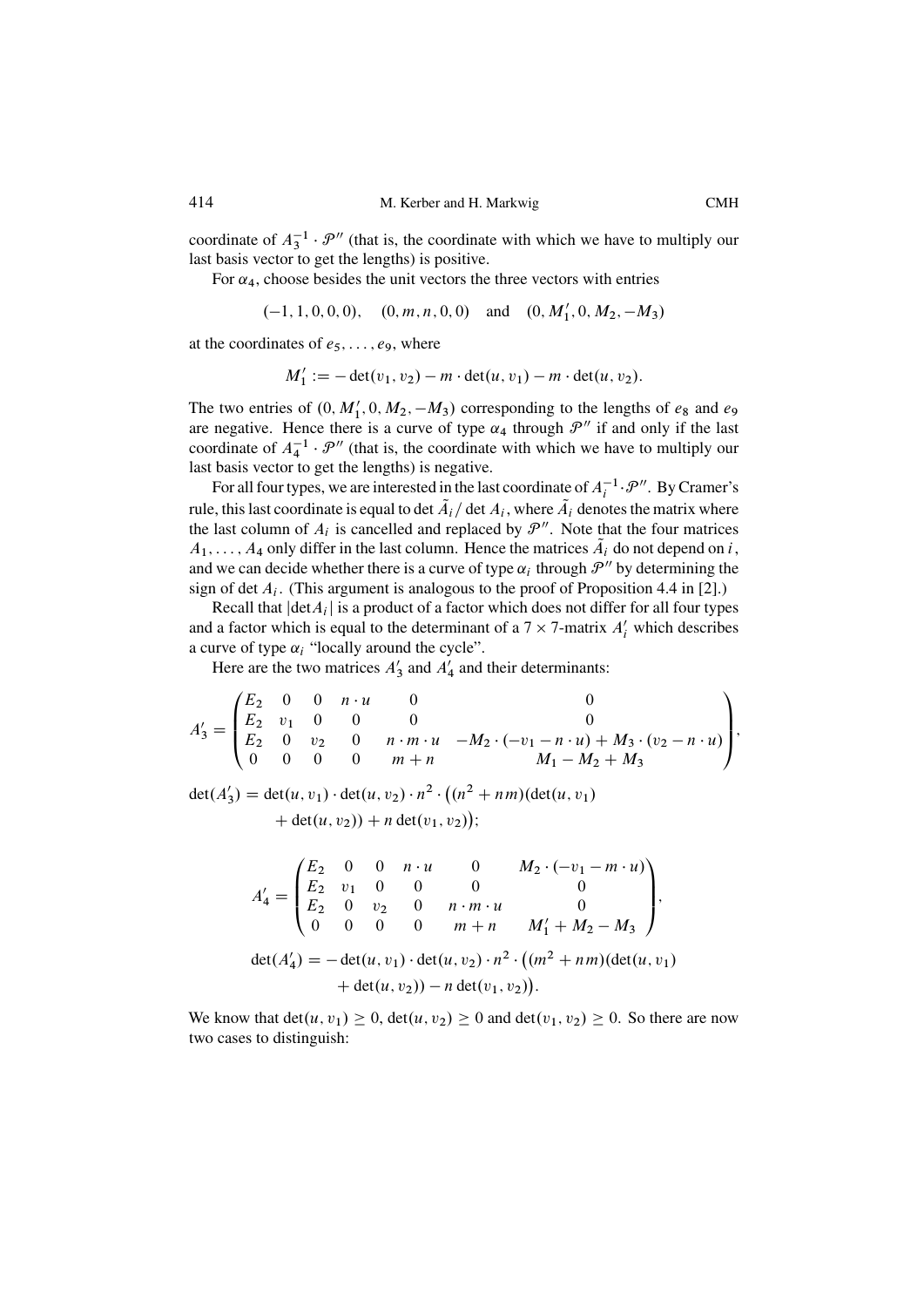•  $((m^2 + nm)(\det(u, v_1) + \det(u, v_2)) - n \det(v_1, v_2)) \ge 0$  – then det  $A'_4$  is<br>negative. As we have seen a curve of type  $\alpha_i$  exists if and only if the last negative. As we have seen, a curve of type  $\alpha_4$  exists if and only if the last coordinate of  $A'^{-1}_4 \cdot \mathcal{P}''$  is negative, hence if and only if det  $\tilde{A}_i$  (a matrix which depend only on  $\mathcal{P}''$  not on i) is nositive. Both det  $A'$  det  $A'$  are negative a depend only on  $\mathcal{P}''$ , not on i) is positive. Both det  $A'_1$ , det  $A'_2$  are negative, a curve of one of these types exists if the last coordinate of  $A_i'^{-1} \cdot \mathcal{P}''$   $(i = 1, 2)$  is positive, hence if det  $A_i$  is negative. det  $A'_3$  is positive, and a curve of this type exists if the last coordinate of  $A_3^{-1} \cdot \mathcal{P}''$  is positive, hence if det  $A_i$  is positive.<br>Hence  $\alpha_i$  and  $\alpha_2$  are on one side of the "wall"  $\alpha_2$  and  $\alpha_i$  on the other. But as Hence  $\alpha_1$  and  $\alpha_2$  are on one side of the "wall",  $\alpha_3$  and  $\alpha_4$  on the other. But as in this case equation [2](#page-25-0) from above reads

$$
-|\det(u, v_2) \cdot \det A'_1| - |\det(u, v_1) \cdot \det A'_2| + |\det B_3| + |\det B_4| = 0
$$

we have that the sum of the ev  $\times$  *i* -multiplicities of the curves through a configuration near the wall stays constant.

•  $((m^2 + nm)(\det(u, v_1) + \det(u, v_2)) - n \det(v_1, v_2)) \le 0$  – then det  $A'_4$  is<br>noting. A surve of type  $\alpha$ , evitte if and only if det  $\tilde{A}_4$  is negative. So in this positive. A curve of type  $\alpha_4$  exists if and only if det  $A_i$  is negative. So in this case  $\alpha_1$ ,  $\alpha_2$  and  $\alpha_4$  are on one side of the "wall" and  $\alpha_3$  on the other. But equation [2](#page-25-0) from above reads

$$
-|\det(u, v_2) \cdot \det A'_1| - |\det(u, v_1) \cdot \det A'_2| + |\det B_3| - |\det B_4| = 0
$$

and we have again that the sum of the ev  $\times j$ -multiplicities of the curves through a configuration near the wall stays constant.

Let us now come to case [\(c\).](#page-20-0) As before we can argue that only those curves count, where the 5-valent vertex is adjacent to the flat cycle. Then the following curves contain  $\alpha$  in the boundary and do not count 0:



The proof is here again analogous to case [\(a\),](#page-20-0) only using the "small" matrices of  $ev \times j$ .

In case [\(d\),](#page-20-0) all curves which have  $\alpha$  in their boundary count 0. In case [\(e\),](#page-20-0) there is only one possibility with curves that do not count 0: those where the cycle is adjacent to the 5-valent vertex. Then the curves which have  $\alpha$  in their boundary are the curves where the 4-valent vertex is resolved, as in [\(a\).](#page-20-0) The proof is analogous to case [\(a\),](#page-20-0) except that we use the "small" matrices for  $ev \times j$ .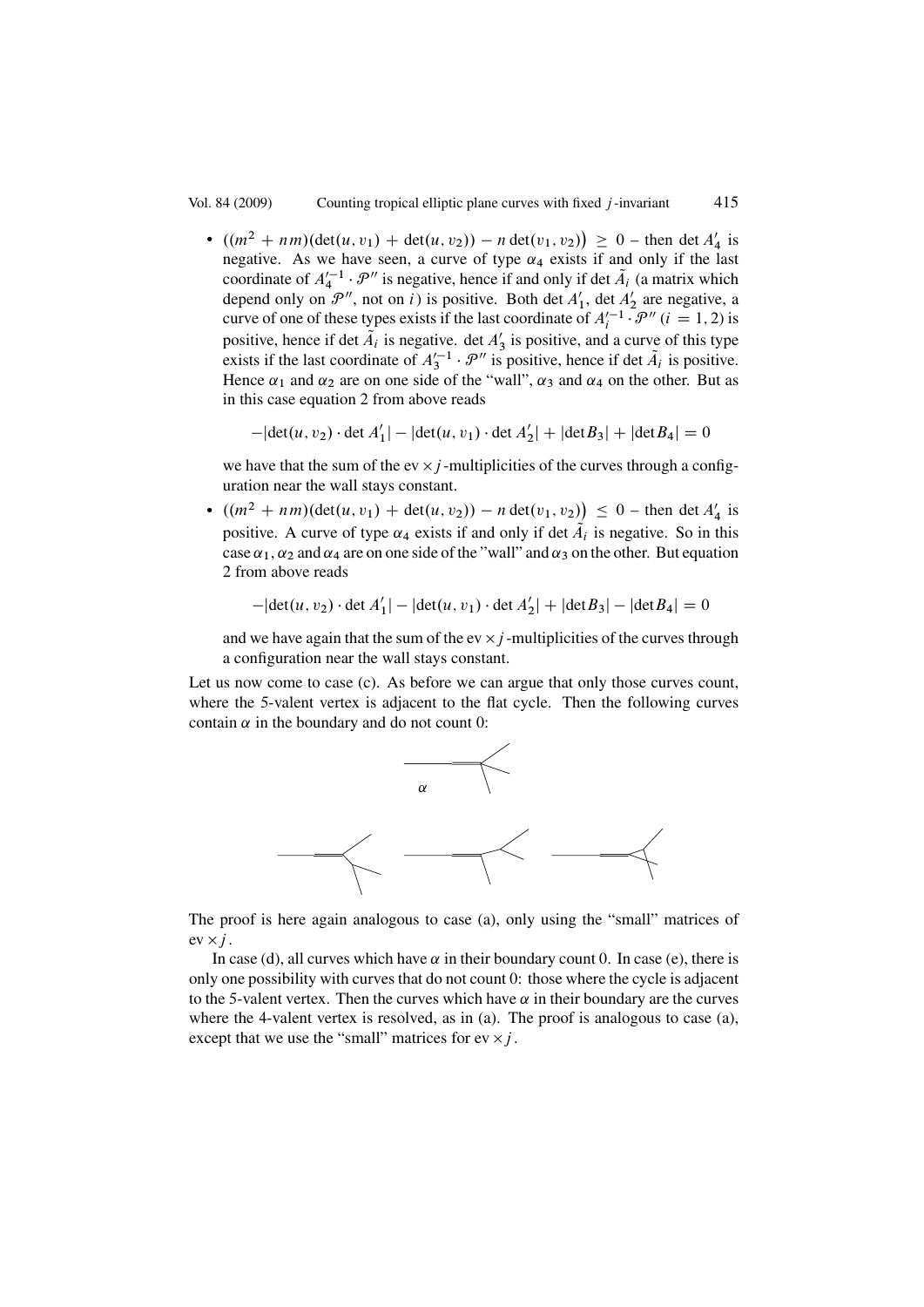In case [\(f\),](#page-20-0) the 6-valent vertex has to be adjacent to the cycle, because otherwise every curve which has  $\alpha$  in its boundary would count 0. So we can now assume that there is a 6-valent vertex, where two of the adjacent edges are of direction 0 and form a loop. To resolve this 6-valent vertex, we can either form a 5-valent vertex with a loop and a 3-valent vertex (these curves are contained in strata of top dimension then), or we can resolve it to four 3-valent vertices. (We cannot form a flat cycle from the given 6 edges: the contracted edge must be part of the cycle, and it can either be the whole cycle itself, or it forces the cycle to span  $\mathbb{R}^2$ .) In the second case, two of the four 3-valent vertices are connected by the contracted edge and therefore mapped to the same image point in  $\mathbb{R}^2$ . Now we want to use the statement that the number of rational curves through given points does not depend on the position of the points for our case here (see [\[4\]](#page-40-0), respectively use the analogous proof as for Proposition 4.4 of [\[2\]](#page-40-0)). More precisely, if there is a point configuration through which a curve with a 4-valent vertex passes, and we disturb the point configuration slightly, then we always get the same number of tropical curves (counted with multiplicity) passing through the new point configuration.

The image of the 6-valent vertex (and its adjacent edges) in  $\mathbb{R}^2$  looks like a 4valent vertex. The types with one 5-valent and one 3-valent vertex are mapped to two 3-valent vertices, and the type with four 3-valent vertices is mapped to two 3-valent vertices and a crossing of two line segments. That is, the images of the 6-valent vertex as well as of all types which contain it in their boundary look like the possible resolutions of a 4-valent vertex. We know that there are three types which contain a 4 valent vertex in their boundary, and we only have to check how we can add contracted bounded edges to these 3 types, and with which multiplicity they are counted. The following picture shows the seven possible ways to add contracted bounded edges to the three types:

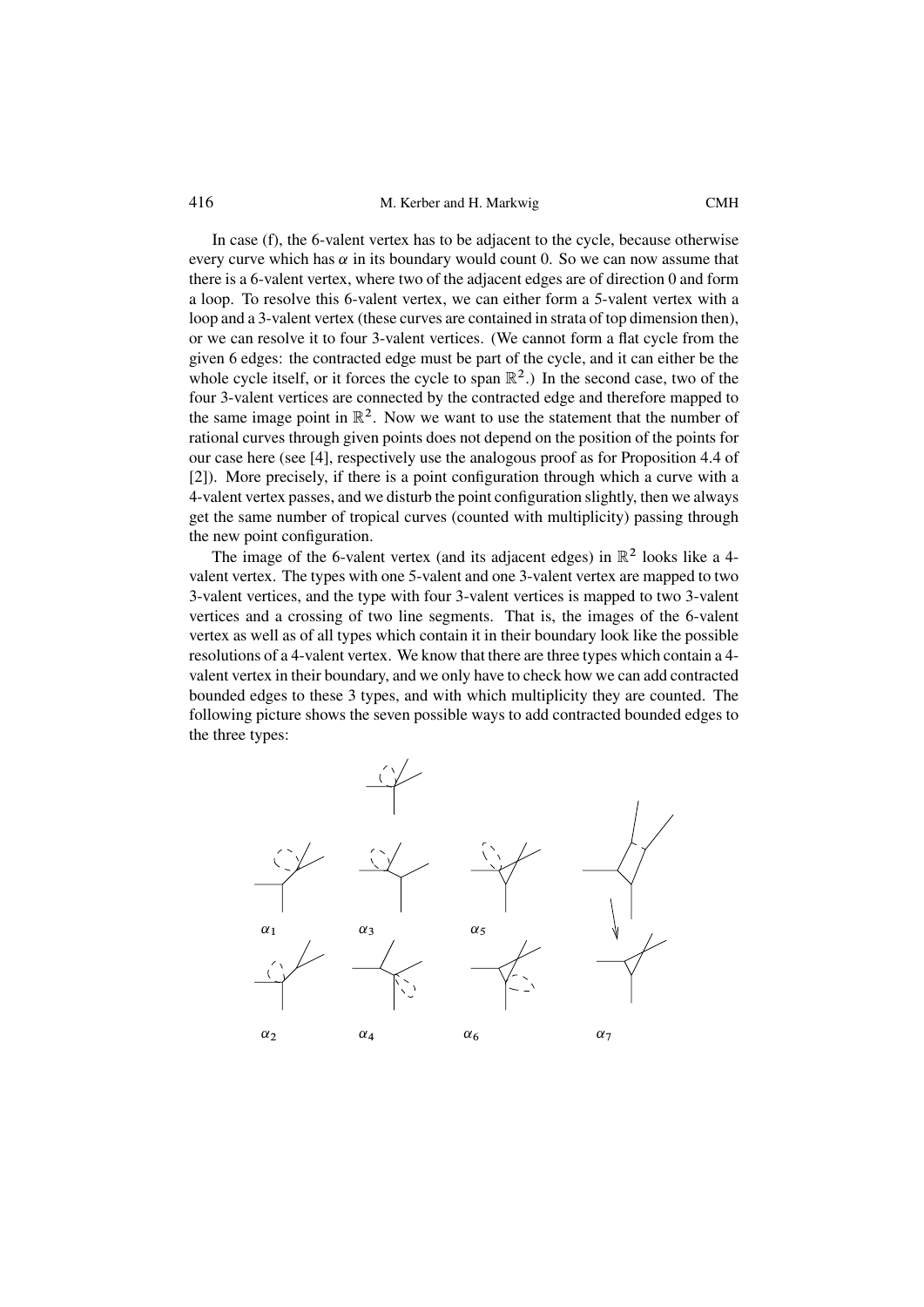<span id="page-30-0"></span>Note that we can vary the length of the contracted bounded edge in each type, so the curves of these types can have any possible  $j$ -invariant. The question whether there is a curve of type  $\alpha_i$  through a configuration  $\mathcal{P} = (p_1,\ldots,p_n,l) \in \mathbb{R}^{2n} \times \mathcal{M}$  trop, 1,1 depends therefore only on the question whether the image of the curve passes through  $(p_1,\ldots,p_n)$ . If a curve of type  $\alpha_1$  passes through  $\mathcal P$ , then also a curve of type  $\alpha_2$  and vice versa. The same holds for  $\alpha_3$  and  $\alpha_4$ , and for  $\alpha_5$ ,  $\alpha_6$  and  $\alpha_7$ . So we only have to see that the sum of the ev  $\times j$  -multiplicities of the types whose images are equal can be written as a factor times the multiplicity of the rational curve which arises after removing the contracted bounded edge (and straightening the other edges). Then the statement follows from the statement that the number of rational curves through given points does not depend on the position of the points (see [\[4\]](#page-40-0), respectively Proposition 4.4 of [\[2\]](#page-40-0)). To see this, we pass to the dual pictures. The 4-valent vertex is dual to a quadrangle. The images of curves of type  $\alpha_1$  and  $\alpha_2$  are dual to a subdivision of this quadrangle in two triangles. The same holds for the images of curves of type  $\alpha_3$  and  $\alpha_4$ , however the two triangles arise here by adding the other diagonal. Images of curves of type  $\alpha_5$ ,  $\alpha_6$  and  $\alpha_7$  are dual to a subdivision consisting of one parallelogram and two triangles.



Lemma [4.10](#page-15-0) tells us that the ev  $\times j$ -multiplicity of a curve of type  $\alpha_1$  is equal to  $(\text{Area}(T_1) - \frac{1}{2})$  times the multiplicity of the rational curve which arises after removing<br>the contracted bounded edge. (Recall that the multiplicity of a vertex is by definition the contracted bounded edge. (Recall that the multiplicity of a vertex is by definition equal to  $2 \cdot \text{Area}(T)$ , where T denotes the dual triangle.) Analogously the ev  $\times j$ multiplicity of a curve of type  $\alpha_2$  is equal to  $(Area(T_2) - \frac{1}{2})$  times the multiplicity<br>of the same rational curve. The sum is equal to  $(Area(O) - 1)$  times the multiplicity of the same rational curve. The sum is equal to  $(Area(Q) - 1)$  times the multiplicity<br>of the rational curve, where  $\Omega$  denotes the quadrangle. We get the same for curves of the rational curve, where  $Q$  denotes the quadrangle. We get the same for curves of type  $\alpha_3$  and  $\alpha_4$ . The sum of the ev  $\times j$ -multiplicities of  $\alpha_5$ ,  $\alpha_6$  and  $\alpha_7$  is again by Lemma [4.10](#page-15-0) and Lemma [4.11](#page-16-0) equal to  $(Area(T_5)-\frac{1}{2})+(Area(T_6)-\frac{1}{2})+Area(P_1) = (Area(Q)-1)$  times the multiplicity of the corresponding rational curve. Hence the  $(Area(Q) - 1)$  times the multiplicity of the corresponding rational curve. Hence the statement follows statement follows.  $\Box$ 

### **6. Curves with a very large** j **-invariant**

Now we want to use the independence of deg<sub>ev  $\times j$ </sub>  $(P)$  from P to compute deg<sub>ev  $\times j$ </sub>  $(P)$ with the aid of a special configuration  $\mathcal{P} = (p_1, \ldots, p_n, l) - a$  configuration where the  $j$ -invariant  $l$  is very large.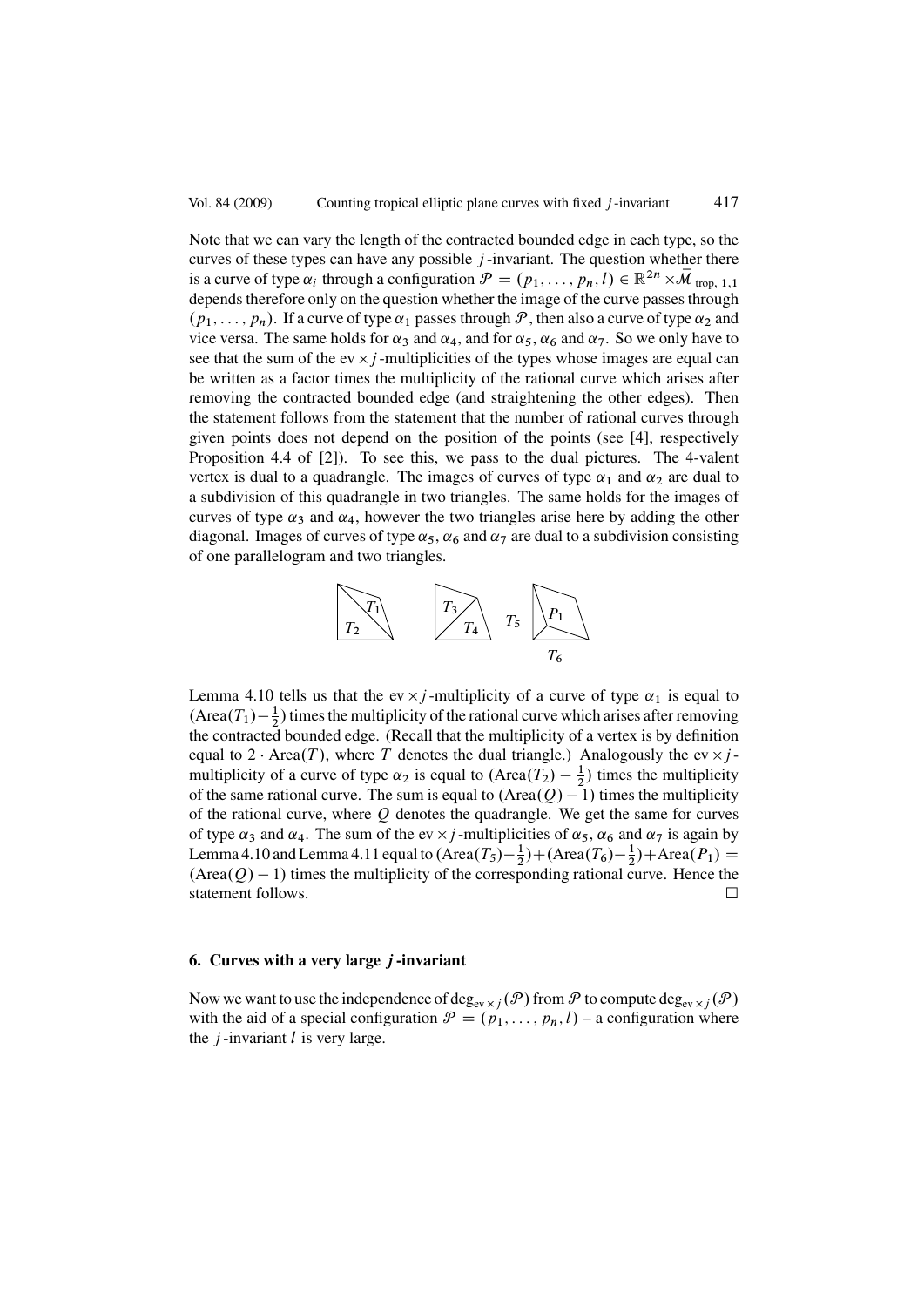**Proposition 6.1.** *Let*  $n = 3d - 1$  *and*  $\mathcal{P} = (p_1, ..., p_n, l) \in \mathbb{R}^{2n} \times \overline{\mathcal{M}}_{\text{trop, 1, 1}}$  *be* a point in ey  $\times$  *i*-general position whose *i*-invariant is very large (that is whose *a point in* ev  $\times$  *j -general position whose j -invariant is very large (that is, whose image*  $j(C) \in \mathcal{M}_{\text{trop}, 1,1}$  *is a curve with a bounded edge of a very large length*). *Then every tropical curve*  $C \in (\text{ev} \times j)^{-1}(\mathcal{P})$  *with*  $\text{mult}_{\text{ev} \times j}(C) \neq 0$  *has a contracted bounded edge.*

*Proof.* The proof is similar to that of Proposition 5.1 of [\[2\]](#page-40-0). We have to show that the set of all points  $j(C) \in \mathcal{M}_{\text{trop}, 1,1}$  is bounded in  $\mathcal{M}_{\text{trop}, 1,1}$ , where C runs over all curves in  $\mathcal{M}'_{\text{top, 1},n}(d)$  with non-zero ev  $\times j$ -multiplicity that have no contracted<br>bounded edge and estisty the given incidence conditions at the marked points. As bounded edge and satisfy the given incidence conditions at the marked points. As there are only finitely many combinatorial types (analogously to 2.10 of [\[2\]](#page-40-0)) we can restrict ourselves to curves of a fixed (but arbitrary) combinatorial type  $\alpha$ . Since  $\mathcal P$ is in ev  $\times j$  -general position we can assume that the curves are 3-valent, respectively contain a flat cycle adjacent to a 4-valent vertex (it cannot contain a contracted cycle, as we assume that is contains no contracted bounded edges at all).

Assume first that C is 3-valent. As C is marked by  $3d - 1$  points we can conclude b 3.50 of  $[5]$  that C has a string. Analogously to the proof of Theorem 5.1 above with 3.50 of  $[5]$  that C has a string. Analogously to the proof of Theorem [5.1](#page-20-0) above, we get that there is precisely one string.

So let  $\Gamma'$  be the unique string in C. Assume first that  $\Gamma' \approx \mathbb{R}$ . Then analogously<br>be proof of 5.1 of [2], we can see that the movement of the string is bounded to the proof of 5.1 of [\[2\]](#page-40-0), we can see that the movement of the string is bounded by the adjacent bounded edges, except if the string consists of only two neighboring unbounded edges. But in this case the only length which is not bounded cannot contribute to the *j*-invariant. So in any case  $j(C)$  is bounded. Assume now  $\Gamma' \approx S^1$ . As this is the only string, there have to be bounded edges adjacent to the cycle. These bounded edges restrict the movement of the cycle, too. Again  $j(C)$  is bounded. Now assume  $C$  has a flat cycle and a 4-valent vertex adjacent to it, and assume no marked point is adjacent to that 4-valent vertex. Then all marked points are adjacent to a 3-valent vertex, and hence we can analogously to 3.50 of [\[5\]](#page-40-0) see that the curve contains a string. As above, there is exactly one string and its movement is bounded. Now assume that there is a marked point adjacent to the flat cycle. Then we cannot use 3.50 of [\[5\]](#page-40-0) to conclude that  $C$  has a string. However, the image of the cycle can still not grow arbitrary large:



The edge  $e_2$  has to be bounded: its direction is not a primitive integer vector, as it is equal to the sum of the directions of the two edges of the flat cycle, and therefore it cannot be an unbounded edge. But then the cycle cannot grow arbitrary large.  $\Box$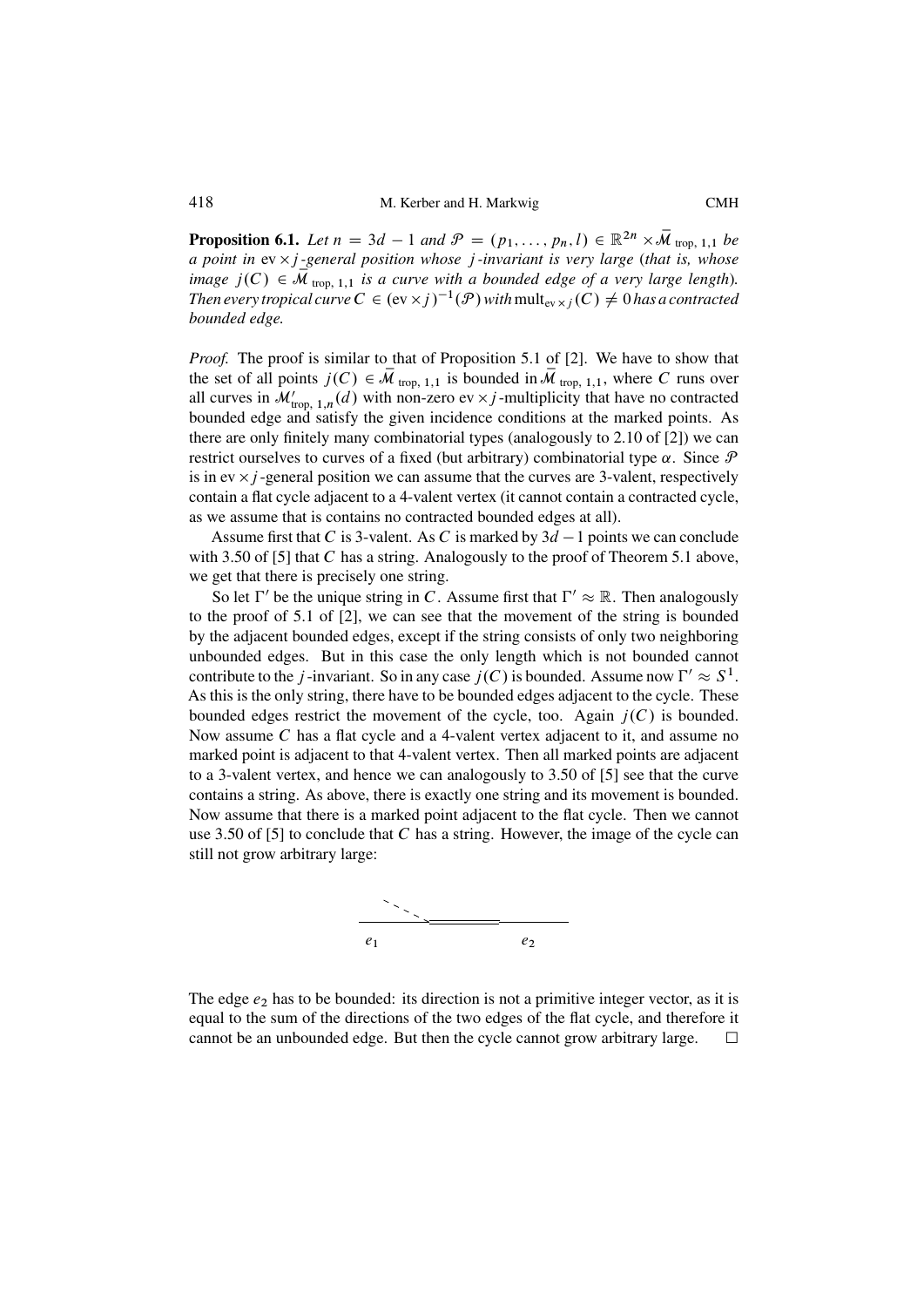<span id="page-32-0"></span>As we know that the number of curves  $C \in (\text{ev} \times j)^{-1}(\mathcal{P})$  (counted with multiplicity) does not depend on  $P$  by [5.1,](#page-20-0) we can now choose a special configuration  $\mathcal{P} = (p_1, \ldots, p_n, l)$  where the *j*-invariant *l* is very large. Then by [6.1](#page-30-0) we can conclude that all curves  $C \in (ev \times j)^{-1}(\mathcal{P})$  contain a contracted bounded edge, which is contained in the cycle. As in Lemma [4.10](#page-15-0) and Lemma [4.11,](#page-16-0) this contracted bounded edge can either be a loop itself (which is then adjacent to a 5-valent vertex), or the contracted bounded edge is adjacent to two 3-valent vertices. In both cases, we know that we can form a rational curve  $C'$  of C by removing the contracted edge and straightening other edges, and we can compute the ev  $\times j$  -multiplicity in terms of the multiplicity of this rational curve. Note that a rational curve which appears like this is 3-valent, as we take an elliptic curve of codimension 0. The following lemma shows that we can also "go back": we can form elliptic curves out of a given rational curve which passes through  $(p_1, \ldots, p_n)$ .

Define *tropical general position* of the points  $(p_1, \ldots, p_n)$  as in [\[6\]](#page-40-0), Definition 4.7. Then only simple tropical curves pass through  $(p_1, \ldots, p_n)$ . In particular, there are only triangles and parallelograms in the dual Newton configurations of these curves.

**Lemma 6.2.** Let  $n = 3d - 1$ . Take the configuration  $\mathcal{P} = (p_1, \ldots, p_n, l)$  where the *i*-invariant l is very large, and such that  $(n, \ldots, n)$  are in tropical general *the j*-invariant *l* is very large, and such that  $(p_1,...,p_n)$  are in tropical general *position. Let* C' *a rational curve which passes through the points*  $(p_1, \ldots, p_n)$ *. Then there are several ways to built an elliptic curve* C *with* j *-invariant* l *out of*  $C'$ , and the sum of the  $ev \times j$  *-multiplicities of these elliptic curves is equal to*  $d^{-1}$  multices  $\binom{d-1}{2} \cdot \text{mult}(C').$ 

*Proof.* Let V be a 3-valent vertex of  $C'$ . Then we can make an elliptic curve C out of  $C'$  by adding a contracted loop at V. There is only one possibility for the length of this loop, as we want to reach that  $j(C) = l$ . The ev  $\times j$ -multiplicity of C is by [4.10](#page-15-0) equal to  $\frac{1}{2}$ (mult $(V) - 1$ ) · mult $(C') = (\text{Area}(T) - \frac{1}{2})$  · mult $(C')$ ,<br>where T denotes the triangle dual to V. Assume that there is a crossing of two where  $T$  denotes the triangle dual to  $V$ . Assume that there is a crossing of two edges  $e_1$  and  $e_2$  of C', that is, the images  $h(e_1)$  and  $h(e_2)$  intersect in one point. Then we can add a contracted bounded edge and split  $e_1$  and  $e_2$  into two edges each. The length of these edges are uniquely determined by the image. The length of the new contracted edge is uniquely determined by the prescribed  $j$ -invariant  $l$ . The multiplicity of the elliptic curve C we built like this is due to Lemma [4.11](#page-16-0) equal to  $|\det(u, v)| \cdot \text{mult}(C') = \text{Area}(P) \cdot \text{mult}(C')$ , where u and v denote the two directions<br>of equal equal to the constant of the two directions of  $e_1$  and  $e_2$  and P denotes the parallelogram dual to the crossing of  $e_1$  and  $e_2$ . So it remains to show that  $\sum_{T} (\text{Area}(T) - \frac{1}{2}) + \sum_{P} \text{Area}(P) = {d-1 \choose 2}$ , where T goes over all triangles in the dual Newton subdivision of  $C'$  and  $P$  goes over all parallelograms. To see this, we use the theorem of Pick (see [\[1\]](#page-40-0), Section 5.3). Denote the number of interior lattice points of a polygon Q by  $i(Q)$  and the number of lattice points on the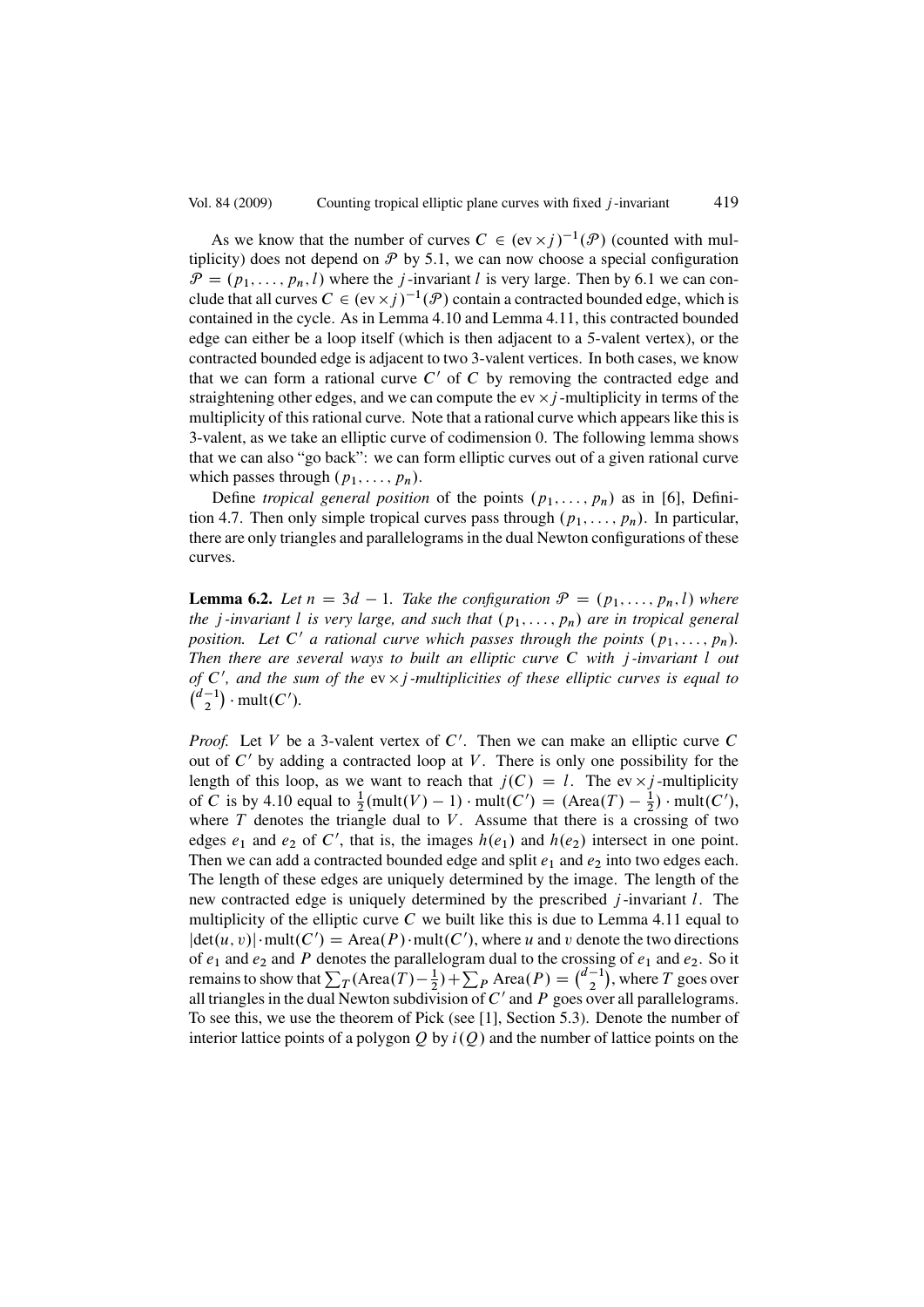boundary which are not vertices by  $b(Q)$ . Then Pick's formula states that

Area(T) = 
$$
i(T) + \frac{b(T)}{2} + \frac{1}{2}
$$

for a lattice triangle  $T$  and

$$
Area(P) = i(P) + \frac{b(P)}{2} + 1
$$

for a parallelogram  $P$ . So we can rewrite the sum from above as

$$
\sum_{T} \left( \text{Area}(T) - \frac{1}{2} \right) + \sum_{P} \text{Area}(P)
$$
  
= 
$$
\sum_{T} \left( i(T) + \frac{b(T)}{2} + \frac{1}{2} - \frac{1}{2} \right) + \sum_{P} \left( i(P) + \frac{b(P)}{2} + 1 \right)
$$
  
= 
$$
\sum_{T} \left( i(T) + \frac{b(T)}{2} \right) + \sum_{P} \left( i(P) + \frac{b(P)}{2} \right)
$$
  
+ 
$$
# \{ P | P \text{ parallelogram in the subdiv} \}
$$

$$
= \sum_{T} \left( i(T) + \frac{b(T)}{2} \right) + \sum_{P} \left( i(P) + \frac{b(P)}{2} \right) + # \{ \text{lattice points of the subdiv} \},
$$

where the last equality holds, because  $C$  is rational and the genus of a simple tropical curve is equal to the number of points of the subdivision minus the number of parallelograms. Now we know that the interior lattice points of the big triangle  $\Delta_d$  (which is the Newton polygon of curves of degree  $d$ ) that are not contained in the subdivision must either be interior points of a triangle or a parallelogram or on the boundary of a triangle or parallelogram. In the first case, they are counted in  $i(T)$  respectively  $i(P)$  of a polygon. In the latter case, as they are interior points of  $\Delta_d$ , they are part of the boundary of exactly two polygons. That is, in our above sum, they are counted as  $b(T)/2$  respectively  $b(P)/2$  for two polygons. Hence the first part of the sum counts all interior points which are not part of the subdivision. So we have

$$
\sum_{T} \left( i(T) + \frac{b(T)}{2} \right) + \sum_{P} \left( i(P) + \frac{b(P)}{2} \right) + # \{ \text{lattice points of the subdiv} \}
$$

 $=$  #{lattice points not contained in the subdiv} + #{lattice points of the subdiv}

$$
= #\{\text{interior points of } \Delta_d\} = \binom{d-1}{2}.
$$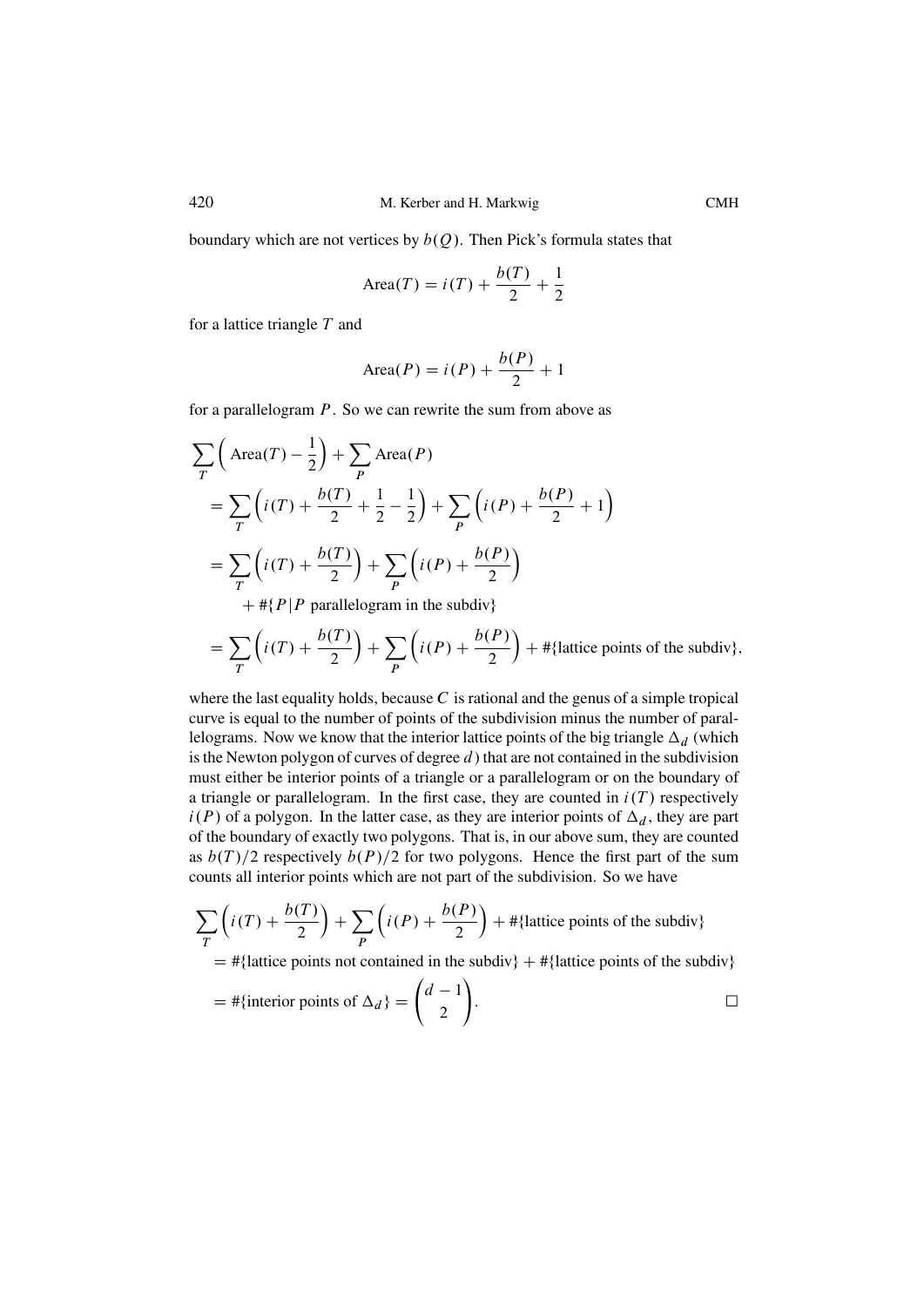<span id="page-34-0"></span>We can now sum up our results to prove our main theorem:

**Theorem 6.3.** *The number*  $E_{\text{trop}}(d)$  *of tropical elliptic curves passing through* 3*d* - 1 *noints and with a fixed i-invariant, counted with*  $\alpha \times i$ *-multiplicity is equal to points and with a fixed j-invariant, counted with*  $ev \times j$ *-multiplicity, is equal to*  $\left(\frac{d-1}{2}\right) \cdot N_{\text{trop}}(d)$ , where  $N_{\text{trop}}(d)$  denotes the number of rational curves through 3d – 1<br>points (counted with multiplicity) *points* (*counted with multiplicity*)*.*

*Proof.* The number of tropical elliptic curves passing through  $3d - 1$  points and with a fixed *i*-invariant is equal to deq. ( $P$ ) where we can choose any general with a fixed j-invariant is equal to deg<sub>ev x j</sub>  $(\mathcal{P})$ , where we can choose any general configuration  $\mathcal{P} = (p_1, \ldots, p_n, l)$  due to [5.1.](#page-20-0) We choose a configuration with a very large length  $l$  as in [6.1,](#page-30-0) and conclude that every elliptic curve passing through this configuration has a contracted bounded edge. From each such elliptic curve with a contracted bounded edge we can form a rational curve by removing the contracted edge and straightening divalent vertices, if necessary. Also, [6.2](#page-32-0) tells us that we can go "backwards" and form an elliptic curve with  $j$ -invariant  $l$  from each rational curve through  $(p_1, \ldots, p_n)$ , and that each rational curve contributes with the factor  $\binom{d-1}{2}$ to our sum of elliptic curves. Altogether, we have  $\binom{d-1}{2} \cdot N_{\text{trop}}(d)$  elliptic curves with  $i$ -invariant  $l$  through  $(n, 1, \ldots, n)$ *j*-invariant *l* through  $(p_1!, \ldots, p_n)$ .

**Corollary 6.4.** *The numbers*  $E_{\text{trop}}(d)$  *and*  $E(d, j)$  *coincide, if*  $j \notin \{0, 1728\}$ *.* 

*Proof.* Theorem 6.3 tells us that  $E_{\text{trop}}(d) = {d-1 \choose 2} N_{\text{trop}}(d)$ . The latter is equal to  $(d-1) N_{\text{t}}(d)$ .  $G(M)$  -  $G(M)$  $\binom{d-1}{2}N(d)$  by G. Mikhalkin's Correspondence Theorem (see Theorem 1 of [\[6\]](#page-40-0)) and due to Pandharipande's count ([\[8\]](#page-40-0)), this is equal to  $E(d, j)$ .  $\Box$ 

## **7. Curves with a very small** j **-invariant**

In the last section, we interpreted a set of rational curves through a given point configuration as elliptic curves with a very large j -invariant (and a contracted bounded edge). Now, we want to interpret the same set of rational curves as elliptic curves with  $j$ -invariant 0. Section [4](#page-11-0) helps us to express the multiplicity with which we count the elliptic curves in terms of the rational curves we started with. We will see that we have to count these rational curves with completely different factors than in the previous chapter.

**Lemma 7.1.** *The number of elliptic curves with a fixed* (*very small*) j *-invariant and passing through* 3d - 1 *points in tropical general position is equal to*

$$
\sum_{C} \left( \sum_{T} \left( 2 \text{Area}(T)^2 - \frac{1}{2} \right) \cdot \text{mult } C \right)
$$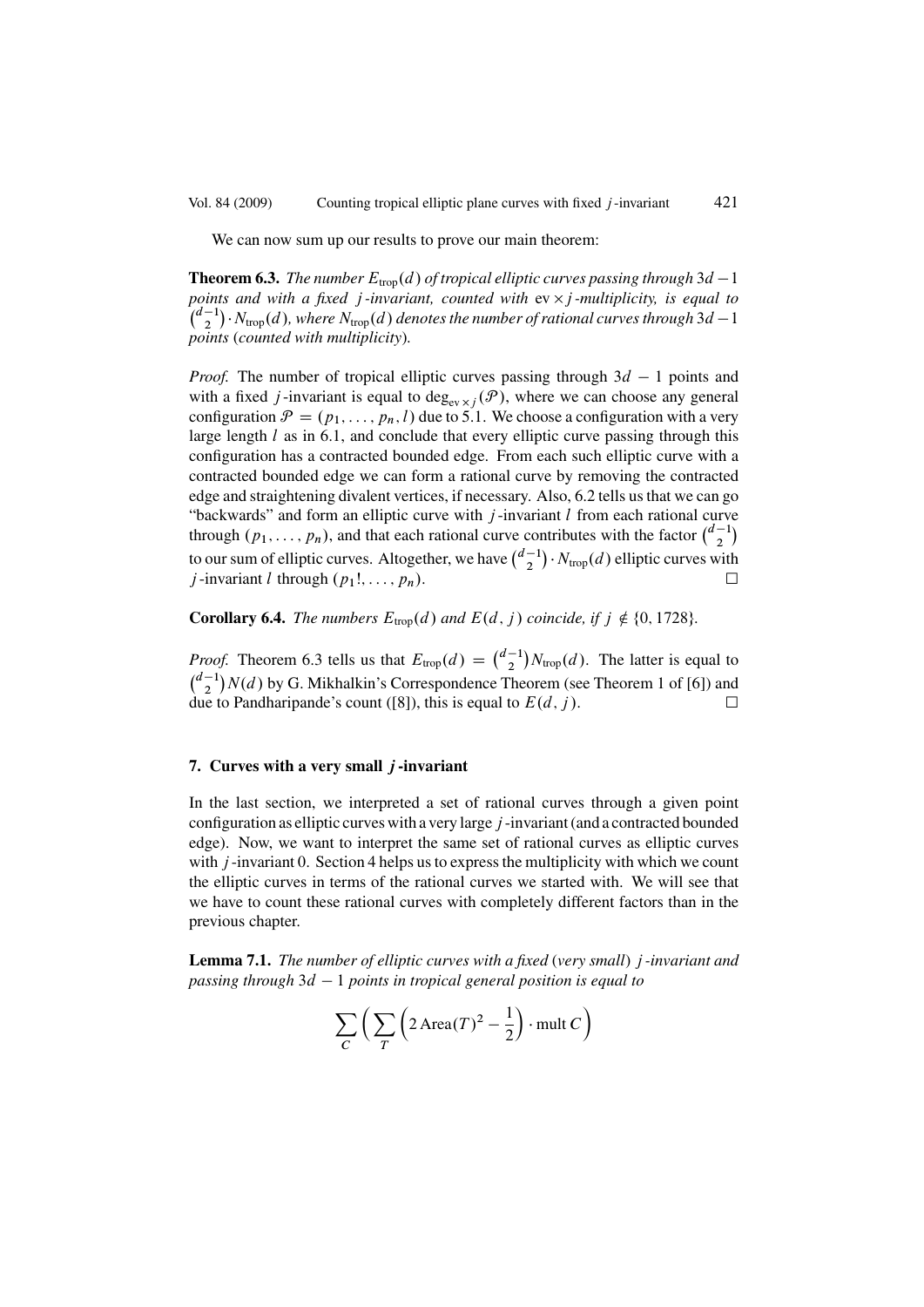*where* <sup>C</sup> *goes over all rational curves through the* 3d - 1 *points and* T *goes over all triangles in the Newton subdivision dual to* C*.*

*Proof.* Given a rational curve C, how can we interpret it as an elliptic curve with  $j$ -invariant 0? To answer this question, we have to determine how the elliptic curves  $C'$  with a very small j-invariant which have C in their boundary look like. There are three possibilities for  $C'$ :

Let def $(C') = 0$ . Then the cycle has to disappear to a (3-valent) vertex of C, ce it must be formed by three edges. Due to I emma 4.13 the ey  $\times$  i-multiplicity. hence it must be formed by three edges. Due to Lemma [4.13](#page-18-0) the ev  $\times j$ -multiplicity is mult V mult C then. For each vertex V of the rational curve C, there are  $i(\Delta(V))$ possibilities that a non degenerate cycle disappears to V, where  $\Delta(V)$  denotes the triangle dual to V and  $i(\Delta(V))$  the number of interior points of this triangle. Hence, to count the elliptic curves with a non degenerate cycle we have to count each rational curve C with the factor  $\sum_{T} i(T) \cdot 2$  Area $(T)$  where T goes over all triangles in the Newton subdivision dual to C Newton subdivision dual to C.

Let def $(C') = 1$ . If e is an edge of C with weight bigger 1, then there can be a pull flat cycle at both sides of e. The edge e is dual to an edge with interior points small flat cycle at both sides of  $e$ . The edge  $e$  is dual to an edge with interior points in the dual Newton subdivision, and it is in the boundary of two triangles  $T_1$  and  $T_2$ , dual to the two end vertices  $V_1$  and  $V_2$  of e. Assume the flat cycle is adjacent to the vertex  $V_1$ , and assume that it is formed by two edges with directions  $n \cdot u$  and  $m \cdot u$ , with  $gcd(n, m) = 1$  and  $(n + m) \cdot u = v$ , where v denotes the direction of e. Then by [4.12](#page-18-0) the ev  $\times$  *j*-multiplicity of this curve is

$$
(n + m) \cdot \det(u, v_1) \cdot \text{mult } C = \det((n + m)u, v_1) \cdot \text{mult } C
$$
  
= 
$$
\det(v, v_1) \cdot \text{mult } C = 2 \text{ Area}(T_1) \cdot \text{mult } C,
$$

where  $v_1$  denotes the direction of another edge adjacent to  $V_1$ . Respectively, if  $n = m = 1$  it is

$$
\det(u, v_1) \cdot \text{mult } C = \det\left(\frac{1}{2}v, v_1\right) \cdot \text{mult } C = \text{Area}(T_1) \cdot \text{mult } C.
$$

Assume  $\omega(e)$  is even. Then there are  $\frac{\omega(e)}{2} - 1$  possibilities to separate e to two Existence  $\omega(e)$  is even. Then there are  $\frac{1}{2}$  in possibilities to separate  $e$  to two edges with different directions (that is, with  $n \neq m$ ). Each counts with the factor 2 Area $(T_1)$ . Also, there is one possibility to separate it to two edges with the same direction, which counts Area $(T_1)$ . Altogether, we have to count the rational curve with the factor

$$
\left(\frac{\omega(e)}{2} - 1\right) \cdot 2 \operatorname{Area}(T_1) + \operatorname{Area}(T_1) = (\omega(e) - 1) \cdot \operatorname{Area}(T_1).
$$

Assume  $\omega(e)$  is odd. Then there are  $\frac{\omega(e)-1}{2}$  possibilities to split *e* to two edges with different direction, and each counts with the factor  $2 \text{Area}(T_1)$ . In any case, we have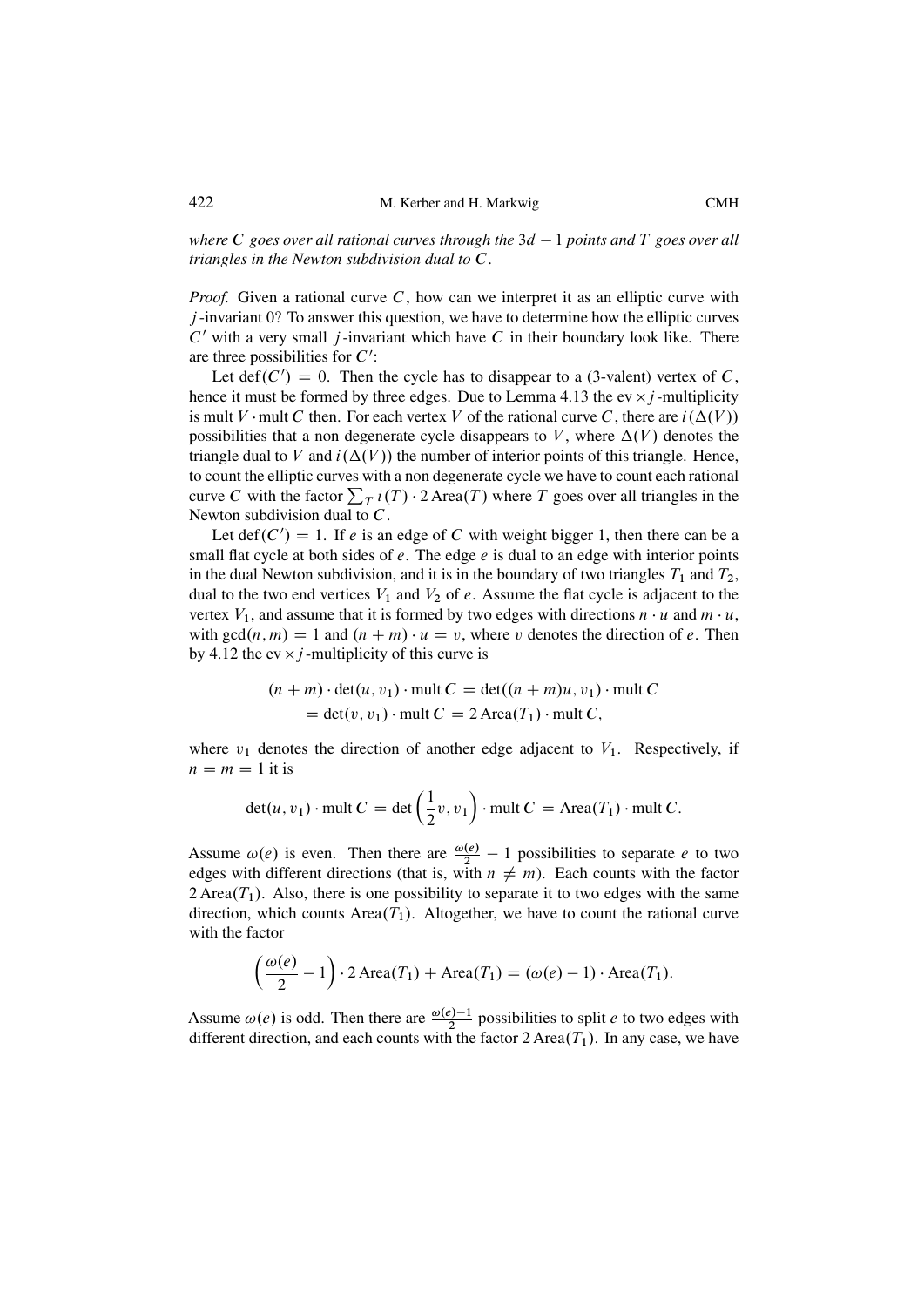to count with the factor  $(\omega(e) - 1) \cdot \text{Area}(T_1)$ . Note that  $\omega(e) - 1$  is equal to the number of lattice points on the side of the boundary of  $T_c$  which is dual to e. But as number of lattice points on the side of the boundary of  $T_1$  which is dual to e. But as we have to count these possibilities for all edges of higher weight, we have to add it for all three sides of  $T_1$ , that is, altogether, we get  $b(T_1) \cdot \text{Area}(T_1)$ . Hence, to count the elliptic curves with a flat cycle we have to count each rational curve  $C$  with the factor  $\sum_T b(T) \cdot \text{Area}(T)$  where T goes over all triangles in the Newton subdivision dual to C dual to  $C$ .

Let def $(C') = 2$ . By [4.10](#page-15-0) we have to count it with the factor Area. $(T) - \frac{1}{2}$ . Hence, to count the elliptic curves with a contracted cycle we have to count each rational curve C with the factor  $\sum_{T} \text{Area}(T) - \frac{1}{2}$  where T goes over all triangles in the Newton subdivision dual to C the Newton subdivision dual to  $C$ .

Let us sum up:

$$
\left(\sum_{T} i(T) \cdot 2 \operatorname{Area}(T) + \sum_{T} b(T) \cdot \operatorname{Area}(T) + \sum_{T} \left(\operatorname{Area}(T) - \frac{1}{2}\right)\right) \cdot \operatorname{mult} C
$$

$$
= \left(\sum_{T} \left((2i(T) + b(T) + 1) \cdot \operatorname{Area}(T) - \frac{1}{2}\right)\right) \cdot \operatorname{mult} C
$$

$$
= \left(\sum_{T} \left(2 \operatorname{Area}(T)^2 - \frac{1}{2}\right)\right) \cdot \operatorname{mult} C
$$

where  $T$  goes over all triangles in the Newton subdivision dual to  $C$ .

 $\Box$ 

At last, we want to apply Lemma [7.1](#page-34-0) to a set of rational curves passing through a certain point configuration, namely the point configuration which is used in [\[6\]](#page-40-0), Theorem 2, to prove that marked tropical curves are dual to lattice paths. Our application results in a faster way to count lattice paths dual to rational curves.

Let  $\lambda(x, y) = x - \varepsilon y$  with a very small  $\varepsilon > 0$ . Due to [\[6\]](#page-40-0) Theorem 2 we know that the number of  $\lambda$ -increasing paths in the triangle  $\Delta_d$  is equal to the number of tropical curves through a certain point configuration  $\mathcal{P}_{\lambda}$ .

Use the notations of Chapter 3 of [\[3\]](#page-40-0). The tropical curves through  $P_{\lambda}$  are dual to a set of Newton subdivisions. In Proposition 3.8 and Remark 3.9 of [\[3\]](#page-40-0) we have seen that we can count instead of these Newton subdivisions the column-wise Newton subdivisions for a path. Note that the set of Newton subdivisions which really appear as dual subdivisions of a tropical curve through  $\mathcal{P}_{\lambda}$  and the column-wise Newton subdivisions only differ in the location of some parallelograms, the size and locations of the triangles coincide. As for our sum from [7.1](#page-34-0) we only count the triangles, we can therefore use the column-wise Newton subdivisions as well. In Remark 3.7 of [\[3\]](#page-40-0) we have seen that a path can only have steps which move one column to the right (with a simultaneous up or down movement), or steps which stay in the same column and move down. The following picture shows such a path and recalls the notations.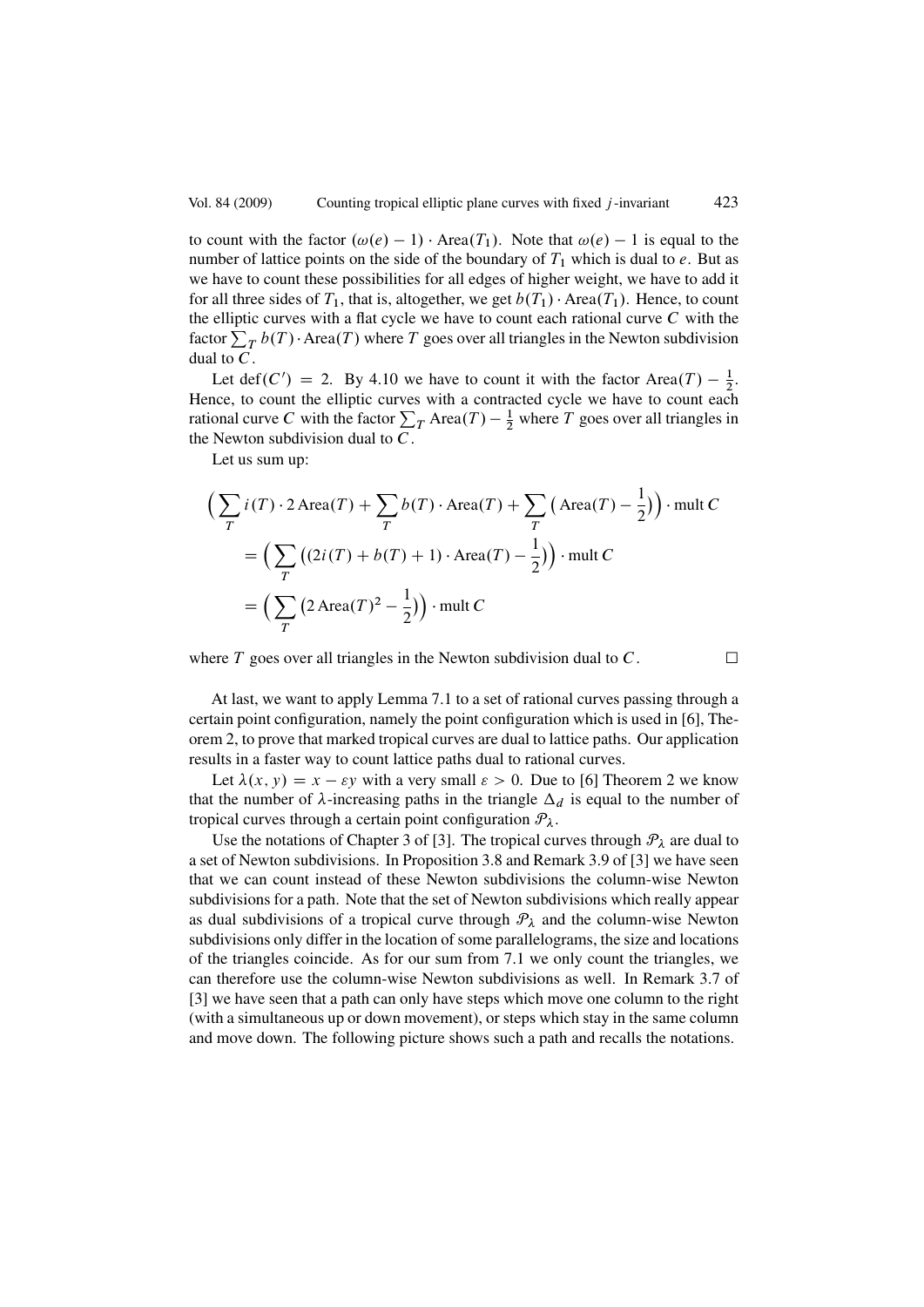<span id="page-37-0"></span>

For the path in the picture, we have  $\alpha^0 = 5$ ,  $\alpha^1 = (1, 1)$ ,  $\alpha^2 = 1$ ,  $\alpha^3 = 1$ ,  $\alpha^4 = 2$ ,  $\alpha^5 = 0$  and  $\alpha^6 = 0$ ; and  $h(1) = 4$ ,  $h(2) = 3$ ,  $h(3) = 2$ ,  $h(4) = 2$ ,  $h(5) = 0$ . The only possibilities for the sequences  $\beta'$  are:  $\beta'^1 = 1$ ,  $\beta'^2 = 1$ ,  $\beta'^3 = 1$ ,  $\beta'^4 = 0$ only possibilities for the sequences  $\beta'$  are:  $\beta'^1 = 1$ ,  $\beta'^2 = 1$ ,  $\beta'^3 = 1$ ,  $\beta'^4 = 0$ ,  $\beta'^5 = 1$ . The only possibilities for the sequences  $\beta$  are:  $\beta^0 = 1$ ,  $\beta^1 = 1$ ,  $\beta^2 = 2$ .  $\beta'^5 = 1$ . The only possibilities for the sequences  $\beta$  are:  $\beta^0 = 1$ ,  $\beta^1 = 1$ ,  $\beta^2 = 2$ ,  $\beta^3 = 1$ ,  $\beta^4 = 0$ ,  $\beta^5 = 0$  $\beta^3 = 1, \beta^4 = 0, \beta^5 = 0.$ 

Proposition 3.8 of [\[3\]](#page-40-0) then gives us a formula to compute the number of columnwise Newton subdivisions times the multiplicity for a path. To get the number we want, we only have to multiply with the factor  $(2 \text{ Area}(T)^2 - \frac{1}{2})$  for each triangle.<br>But note that as in Remark 3.9 of [3] the position of the triangles below a path are But note that as in Remark 3.9 of [\[3\]](#page-40-0) the position of the triangles below a path are such that they lie in one column and point to the left. That is, they do not have any interior lattice points, and their area is equal to  $\frac{1}{2}$  times the length of their right side:



There is an analogous statement for triangles above the path, of course. So, including this factor, we get the following formula:

**Corollary 7.2.** *The following formula holds for all*  $d \geq 3$ *:* 

$$
N(d) = \frac{1}{\binom{d-1}{2}} \cdot \sum_{\gamma} \sum_{(\beta^0,\dots,\beta^d),(\beta'^0,\dots,\beta'^d)} \binom{\alpha^{i+1}+\beta^{i+1}}{\beta^i} \cdot \binom{\alpha^i+\beta'^i}{\beta'^{i+1}} - \frac{1}{\binom{\alpha^{i+1}+\beta^{i+1}-\beta^i}{} \cdot I^{\alpha^i+\beta'^i-\beta'^{i+1}}}{\binom{I^2-1}{2} \cdot (\alpha^{i+1}+\beta^{i+1}-\beta^i) + \frac{I^2-1}{2} \cdot (\alpha^i+\beta'^i-\beta'^{i+1})}
$$

*where the first sum goes over all paths γ and the second sum goes over all sequences*  $(\beta^0, \ldots, \beta^d)$  and  $(\beta'^0, \ldots, \beta'^d)$  such that  $\beta^0 = (d - \alpha^0, 0 \ldots, 0)$ ,  $I\alpha^i + I\beta^i = h(i)$ ,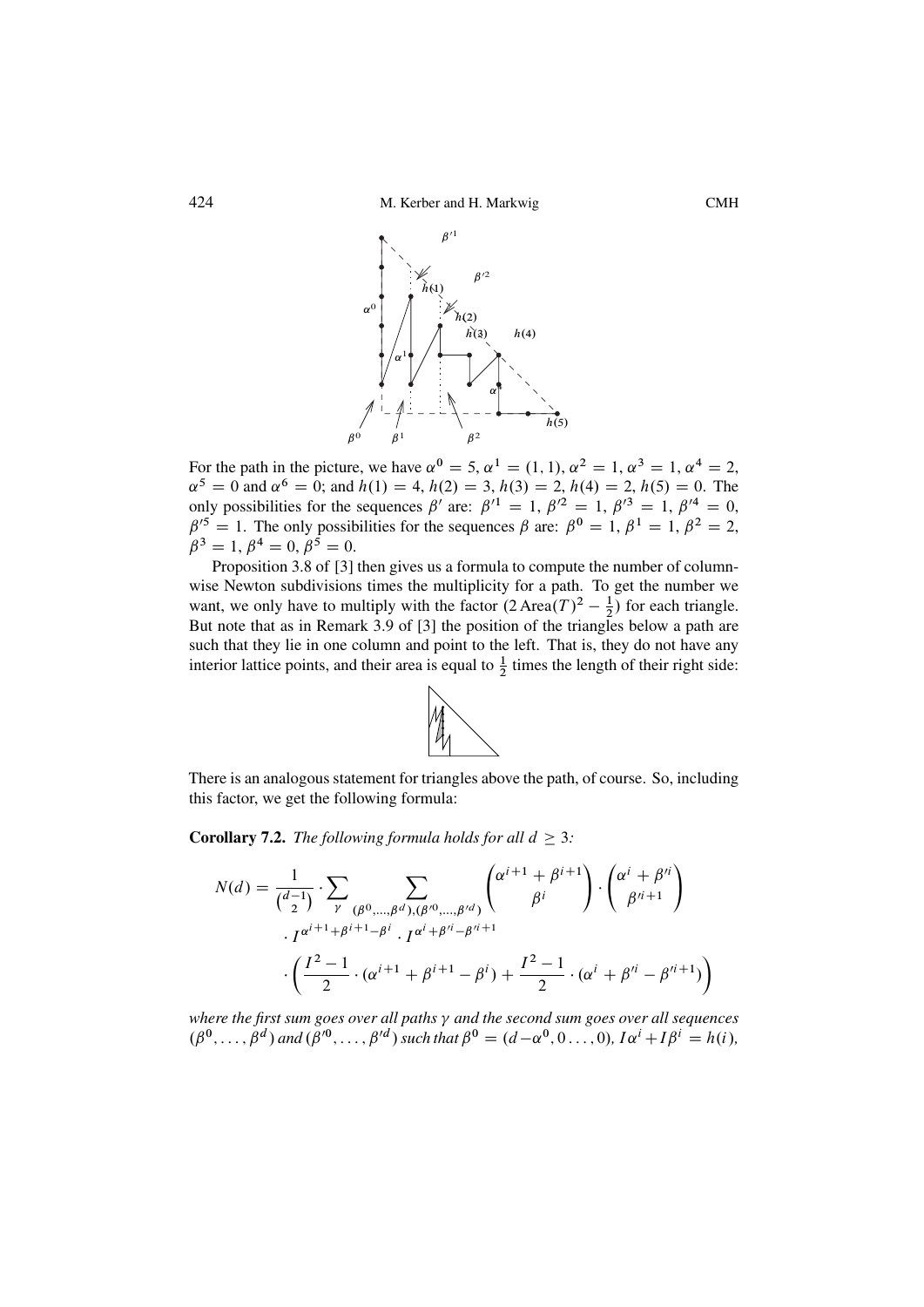$\beta'^0 = 0$  and  $d - i - 1\beta'^i = h(i)$ , and where for a sequence  $\alpha = (\alpha_1, \alpha_2, \alpha_3, \dots)$ <br> $I^2-1$ , as denotes the sum  $2^{2}-1$ , as  $\beta^{3}-1$ , as  $\beta$  $\frac{I^2-1}{2} \cdot \alpha$  denotes the sum  $\frac{2^2-1}{2} \cdot \alpha_2 + \frac{3^2-1}{2} \cdot \alpha_3 + \cdots$ .

*Proof.* Using G. Mikhalkin's Correspondence Theorem (see Theorem 2 of [\[6\]](#page-40-0)) we conclude that  $N(d) = N_{\text{tron}}(d)$ . Furthermore,

$$
\begin{pmatrix} d-1 \ 2 \end{pmatrix} N_{\text{trop}}(d) = E_{\text{trop}}(d) = \deg_{\text{ev}\times j}(\mathcal{P}),
$$

where we can choose any point configuration  $P$  by Theorem [6.3](#page-34-0) and Theorem [5.1.](#page-20-0) So  $N(d) = \frac{1}{\binom{d-1}{2}} E_{\text{trop}}(d)$  and it remains to argue why the right hand side of the formula above (times  $\binom{d-1}{2}$ ) is equal to  $E_{\text{trop}}(d)$ . We can choose a point  $\mathcal{P} =$  $(p_1, \ldots, p_n, l)$  with a very small last coordinate l for the cycle length, and such that  $(p_1, \ldots, p_n)$  are in the position described in [\[6\]](#page-40-0), Theorem 2. We apply Lemma [7.1](#page-34-0) that tells us that  $E_{\text{trop}}(d) = \sum_{C} \left( \sum_{T} (2 \text{Area}(T)^2 - \frac{1}{2}) \cdot \text{mult } C \right)$ , where C goes over all rational curves through the  $3d - 1$  points and T goes over all triangles<br>in the Newton subdivision dual to C. The Newton subdivision dual to the rain the Newton subdivision dual to  $C$ . The Newton subdivision dual to the rational curves through  $(p_1,...,p_n)$  differ from the column-wise Newton subdivisions (as defined in Remark 3.9 of [\[3\]](#page-40-0)) only in the location of some parallelograms. Size and location of the triangles coincide. Therefore the above sum is equal to  $\sum_{N} (\sum_{T} (2 \text{Area}(T)^2 - \frac{1}{2}) \cdot \text{mult}(N))$ , where N goes over all column-wise Newton subdivisions arising from Newton subdivisions dual to rational tropical curves through  $(p_1,...,p_n)$ . Proposition 3.8 of [\[3\]](#page-40-0) gives us a formula to compute the number of column-wise Newton subdivisions times their multiplicity. We only have to multiply this formula with the factor  $(2 \text{ Area}(T)^2 - \frac{1}{2})$  for each triangle. As in Re-<br>mark 3.9 of [3] the position of the triangles in a column-wise Newton subdivision are mark 3.9 of [\[3\]](#page-40-0) the position of the triangles in a column-wise Newton subdivision are such that they lie in one column and point to the left. That is, they do not have any interior lattice points, and their area is equal to  $\frac{1}{2}$  times the length of their right side. The factor  $\binom{\alpha^{i+1}+\beta^{i+1}}{\beta^i}$ .<br>t  $\binom{\alpha^i+\beta'^i}{\beta'^{i+1}}$  counts the possibilities to arrange parallelograms below and above the path (hence the number of Newton subdivisions). The factor  $I^{\alpha^{i+1}+\beta^{i+1}-\beta^{i}} \cdot I^{\alpha^{i}+\beta^{i}-\beta^{i}+1}$  counts the double areas of the triangles - hence the multiplicity of the curves dual to the path. (See also Remark 3.9 of [31). The factor multiplicity of the curves dual to the path. (See also Remark 3.9 of [\[3\]](#page-40-0)). The factor  $\frac{I^2-1}{2} \cdot (\alpha^{i+1} + \beta^{i+1} - \beta^i) + \frac{I^2-1}{2} \cdot (\alpha^i + \beta'^i - \beta'^{i+1})$  is the factor  $(2 \text{ Area}(T)^2 - \frac{1}{2})$ for each triangle.  $\Box$ 

Note that even though this sum looks at the first glance more complicated than the sum from Proposition 3.8 of [\[3\]](#page-40-0), it is easier to compute, because we count a lot of paths with the factor  $0 - 1$  paths with only steps of size 1.

**Example 7.3.** For  $d = 3$ , there is only one lattice path with a step of size bigger than one.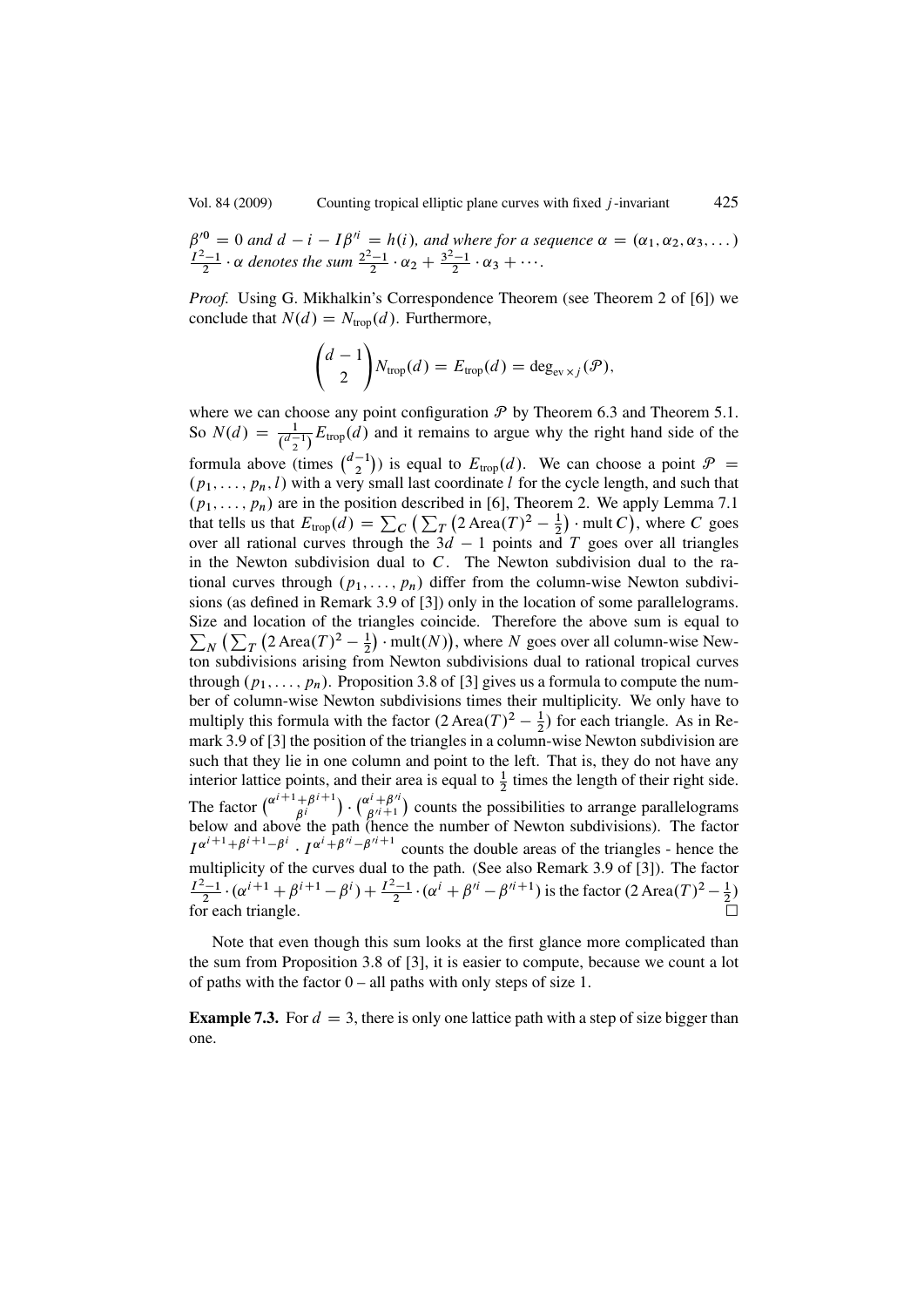

There is only one possible Newton subdivision for this path, as indicated in the picture. There are two triangles of area 1. Both contribute  $\frac{3}{2}$  mult  $C = \frac{3}{2} \cdot 4 = 6$ . Altogether, we get  $6 + 6 = 12 = N(3)$ , as expected.

**Example 7.4.** For  $d = 4$ , we only have to consider the paths below, because all other paths have only steps of size 1.



There are three numbers in the first row below each path: the first number is the number of possible Newton subdivisions. The second number is the multiplicity of the tropical curves dual to these Newton subdivisions. (Hence the product of the first two numbers is the multiplicity of the path.) The third number is the factor  $\sum_{T} (2 \text{ Area}(T)^2 - \frac{1}{2})$ <br>with which we have to count here. The fourth number in the second row, is the with which we have to count here. The fourth number, in the second row, is the product of the three numbers above, so we have to count each path with that number. The sum of the numbers in the second row is  $1860 = 3 \cdot 620 = 3 \cdot N(d)$ , as claimed.